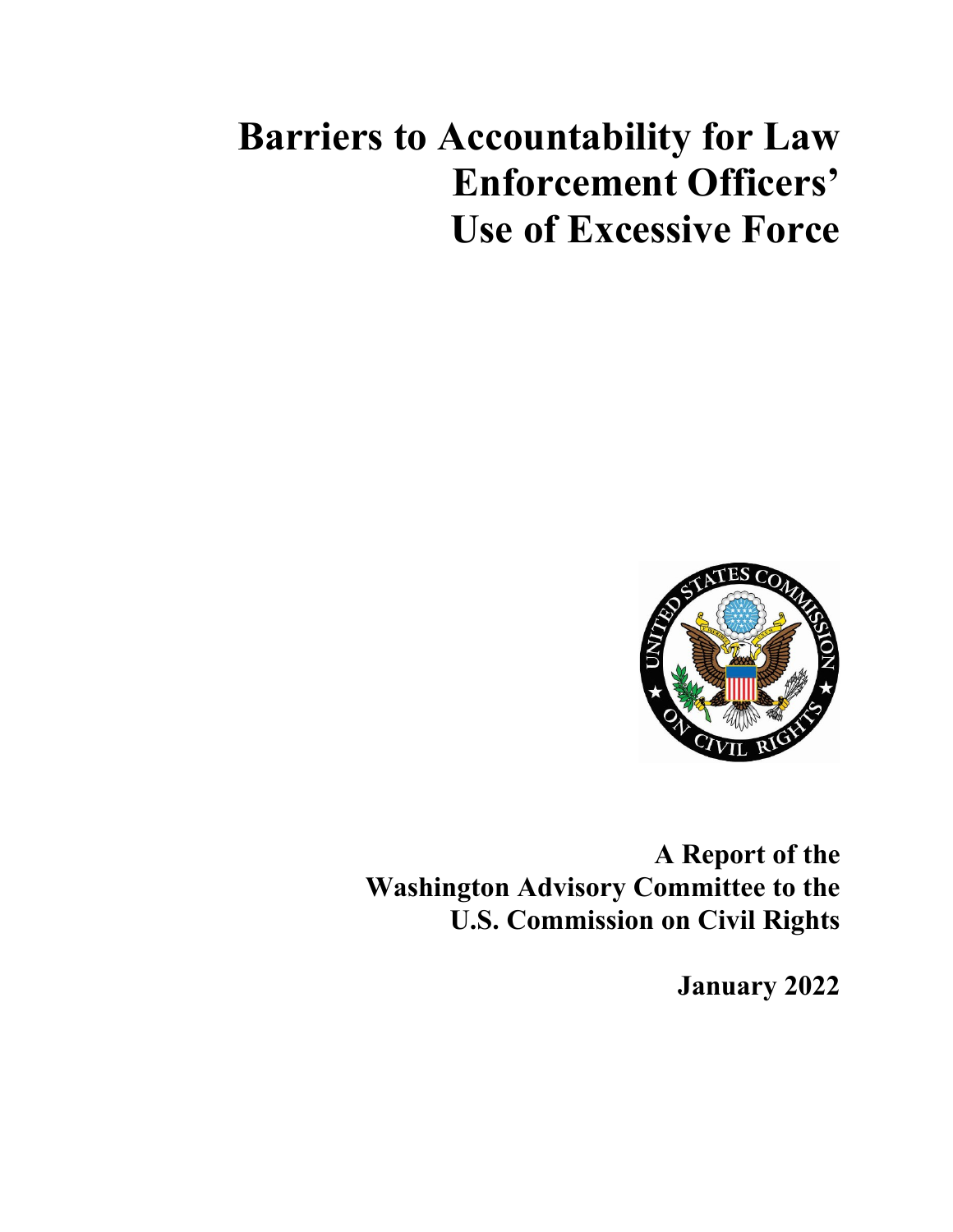#### **Advisory Committees to the U.S. Commission on Civil Rights**

By law, the U.S. Commission on Civil Rights has established an advisory committee in each of the 50 states and the District of Columbia. The committees are composed of state citizens who serve without compensation. The committees advise the Commission of civil rights issues in their states that are within the Commission's jurisdiction. More specifically, they are authorized to advise the Commission in writing of any knowledge or information they have of any alleged deprivation of voting rights and alleged discrimination based on race, color, religion, sex, age, disability, national origin, or in the administration of justice; advise the Commission on matters of their state's concern in the preparation of Commission reports to the President and the Congress; receive reports, suggestions, and recommendations from individuals, public officials, and representatives of public and private organizations to committee inquiries; forward advice and recommendations to the Commission, as requested; and observe any open hearing or conference conducted by the Commission in their states.

The Committee would like to acknowledge the significant contributions of Kelly McGrath, civil rights intern at the U.S. Commission on Civil Rights. This report would not have been possible without her dedication and support.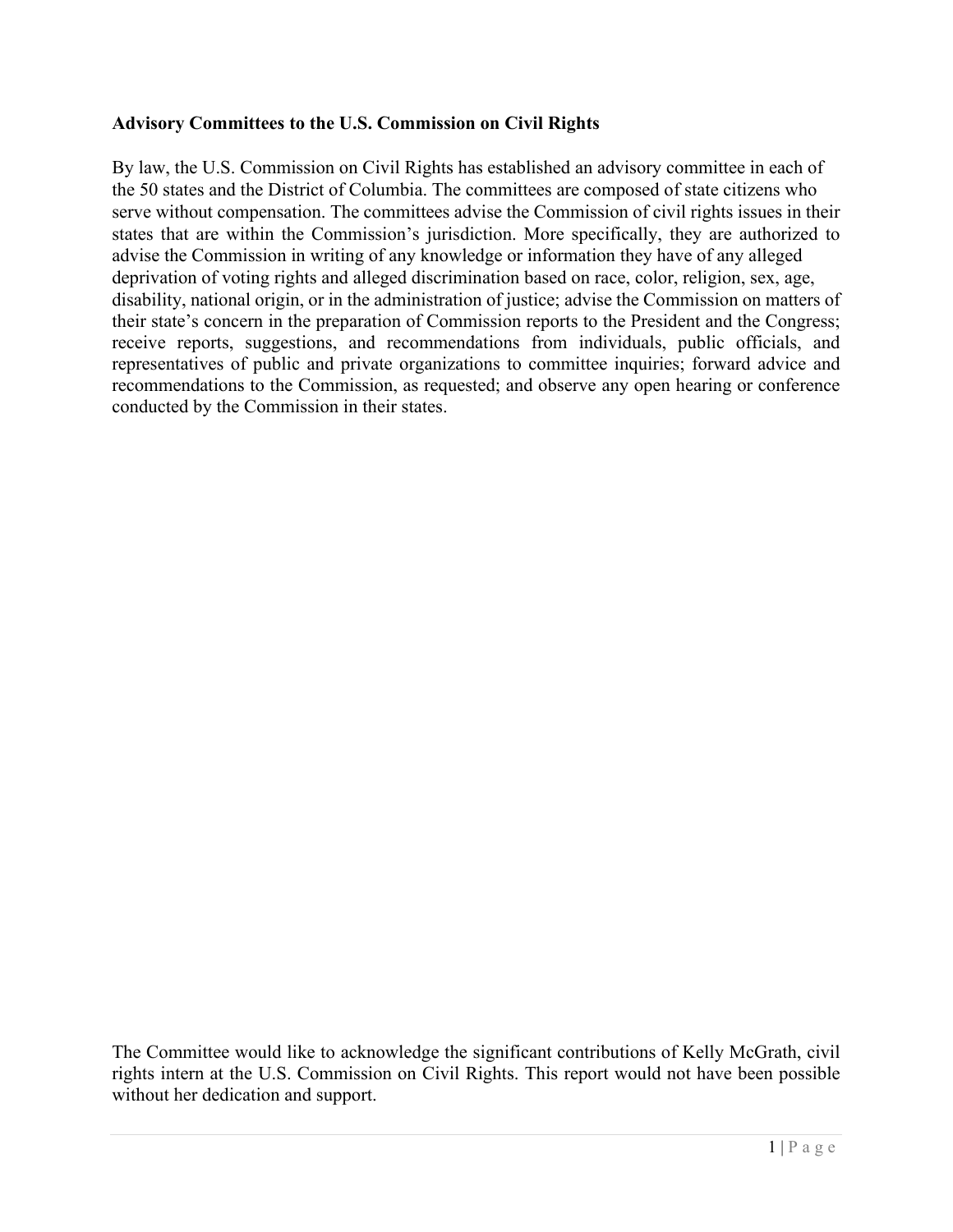#### **Washington Advisory Committee to the U.S. Commission on Civil Rights**

The Washington Advisory Committee to the U.S. Commission on Civil Rights submits this briefing report regarding barriers to accountability for use of excessive force by law enforcement officers. The Committee submits this report as part of its responsibility to study and report on civilrights issues in the state. The contents of this report are primarily based on testimony the Committee heard during public meetings held via videoconference from March to June 2021.

The report begins with a brief background of the issue to be considered by the Committee. It then identifies primary findings as they emerged from the testimony. Finally, the Committee conveys their recommendations for addressing related civil rights concerns. This report is intended to focus specifically on barriers to holding law enforcement accountable for excessive use of force. While other important topics may have surfaced throughout the Committee's inquiry, those matters that are outside the scope of this specific civil rights mandate are left for another discussion. This report and the recommendations included within it were adopted by majority of the Committee on December 1, 2021.

### *Washington Advisory Committee to the U.S. Commission on Civil Rights[1](#page-2-0)*

| <b>Alexes Harris, Chair</b>                | <b>Judith Endejan</b>                           |
|--------------------------------------------|-------------------------------------------------|
| University of Washington, Seattle          | Endejan Law, LLC, Everett                       |
| Brian Screnar, Vice Chair                  | <b>Andrew Kaufmann</b>                          |
| Otaaki, Inc., Seattle                      | John Brown University, Seattle                  |
| <b>Kimberly Ambrose</b>                    | <b>Xyanthe Neider</b>                           |
| Univ. of Washington School of Law, Seattle | Whatcom Community College, Bellingham           |
| <b>Tony Benegas</b>                        | <b>Conrad Reynoldson</b>                        |
| Benegas Engineering PS, West Richland      | Washington Civil & Disability Advocate, Seattle |
| Luzviminda Carpenter                       | John Safarli                                    |
| Seattle Girls' School, Seattle             | Floyd, Pflueger & Ringer, Seattle               |
| David K. DeWolf                            | <b>Eric Schnapper</b>                           |
| Gonzaga University, Spokane                | Univ. of Washington School of Law, Seattle      |

<span id="page-2-0"></span><sup>&</sup>lt;sup>1</sup> Names, affiliations, and locations are listed for identification purposes only.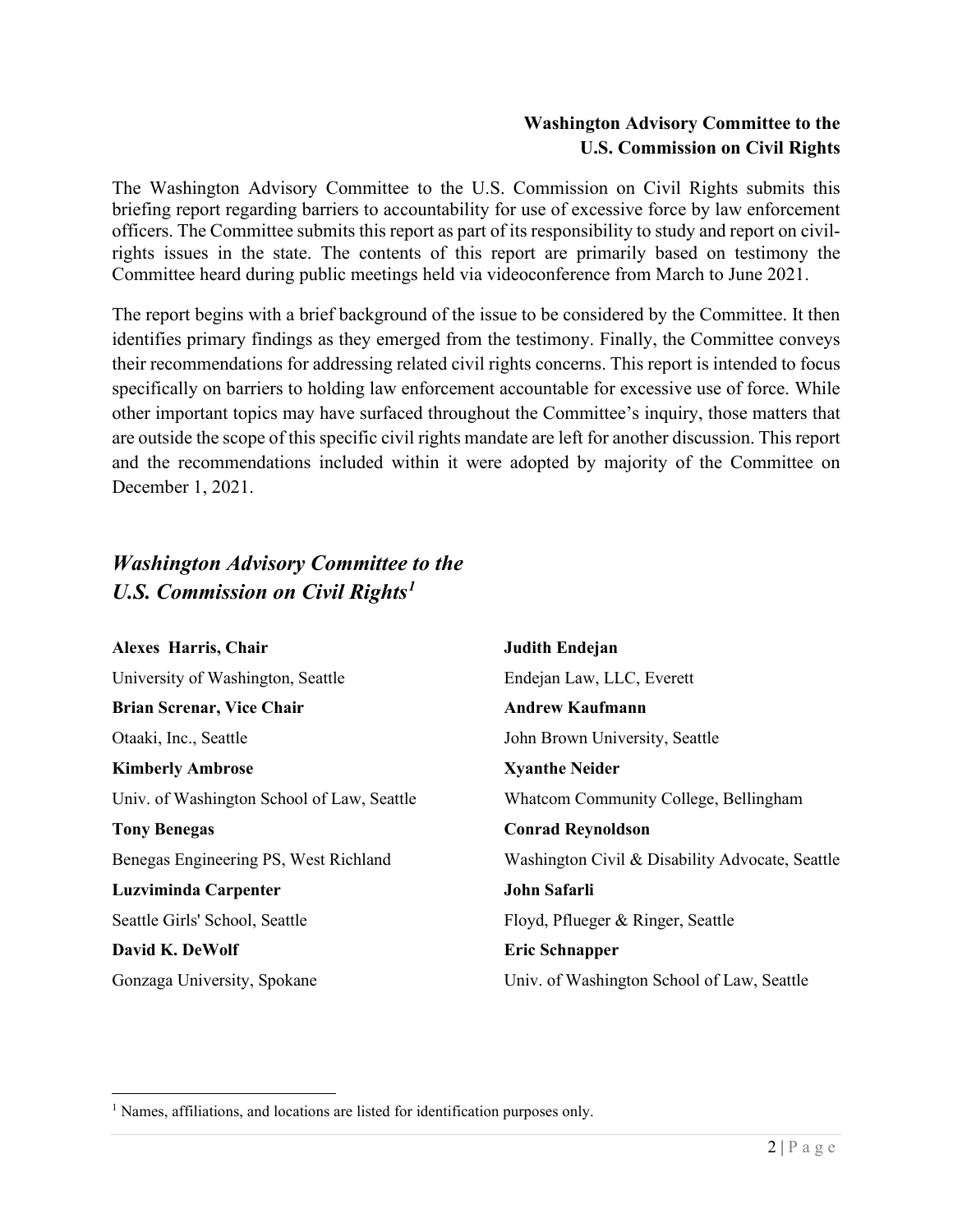## **Table of Contents**

| Appendix D – List of Individuals and Organizations Invited, but Declined to Participate 33 |  |
|--------------------------------------------------------------------------------------------|--|
| Appendix E – Letter Requesting Written Comment from Washington Police Unions 34            |  |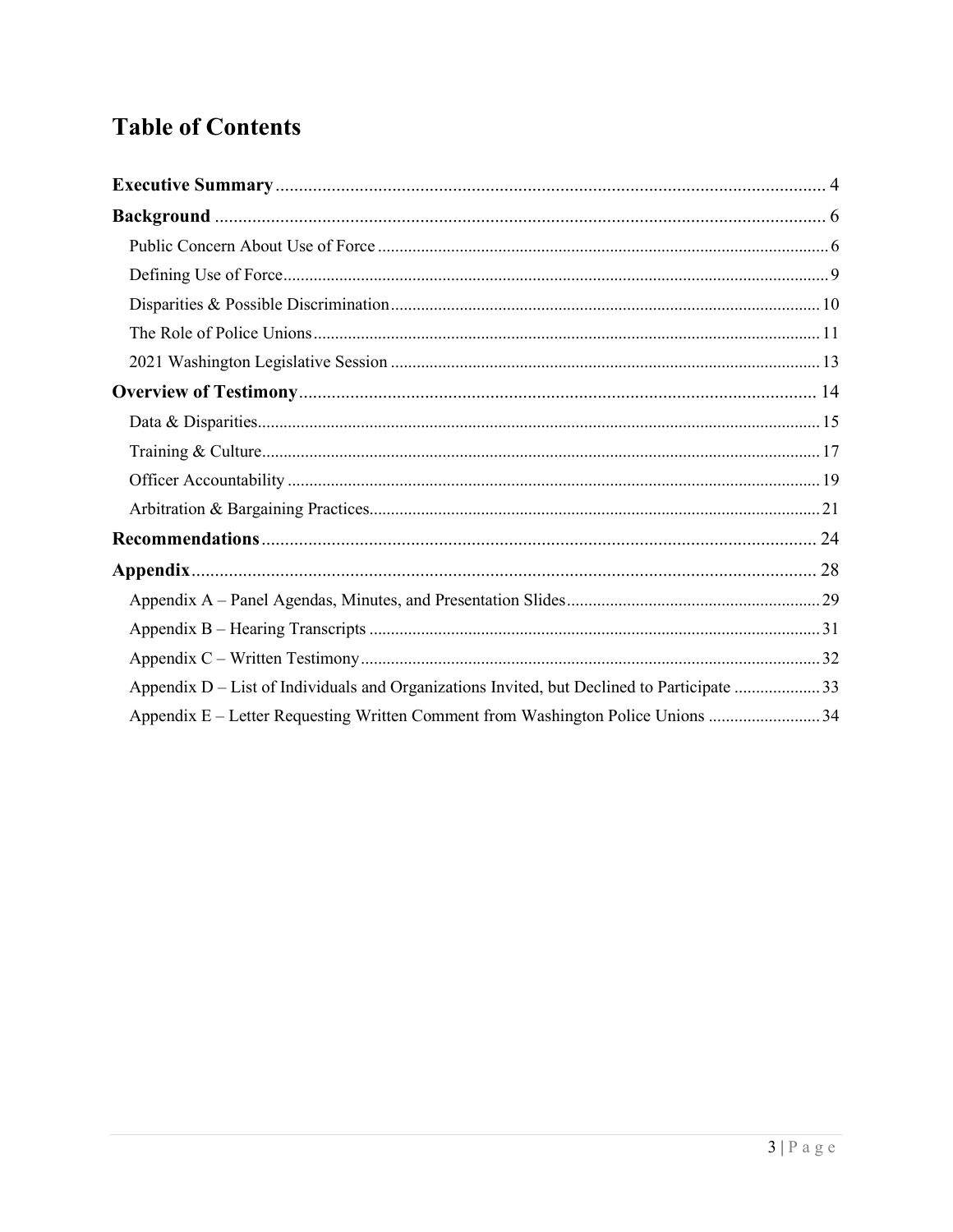#### <span id="page-4-0"></span>**Executive Summary**

The U.S. Commission on Civil Rights (Commission) is an independent, bipartisan agency established by Congress and directed to study and collect information relating to discrimination or a denial of equal protection of the laws under the Constitution because of race, color, religion, sex, age, disability, national origin, or in the administration of justice. The Commission has established advisory committees in each of the 50 states and the District of Columbia. These committees advise the Commission on issues in their states that are within the Commission's jurisdiction.

The Washington Committee identified accountability for use of excessive force by law enforcement officers as a critical issue for ensuring that the civil rights of all Washington citizens are protected. To examine this issue, the Committee conducted five hearings in 2021: on March 15; March 17; May 17; May 19; and June [2](#page-4-1)2. Transcripts of these hearings are available.<sup>2</sup> The Committee invited testimony from law enforcement agencies, law enforcement unions, the legal community, academics, advocacy organizations, and individuals directly affected by the use of excessive force. Panelists were selected to provide diverse perspectives regarding the following issues: community impact from cases of excessive force; law enforcement policies and training; collective bargaining agreements; arbitration procedures following discipline for use of excessive force; and proposals for reform of policies and procedures addressing police discipline. Several common themes emerged from the hearings, including the need for comprehensive data collection, the importance of increased transparency for the handling of police discipline cases, the perception that current procedures did not adequately protect the public from the use of excessive force, and the need to prevent appropriate disciplinary procedures related to the use of force or discrimination from being obstructed as a result of collective bargaining.

Based on the testimony offered at the hearings, the Committee prepared a report detailing its findings and recommendations. Support for these findings and recommendations are found throughout this report. On December 1, 2021, the Committee voted by majority to approve the report. The Committee recognizes that any changes to the procedures addressing alleged police misconduct will require a collaborative effort among multiple stakeholders. The Committee proposes the following:

- (1) Creation and maintenance of a national registry of officers who have been decertified as a result of misconduct;
- (2) Creation and maintenance of a database that tracks incidents of serious injury or death resulting from police action;
- (3) Formulation and dissemination by the Department of Justice of best practices for reducing the need for use of force by law enforcement officers;

<span id="page-4-1"></span><sup>2</sup> Copies of all transcripts can be found in Appendix B.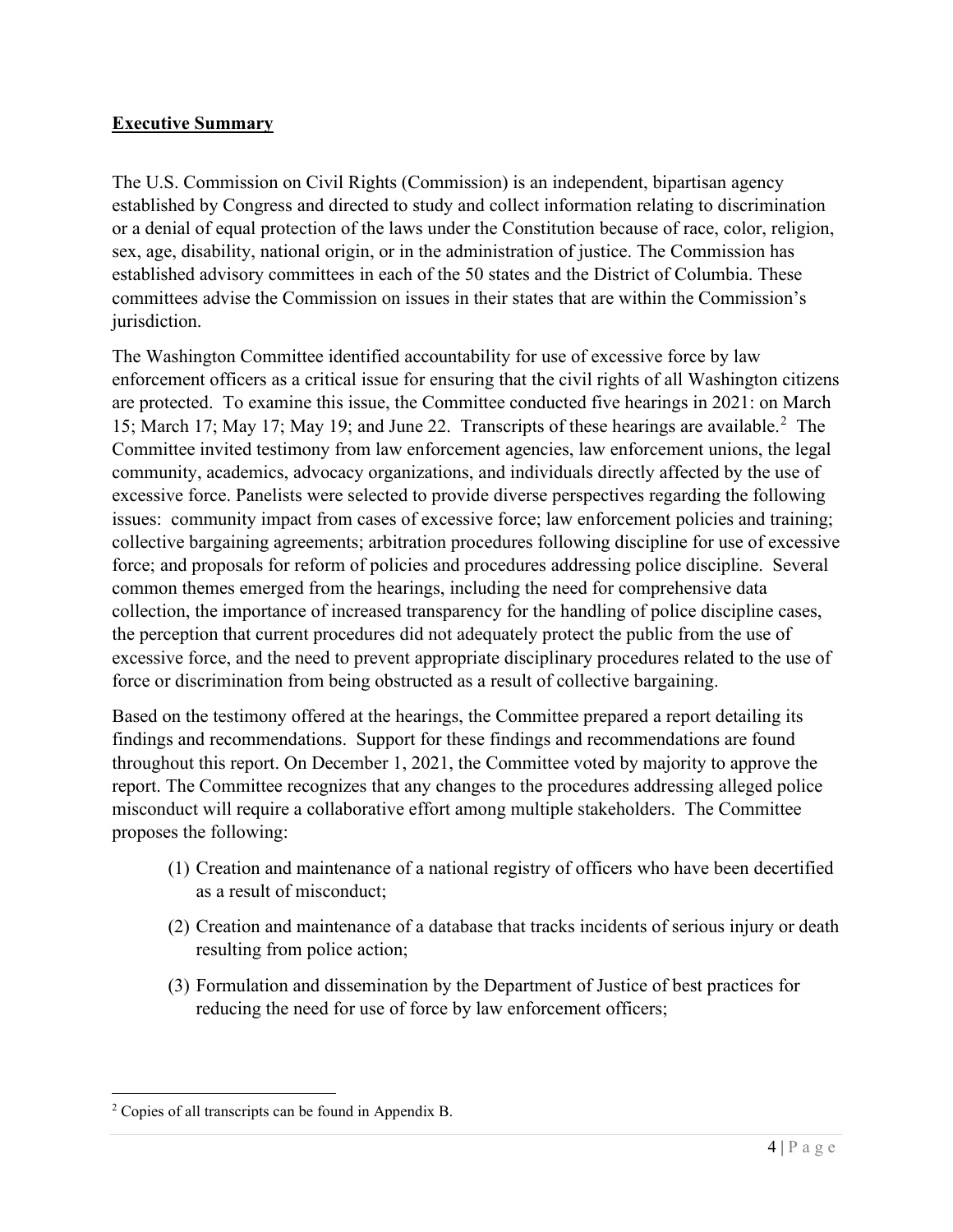- (4) Allocation of increased resources for alternatives to the use of force, such as mental health intervention;
- (5) Exclusion from collective bargaining agreements of provisions that would obstruct the ability of law enforcement agencies to comply with federal prohibitions against excessive force or discrimination;
- (6) Narrowly tailored safeguards regarding arbitration of disciplinary action based on the use of force or discrimination, in order to assure that law enforcement agencies retain the ability to fully comply with the federal prohibitions against the excessive use of force and discrimination.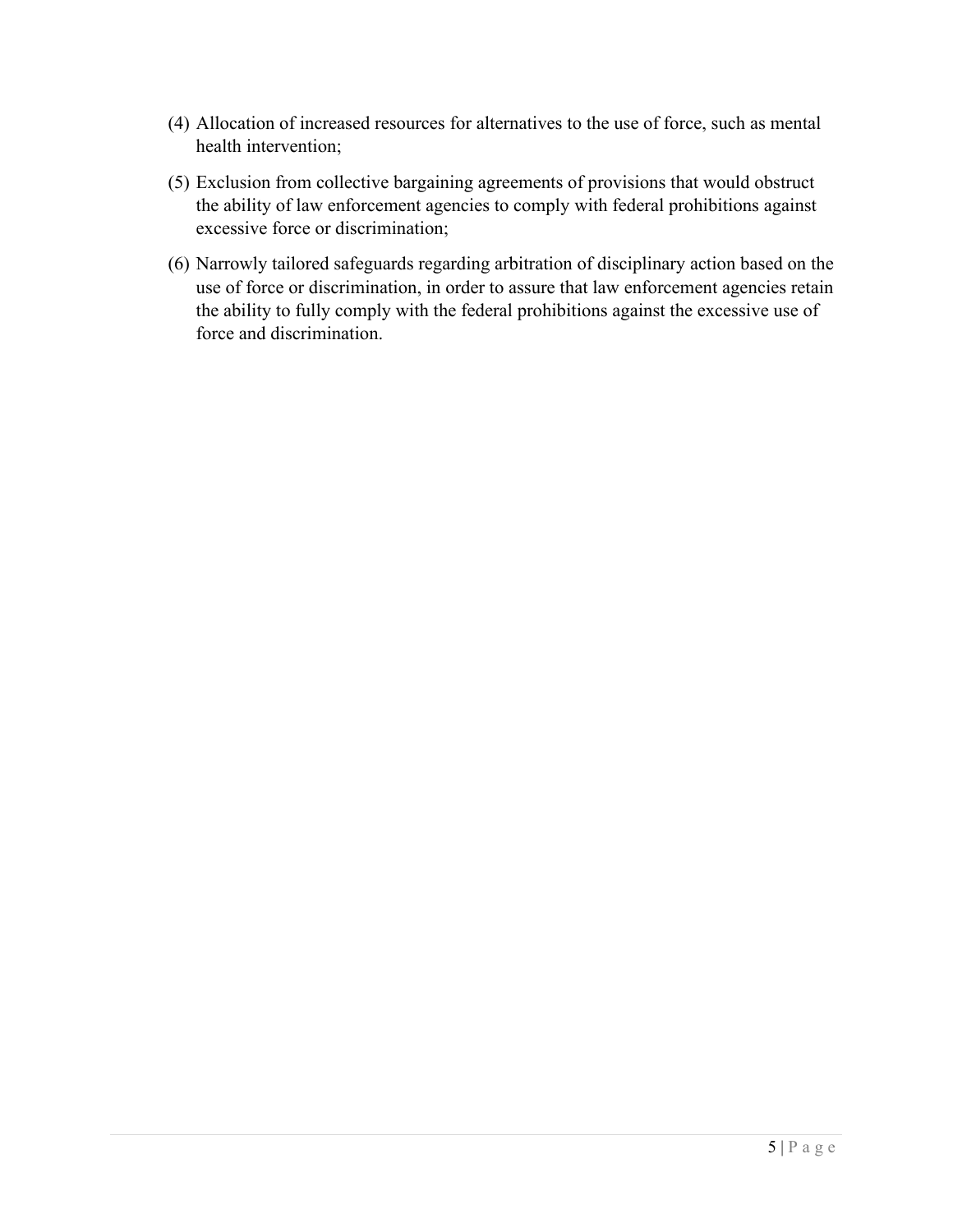#### <span id="page-6-0"></span>**Background**

#### <span id="page-6-1"></span>*Public Concern About Use of Force*

For decades, communities of color have experienced the harmful consequences of police misconduct.[3](#page-6-2) Following the high profile killings of George Floyd and Breonna Taylor by police officers, the topic of police misconduct and accountability is once again at the forefront of the nation's mind.<sup>[4](#page-6-3)</sup> These deaths have again put a spotlight on the incidence of use of excessive force by police officers in communities of color and raise questions on how police are held accountable, as well as the ability of police agencies and the public to hold police officers accountable for any potential disparities and discrimination.

There have been a number of well-publicized incidents in which people of color were killed by law enforcement in Washington.<sup>[5](#page-6-4)</sup> In May 2019, Jesse Sarey, a twenty-five-year-old Cambodian man, was killed by an Auburn police officer. Officers were responding to reports of a possibly violent and agitated suspect in the area. Sarey was shot and killed within 37 seconds of the officer's arrival. Officer John Nelson has been charged with second-degree murder and first-degree assault.<sup>[6](#page-6-5)</sup> In 2020, Manuel Ellis, a 33-year-old Black man, died by hypoxia while restrained by four Tacoma police officers. No action was taken by local officials against the officers involved, despite criticism of their actions by the mayor of Tacoma,<sup>[7](#page-6-6)</sup> and serious questions about the adequacy of the investigation.<sup>[8](#page-6-7)</sup> Subsequently, in response to community pressure by local activists and the family of Manuel Ellis, Governor Jay Inslee ordered a new

<span id="page-6-2"></span><sup>3</sup> Tim Burgess, testimony, *Briefing Before the Washington Advisory Committee to the U.S. Commission on Civil Rights*, June 22, 2021, transcript, p. 5 (hereafter cited as *Transcript V*); Rev. Harriett Walden, testimony, *Briefing Before the Washington Advisory Committee to the U.S. Commission on Civil Rights*, March 15, 2021, transcript, p. 19 (hereafter cited as *Transcript I*); Tim Reynon, testimony, *Briefing Before the Washington Advisory Committee to the U.S. Commission on Civil Rights*, May 19, 2021, transcript, p. 4 (hereafter cited as *Transcript IV*).

<span id="page-6-3"></span><sup>4</sup> Eliott C. McLaughlin. "Protesters take to streets following release on bond of former officer charged in George Floyd's killing." *CNN News.* October 8, 2020. [https://www.cnn.com/2020/10/07/us/derek-chauvin-george-floyd](https://www.cnn.com/2020/10/07/us/derek-chauvin-george-floyd-bail/index.html)[bail/index.html;](https://www.cnn.com/2020/10/07/us/derek-chauvin-george-floyd-bail/index.html) Eliott C. McLaughlin, Amir Vera, and Mark Morales. "Former Louisville police officer pleads not guilty to charges related to Breonna Taylor's killing." *CNN News.* September 28, 2020.

[https://www.cnn.com/2020/09/28/us/breonna-taylor-arraignment-brett-hankison/index.html.](https://www.cnn.com/2020/09/28/us/breonna-taylor-arraignment-brett-hankison/index.html)

<span id="page-6-4"></span><sup>5</sup> In June 2020, Governor Jay Inslee announced a "Governor's Task Force on Independent Investigations of Police Use of Force" to review the state's system of investigating police use of force and recommend possible reforms. *Commission Task Force on Policing and Civil Rights*, Port of Seattle, https://www.portseattle.org/page/commission-<br>task-force-policing-and-civil-rights.

<span id="page-6-5"></span> $6$  Elaine Simmons, Impacted Family Member and Homeless Advocate, Written Testimony submitted via email to the Washington Advisory Committee to the U.S. Commission on Civil Rights (hereafter cited as *Written Testimony*).; Mike Carter. "Auburn officer charged with murder has history of using force, be it dog, fist or gun. *The Seattle Times.* August 21, 2020. [https://www.seattletimes.com/seattle-news/auburn-officer-charged-with-murder-has](https://www.seattletimes.com/seattle-news/auburn-officer-charged-with-murder-has-history-of-using-force-be-it-dog-fist-or-gun/)[history-of-using-force-be-it-dog-fist-or-gun/.](https://www.seattletimes.com/seattle-news/auburn-officer-charged-with-murder-has-history-of-using-force-be-it-dog-fist-or-gun/)

<span id="page-6-6"></span><sup>7</sup> Colin Dwyer. "Tacoma Mayor: Officers Who Arrested Manuel Ellis 'Should Be Fired And Prosecuted." *NPR Chicago.* June 5, 2020[. https://www.npr.org/sections/live-updates-protests-for-racial-](https://www.npr.org/sections/live-updates-protests-for-racial-justice/2020/06/05/870298025/tacoma-mayor-officers-who-arrested-manuel-ellis-should-be-fired-and-prosecuted)

<span id="page-6-7"></span>[justice/2020/06/05/870298025/tacoma-mayor-officers-who-arrested-manuel-ellis-should-be-fired-and-prosecuted.](https://www.npr.org/sections/live-updates-protests-for-racial-justice/2020/06/05/870298025/tacoma-mayor-officers-who-arrested-manuel-ellis-should-be-fired-and-prosecuted) <sup>8</sup> Patrick Malone. "Investigation into Manuel Ellis' killing by Tacoma police flawed from the start." *Seattle Times,*  September 20, 2020. Accessed November 9, 2020. [https://www.seattletimes.com/seattle-news/times](https://www.seattletimes.com/seattle-news/times-watchdog/contradictions-conflicts-of-interest-cloud-probe-of-manuel-ellis-killing-by-tacoma-police/)[watchdog/contradictions-conflicts-of-interest-cloud-probe-of-manuel-ellis-killing-by-tacoma-police/.](https://www.seattletimes.com/seattle-news/times-watchdog/contradictions-conflicts-of-interest-cloud-probe-of-manuel-ellis-killing-by-tacoma-police/)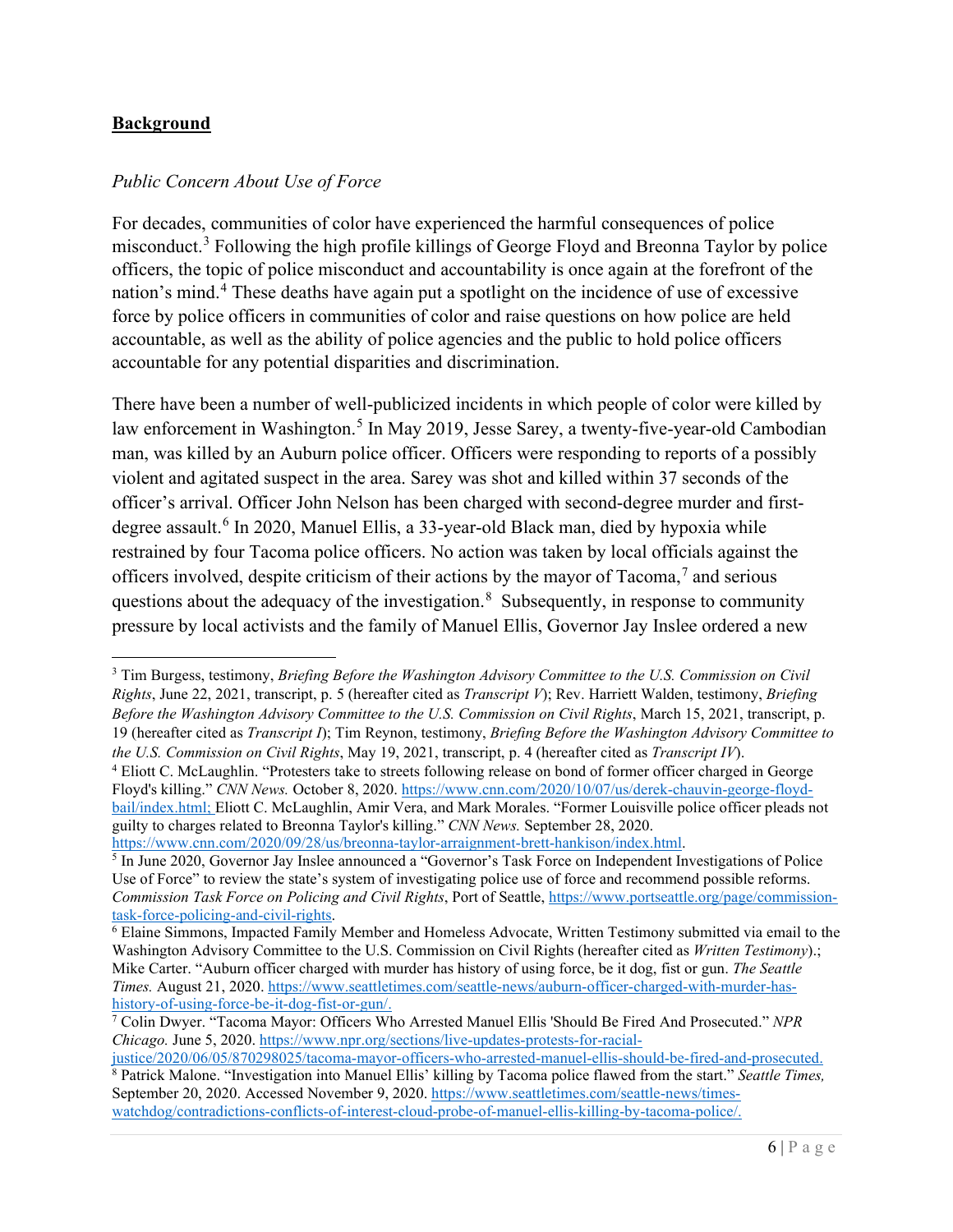investigation and in May 2021 prosecutors charged two Tacoma police officers with second degree murder and a third officer with first degree manslaughter.<sup>[9](#page-7-0)</sup> John T. Williams, Daniel Covarrubias, Renee Davis, Stonechild Chiefstick, Che Taylor, Mi-Chance Gittens Dunlap, Shaun Fuhr, Otto Zehm, and Charleena Lyles all died in police interactions in Washington and their stories were shared or referenced in the course of this investigation.<sup>[10](#page-7-1)</sup>

In 2011 the Department of Justice (DOJ) investigated use of force by officers of the Seattle Police Department. They found:

- The department had engaged in a "pattern or practice of excessive force that violates the Fourth Amendment to the United States Constitution" and federal laws.
- Many community members believe that the Seattle Police Department engages in discriminatory policing.<sup>[11](#page-7-2)</sup>
- Individuals of color were more than twice as likely as Whites to be victims of excessive force.<sup>[12](#page-7-3)</sup> Non-Whites were 50% of the victims of excess force incidents,<sup>[13](#page-7-4)</sup> even though individuals of color were only 34% of the Seattle population at the time of the 2010 Census.[14](#page-7-5)
- When Seattle Police Department officers use force, they do so in an unconstitutional manner 20% of the time.
- When officers use batons, it is either unnecessary or excessive 57% of the time.
- Of the excessive force cases identified, 61% of the cases involved more than one officer.
- In 2010, just 20 officers accounted for  $18\%$  of all force incidents.<sup>[15](#page-7-6)</sup>
- Officers were especially likely to use unnecessary or excessive force in encounters with individuals with mental illness or under the influence of alcohol or other drugs.<sup>[16](#page-7-7)</sup> The investigation concluded that 70% of use of force cases involved individuals from these populations.[17](#page-7-8)

<span id="page-7-0"></span><sup>9</sup> Andy Rose. "Tacoma officers facing charges in the death of Manuel Ellis have been released on bail." *CNN*. May 30, 2021. [https://www.cnn.com/2021/05/30/us/tacoma-officers-manuel-ellis-released-bail/index.html.](https://www.cnn.com/2021/05/30/us/tacoma-officers-manuel-ellis-released-bail/index.html)

<span id="page-7-1"></span><sup>10</sup> Bible Testimony, *Transcript V*, p. 4; Reynon Testimony, *Transcript IV,* p. 4; Walden Testimony, *Transcript I,* p. 14; Pete Holmes, testimony, *Briefing Before the Washington Advisory Committee to the U.S. Commission on Civil Rights*, May 17, 2021, transcript, p. 16 (hereafter cited as *Transcript III*).

<span id="page-7-2"></span><sup>&</sup>lt;sup>11</sup> United States Department of Justice Civil Rights Division and United States Attorney's Office Western District of Washington. *Investigation of the Seattle Police Department.* December 16, 2011, p. 3.

<span id="page-7-3"></span>[https://www.justice.gov/sites/default/files/crt/legacy/2011/12/16/spd\\_findletter\\_12-16-11.pdf](https://www.justice.gov/sites/default/files/crt/legacy/2011/12/16/spd_findletter_12-16-11.pdf)<br>
<sup>12</sup> Ibid.

<span id="page-7-4"></span> $13$  Ibid.

<span id="page-7-5"></span><sup>14</sup> City of Seattle Office of Planning and Community Development. *2010 Census.*

[https://www.seattle.gov/opcd/population-and-demographics/decennial-census#2010.](https://www.seattle.gov/opcd/population-and-demographics/decennial-census#2010)

<span id="page-7-6"></span><sup>&</sup>lt;sup>15</sup> United States Department of Justice Civil Rights Division and United States Attorney's Office Western District of Washington. *Investigation of the Seattle Police Department.* December 16, 2011.

<span id="page-7-7"></span>[https://www.justice.gov/sites/default/files/crt/legacy/2011/12/16/spd\\_findletter\\_12-16-11.pdf.](https://www.justice.gov/sites/default/files/crt/legacy/2011/12/16/spd_findletter_12-16-11.pdf)<br><sup>16</sup> Ibid.

<span id="page-7-8"></span> $17$  Ibid.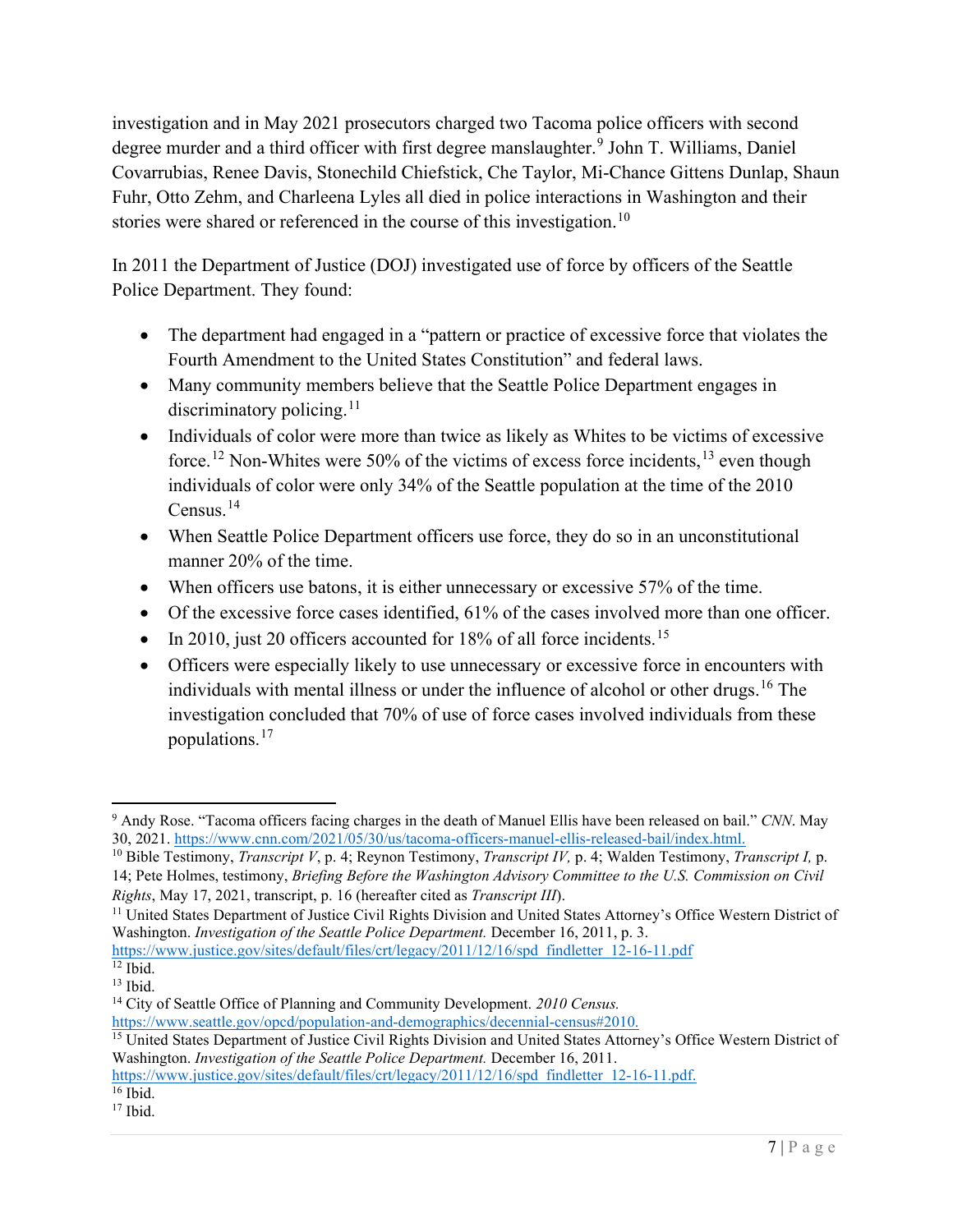After being sued by the Department of Justice, the Seattle Police Department agreed to a settlement and a consent decree with the DOJ.<sup>[18](#page-8-0)</sup> The provisions of the agreement focused on a need for partnership between the police department and the community through establishing the Community Police Commission, which is composed of members from the community, police officers, members from police unions, faith communities, and minority community organizations.[19](#page-8-1) The consent decree also declared that Seattle Police Department officers should be trained and encouraged to utilize de-escalation techniques, receive training on the excessive use of force and how to avoid it, the effects and proper use of less lethal weapons, and the reporting process for the use of force.<sup>[20](#page-8-2)</sup> It should be noted that within the consent decree, the City of Seattle established that they do not "agree with the DOJ's findings or conclusions," and that the consent decree should not be construed or interpreted as the city's admission to "violation of applicable law," or an existence of a pattern of misconduct by Seattle Police Department officers that denies a person their rights under the constitution.<sup>[21](#page-8-3)</sup>

Heightened attention to the use of force by police officers is not unique to the Seattle Police Department. A 2019 report from the Spokane Police Department found that between 2012 and 2018, two Spokane police officers accounted for 14% of use of force incidents in a six-year period.[22](#page-8-4) The report also found that within this six-year period, 76% of all incidents of force ended in injury to the recipient of that force.<sup>[23](#page-8-5)</sup> For the subjects that were injured, 29% needed to be treated by EMTs and 56% had to be treated at a hospital. <sup>[24](#page-8-6)</sup> Additionally, the Tacoma Police Department released a statement in June of this year that outlined their goals for the future.<sup>[25](#page-8-7)</sup> These included banning chokeholds, requiring de-escalation training for their officers, and requiring officers to warn individuals before shooting their weapons.<sup>[26](#page-8-8)</sup>

Washington law enforcement has made some progress in improving policies and practices to limit the use of excessive force. In 2013, the Washington Criminal Justice Training Commission, which is responsible for training all law enforcement in the state, began implementing significant changes to culture and philosophy. Most notably, they adopted a "guardian" model of policing,

<span id="page-8-0"></span><sup>&</sup>lt;sup>18</sup> Settlement Agreement and Stipulated Proposed Order of Resolution, United States v. Seattle, No. 2:12-cv-01282 (W.D. Wash. Jul. 27, 2012),

[https://www.seattle.gov/Documents/Departments/Police/Compliance/Consent\\_Decree.pdf.](https://www.seattle.gov/Documents/Departments/Police/Compliance/Consent_Decree.pdf) 19 *Id.*

<span id="page-8-2"></span><span id="page-8-1"></span><sup>20</sup> *Id.*

<span id="page-8-3"></span><sup>&</sup>lt;sup>21</sup> Settlement Agreement and Stipulated Proposed Order of Resolution, United States v. Seattle, No. 2:12-cv-01282 (W.D. Wash. Jul. 27, 2012), p.9,

[https://www.seattle.gov/Documents/Departments/Police/Compliance/Consent\\_Decree.pdf.](https://www.seattle.gov/Documents/Departments/Police/Compliance/Consent_Decree.pdf)

<span id="page-8-4"></span><sup>&</sup>lt;sup>22</sup> Bob Scales. *Use of Force Data from 2013 to 2018: Report Prepared for the Spokane Office of Police Ombudsman*. (Police Strategies LLC, 2019) 17-28. [https://static.spokanecity.org/documents/opo/analysis/spd-use](https://static.spokanecity.org/documents/opo/analysis/spd-use-of-force-summary-report-from-2013-to-2018.pdf)[of-force-summary-report-from-2013-to-2018.pdf.](https://static.spokanecity.org/documents/opo/analysis/spd-use-of-force-summary-report-from-2013-to-2018.pdf)<br>
<sup>23</sup> Ibid.

<span id="page-8-5"></span>

<span id="page-8-6"></span> $24$  Ibid.

<span id="page-8-7"></span><sup>&</sup>lt;sup>25</sup> The Tacoma Police Department. "Tacoma Police Department Responds to Position on "8 Can't Wait" Campaign." The City of Tacoma.

<span id="page-8-8"></span>[https://www.cityoftacoma.org/UserFiles/Servers/Server\\_6/File/cms/Police/NewsReleases/June%2016%202020.pdf.](https://www.cityoftacoma.org/UserFiles/Servers/Server_6/File/cms/Police/NewsReleases/June%2016%202020.pdf)  $26$  Ibid.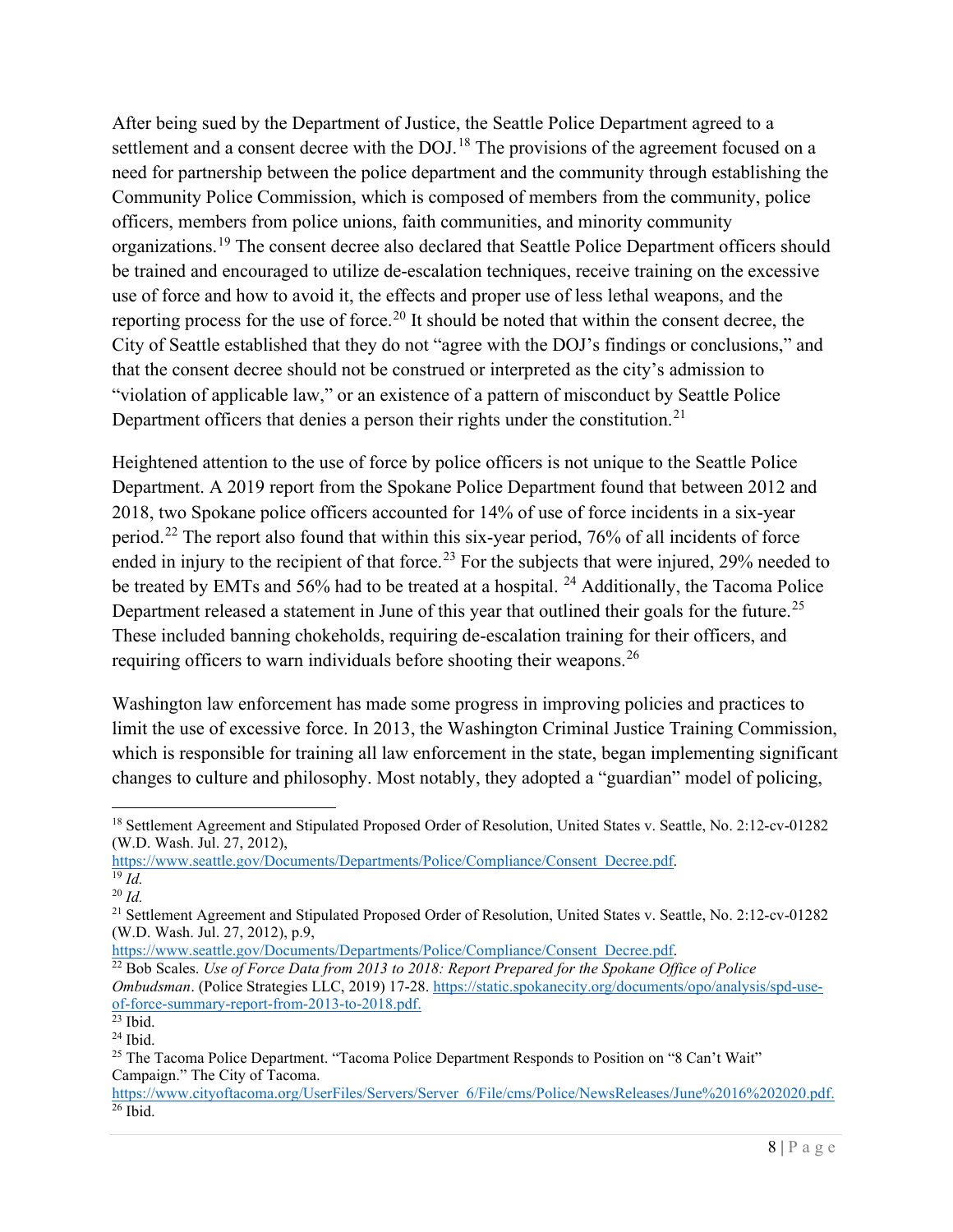which emphasizes balancing civil rights and personal liberty with safety.<sup>[27](#page-9-1)</sup> Their training methodology has become a national model.<sup>[28](#page-9-2)</sup> Citizen's Initiative 940 (I-940), which passed in 2018, made significant changes to officer training, including integrating crisis intervention training, improved communication skills, mandated de-escalation training, better first aid and mental health training, and other tactics.<sup>[29](#page-9-3)</sup> I-940 also added avenues for the community to be involved in the development of training curricula and lessened the burden of proof needed to prosecute an officer for improper use of deadly force.<sup>[30](#page-9-4)</sup> As a part of their compliance with the consent decree Seattle Police Department has made several improvements to accountability and community input in recent years. They introduced an office of police accountability, a force review board, a community policing commission, and created a new investigatory office in the inspector general's office.<sup>[31](#page-9-5)</sup>

#### <span id="page-9-0"></span>*Defining Use of Force*

In order to measure progress toward minimizing the use of excessive force, the term "excessive force" needs to be defined. The United States Constitution sets a minimum standard for law enforcement officers based on the Fourth Amendment's prohibition against unreasonable search and seizure by government actors, like police.[32](#page-9-6) In both *Tennessee v. Garner* (1985) and *Graham v. Connor* (1989) the U.S. Supreme Court held that when claims are brought alleging that law enforcement used excessive force, such claims should be analyzed under the Fourth Amendment's objective reasonableness test.<sup>[33](#page-9-7)</sup> Assessing whether force was excessive or reasonable requires balancing "the nature and quality of the intrusion on the individual's Fourth Amendment interests against the importance of the governmental interests alleged to justify the intrusion," which will depend on "the facts and circumstances of each particular case."[34](#page-9-8) Additionally, unjustified use of force should not disproportionately impact members of protected groups under the 1964 Civil Rights Act.<sup>[35](#page-9-9)</sup> Nonetheless, because states may set a higher

<span id="page-9-3"></span><span id="page-9-2"></span><sup>29</sup> Reynon Testimony, *Transcript IV*, p. 21; Rahr Testimony, *Transcript I*, p. 8; Initiative Measure No. 940 (filed May 23, 2017) [https://www.sos.wa.gov/\\_assets/elections/initiatives/finaltext\\_1372.pdf;](https://www.sos.wa.gov/_assets/elections/initiatives/finaltext_1372.pdf) HB 3003, 65th Leg., Reg. Sess. (Wash. 2018) [https://lawfilesext.leg.wa.gov/biennium/2017-18/Pdf/Bills/House%20Bills/3003-S.E.pdf.](https://lawfilesext.leg.wa.gov/biennium/2017-18/Pdf/Bills/House%20Bills/3003-S.E.pdf)

<span id="page-9-4"></span><sup>30</sup> Burgess Testimony, *Transcript V*, p. 11; Reynon Testimony, *Transcript IV,* p. 5; Solan Testimony, *Transcript III,* p. 11; Quinn Testimony, *Transcript I,* p. 15; HB 3003, 65th Leg., Reg. Sess. (Wash. 2018), [https://lawfilesext.leg.wa.gov/biennium/2017-18/Pdf/Bills/House%20Bills/3003-S.E.pdf.](https://lawfilesext.leg.wa.gov/biennium/2017-18/Pdf/Bills/House%20Bills/3003-S.E.pdf)

<span id="page-9-1"></span><sup>27</sup> Holmes Testimony, *Transcript III*, p.22; Rahr Testimony, *Transcript I,* p. 7; Sue Rahr and Stephen K. Rice. "From Warriors to Guardians: Recommitting American Police Culture to Democratic Ideals." *Harvard Kennedy School & National Institute of Justice.* April 2015[. https://www.ojp.gov/pdffiles1/nij/248654.pdf.](https://www.ojp.gov/pdffiles1/nij/248654.pdf)

<span id="page-9-5"></span><sup>31</sup>Holcomb Testimony, *Transcript IV*, p. 15; Holmes Testimony, *Transcript III*, p. 16,17, 22; Solan Testimony, *Transcript III,* p. 11; Walden Testimony, *Transcript I,* p. 14; Burgess Testimony, *Transcript V*, p. 19. 32 U.S. Const. amend. IV.

<span id="page-9-7"></span><span id="page-9-6"></span><sup>33</sup> Holcomb Testimony, *Transcript IV*, p.6; Tennessee v. Garner 471 US 1 (1985); Graham v. Connor, 490 US 386 (1989).

<span id="page-9-8"></span><sup>34</sup> Michael A. Foster. "Police Use of Force: Overview and Considerations for Congress." *Congressional Research Services.* July 10, 2020[. https://sgp.fas.org/crs/misc/LSB10516.pdf.](https://sgp.fas.org/crs/misc/LSB10516.pdf)

<span id="page-9-9"></span><sup>35</sup> Civil Rights Act of 1964, P.L. 88-352, 78 Stat. 241 (codified at 42 U.S.C. § 1971 et seq. (2006)).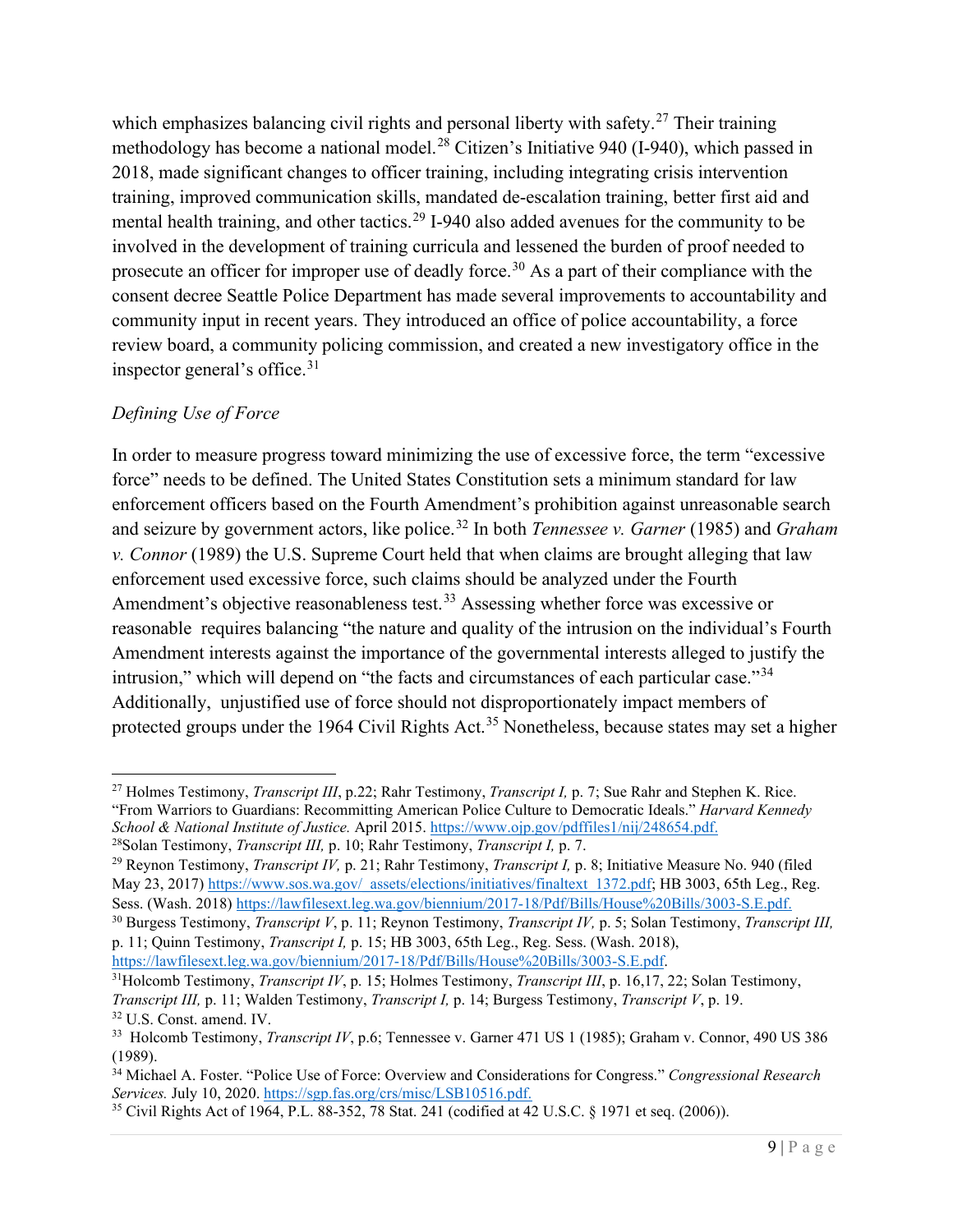requirement for the use of force, it is difficult to obtain consistent data regarding when "excessive force" has been used.

In Washington, law enforcement officers may use reasonable force under appropriate circumstances when performing a legal duty.<sup>[36](#page-10-1)</sup> Deadly force may be used when it is necessary, meets the "good faith standard" and there is probable cause to believe "that the suspect, if not apprehended, poses a threat of serious physical harm to the officer or a threat of serious physical harm to others."<sup>[37](#page-10-2)</sup> There is no state statute that defines "excessive use of force" and local police departments and sheriff's offices in Washington have different policies defining what constitutes "excessive" use of force and what force is permissible.<sup>[38](#page-10-3)</sup> Section 8.4 of the Seattle Police Department's "Use of Force Core Principles" states that "an officer shall use only force that is objectively reasonable, necessary and proportional to the threat of resistance of a subject," including the consideration of "the time available to an officer to make a decision" and "the training and experience of the officer." [39](#page-10-4)

Because of the lack of a consistent definition of excessive force, it is difficult to obtain data that would allow a meaningful assessment of whether law enforcement officers who use excessive force are actually held accountable.

#### <span id="page-10-0"></span>*Disparities & Possible Discrimination*

When establishing the scope of this project, the Committee identified specific vulnerable populations to consider when studying police use of force, including communities of color, indigenous peoples, people with disabilities, and the LGBT+ community. Black, Native American, and Latino men and boys are at the highest risk of being killed by police. Black women and Native American women also face higher risk compared with other women. Nationally, 47% of unarmed individuals killed by police were Black, four times the rate at which unarmed White people were killed by police.<sup>[40](#page-10-5)</sup> There are 29 federally recognized tribes in Washington and 140,714 Native citizens.<sup>[41](#page-10-6)</sup>

In Spokane, individuals with disabilities were involved in 15% of all use of force cases in 2013

<span id="page-10-4"></span><span id="page-10-3"></span><sup>38</sup>Strachan Testimony, *Transcript I*, p. 25; Rahr Testimony, *Transcript I*, p. 25.<br><sup>39</sup> Seattle Police Department Manual, Chapter 8 § 4. September 15, 2019. [https://www.seattle.gov/police](https://www.seattle.gov/police-manual/title-8---use-of-force/8000---use-of-force-core-principles)[manual/title-8---use-of-force/8000---use-of-force-core-principles.](https://www.seattle.gov/police-manual/title-8---use-of-force/8000---use-of-force-core-principles)

<span id="page-10-1"></span><sup>36</sup> RCW 9A.16.020 (1979) [https://app.leg.wa.gov/rcw/default.aspx?cite=9A.16.020.](https://app.leg.wa.gov/rcw/default.aspx?cite=9A.16.020)

<span id="page-10-2"></span><sup>&</sup>lt;sup>37</sup> RCW 9A.16.040(2). In 2019, responding to concerns that there was inadequate accountability for the use of lethal force, the legislature defined "good faith" as an objective standard which considers the facts, circumstances, and information known to the officer at the time to determine whether a similarly situated officer would have reasonably believed that the use of deadly force was necessary to prevent death or serious physical harm to the officer or another individual. RCW 9A.16.040(4).

<span id="page-10-5"></span><sup>40</sup> "Police Accountability Tool." *Mapping Police Violence.* [https://mappingpoliceviolence.org/cities.](https://mappingpoliceviolence.org/cities)

<span id="page-10-6"></span><sup>41</sup> "The Tribes of Washington." *Washington Tribes*. [https://www.washingtontribes.org/the-tribes-of-washington/.](https://www.washingtontribes.org/the-tribes-of-washington/)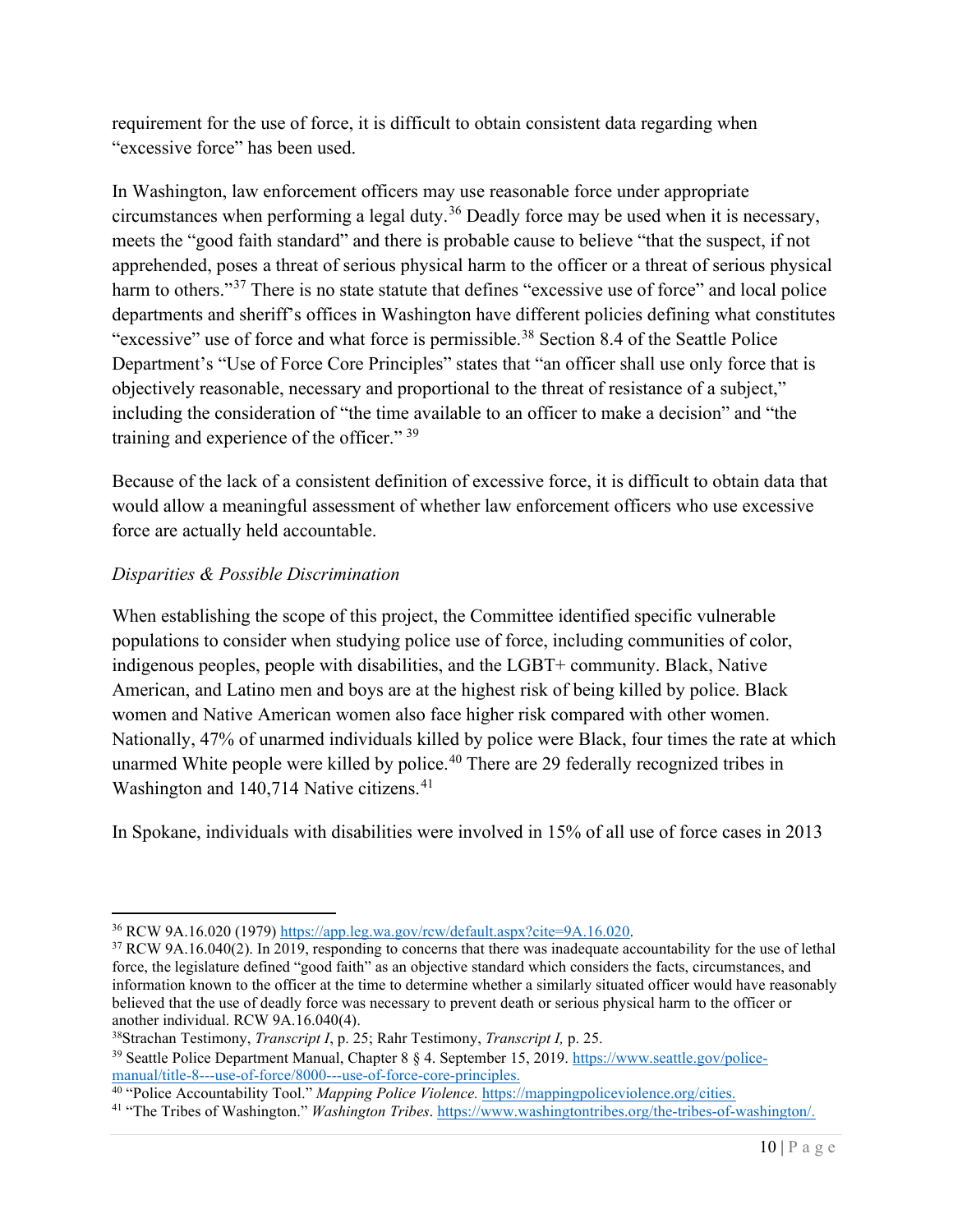and of such cases in  $30\%$  in  $2018<sup>42</sup>$  $2018<sup>42</sup>$  $2018<sup>42</sup>$  There is no national database that traces the use of force against individuals with disabilities. However, a 2016 report from the Ruderman Family Foundation found that between 25% and 40% of those killed by police were individuals with disabilities.[43](#page-11-2) Additionally, the report estimated that between one-third and one-half of all people killed by law enforcement officers are individuals with disabilities.<sup>[44](#page-11-3)</sup>

Incidents involving members of the LGBT+ community are particularly hard to understand and study because most agencies do not track this data. A 2013 analysis of anti-LGBT+ violence found that of the LGBT+ individuals who contacted the National Coalition of Anti-Violence Program hotline, 28% reported experiencing excessive force from police officers.<sup>[45](#page-11-4)</sup> This study also concluded that the rate at which force was used by police against transgender individuals was higher than the rate involving cisgender individuals.<sup>[46](#page-11-5)</sup>

#### <span id="page-11-0"></span>*The Role of Police Unions*

State and local government bodies and officials are responsible for taking effective measures to prevent, and where necessary correct, use of force by police that is excessive under federal, state, or local standards. However, regulating and changing policies surrounding the use of force are often complicated by state and local labor relations between law enforcement officers, their agencies, and police unions.

State law mandates that cities and counties must engage in collective bargaining with unionized public employees, including law enforcement.[47](#page-11-6) It requires bargaining on working conditions such as hours, wages, grievance procedures, and other terms and conditions of employment.<sup>[48](#page-11-7)</sup> Most agencies bargain with their union regarding policies which the agency might want to adopt to prevent the excessive or discriminatory use of force (e.g., de-escalation training, body cams, etc.), although it is unclear if agencies must negotiate on these topics under current law.<sup>[49](#page-11-8)</sup> Most collective bargaining negotiations are not public, and the terms of the agreement are usually only made public once they are agreed upon by both parties.

The law also requires that procedures for disciplining unionized public employees be established

<span id="page-11-1"></span><sup>42</sup> Bob Scales. *Use of Force Data from 2013 to 2018: Report Prepared for the Spokane Office of Police Ombudsman*. (Police Strategies LLC, 2019) 17-28. [https://static.spokanecity.org/documents/opo/analysis/spd-use](https://static.spokanecity.org/documents/opo/analysis/spd-use-of-force-summary-report-from-2013-to-2018.pdf)[of-force-summary-report-from-2013-to-2018.pdf.](https://static.spokanecity.org/documents/opo/analysis/spd-use-of-force-summary-report-from-2013-to-2018.pdf)

<span id="page-11-2"></span><sup>&</sup>lt;sup>43</sup> David M. Perry, Lawrence Carter-Long. 2016. "The Ruderman White Paper On Media Coverage Of Law Enforcement Use Of Force And Disabilities." *Rudeman Family Foundation*. [https://rudermanfoundation.org/wp](https://rudermanfoundation.org/wp-content/uploads/2017/08/MediaStudy-PoliceDisability_final-final.pdf)[content/uploads/2017/08/MediaStudy-PoliceDisability\\_final-final.pdf.](https://rudermanfoundation.org/wp-content/uploads/2017/08/MediaStudy-PoliceDisability_final-final.pdf) 44 Ibid.

<span id="page-11-4"></span><span id="page-11-3"></span><sup>45</sup> Osman Ahmed, Chair Jindasurat. 2014. "Lesbian, Gay, Bisexual, Transgender, Queer and HIV-Affected Hate Violence in 2013." National Coalition of Anti Violence Programs. [http://avp.org/wp](http://avp.org/wp-content/uploads/2017/04/2013_ncavp_hvreport_final.pdf)[content/uploads/2017/04/2013\\_ncavp\\_hvreport\\_final.pdf.](http://avp.org/wp-content/uploads/2017/04/2013_ncavp_hvreport_final.pdf)

<span id="page-11-6"></span><span id="page-11-5"></span><sup>&</sup>lt;sup>46</sup> Ibid.<br><sup>47</sup> Chapter 41.56 RCW, https://app.leg.wa.gov/rcw/default.aspx?cite=41.56.

<span id="page-11-8"></span><span id="page-11-7"></span><sup>&</sup>lt;sup>48</sup>Ford Testimony, *Transcript III*, p. 7; Chapter 41.56 RCW, [https://app.leg.wa.gov/rcw/default.aspx?cite=41.56.](https://app.leg.wa.gov/rcw/default.aspx?cite=41.56)<br><sup>49</sup> RCW 41.80.020. [https://apps.leg.wa.gov/rcw/default.aspx?cite=41.80.020.](https://apps.leg.wa.gov/rcw/default.aspx?cite=41.80.020)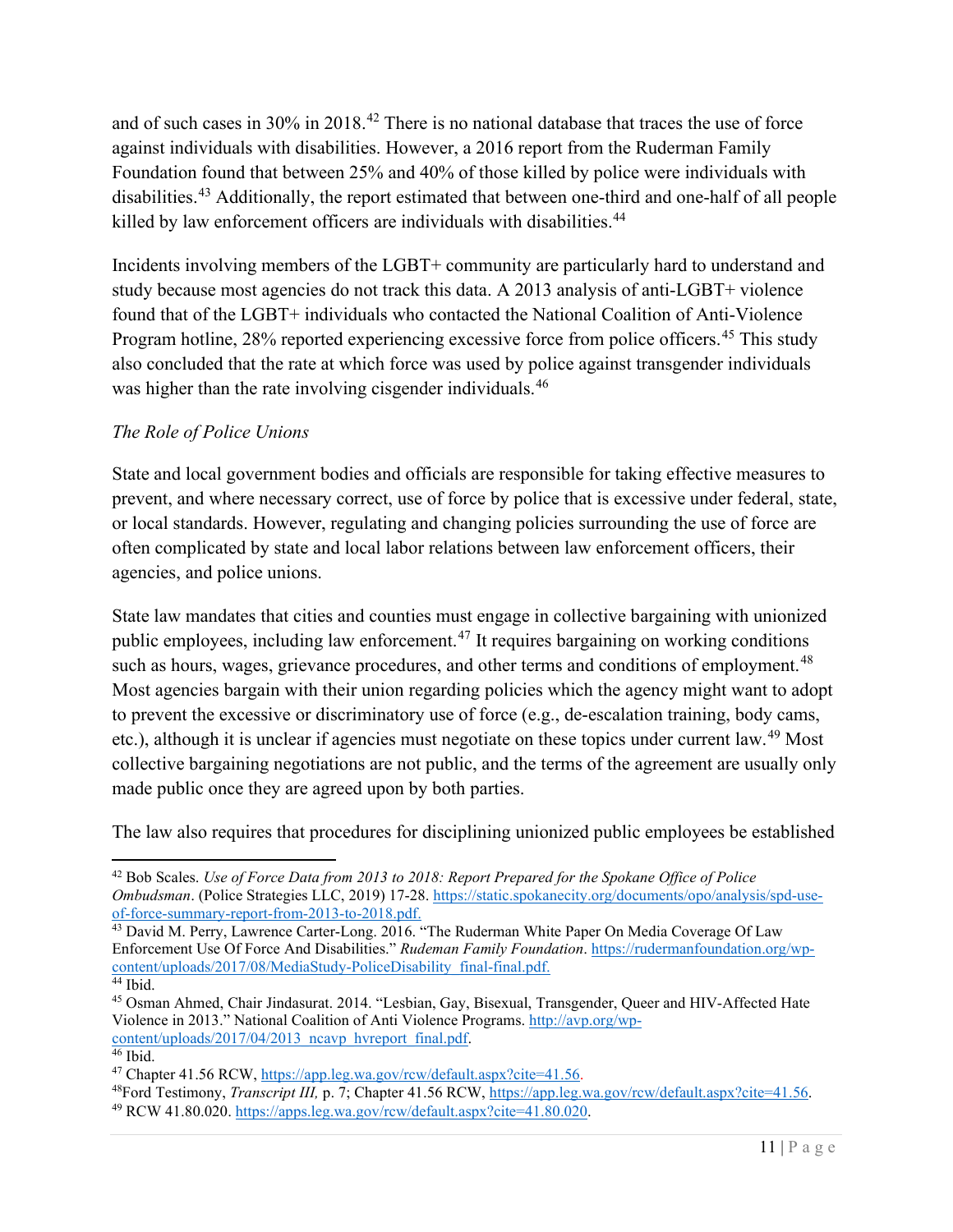by the collective bargaining agreement.<sup>[50](#page-12-0)</sup> Collective bargaining agreements may establish limitations on the way internal disciplinary investigations can be taken, such as by imposing deadlines or standards of proof, delaying questioning of officers about the use of force, or restricting who can conduct internal investigations.<sup>[51](#page-12-1)</sup> Police union collective bargaining agreements generally provide that the union can insist that disciplinary measures be reviewed by an arbitrator.<sup>[52](#page-12-2)</sup> Arbitrators review the facts, and sometimes allow new facts to be introduced by the disciplined officer; the arbitrator then confirms or overturns the discipline decision. Arbitrators have the power to reinstate officers who were released because of misconduct if they disagree with the discipline decisions or think the punishment was too harsh.<sup>[53](#page-12-3)</sup> The Federal Mediation and Conciliation Service and the American Arbitrators Association are the gatekeepers for arbitration and impose basic requirements and ethical rules on their members, including a requirement to keep proceedings private unless the law requires otherwise or both parties agree.[54](#page-12-4)

One high-profile example of an arbitrator overturning the discipline of an officer found to have used excessive force is the case of former Seattle PD officer Adley Shepherd. In 2018, Officer Shepherd was filmed punching a handcuffed woman in the face and breaking her eye socket.<sup>[55](#page-12-5)</sup> After an internal investigation Shepherd was dismissed by then-Police Chief Kathleen O'Toole, but Shepherd appealed the decision to private arbitration with the support of the Seattle Police Officers Guild.<sup>[56](#page-12-6)</sup> Jane Wilkinson, the assigned arbitrator, agreed that Shepherd utilized excessive force,<sup>[57](#page-12-7)</sup> but ordered that the city of Seattle reduce the officer's firing to a 15-day suspension and fully reinstate the officer following the suspension.<sup>[58](#page-12-8)</sup> After this decision, City Attorney Pete Holmes sought a judicial review of the binding arbitration decision and Superior Court Judge John McHale vacated Wilkinson's arbitration decision.<sup>[59](#page-12-9)</sup> The Washington Court of Appeals upheld the court's decision, finding that the " right to be free from excessive force, which finds

<span id="page-12-0"></span><sup>50</sup> RCW 41.56 is the Public Employees' Collective Bargaining Act.

<span id="page-12-1"></span><sup>51</sup> *Id.*

<span id="page-12-2"></span><sup>52</sup> Under certain circumstances disciplinary action against a non-unionized officer is subject to review by a government review board which applies standards at least similar to those that would be utilized by an arbitrator. For example, in the past the Seattle Police Officers' Guild's agreement with the City of Seattle stipulated "If the grievance is not settled at Step 3, the grievance may be referred to arbitration." Agreement by and between the Seattle Police Officers' Guild. Effective through December 31, 2020. Section 14.2, p. 62.

<span id="page-12-3"></span>[http://www.seattle.gov/documents/Departments/OPA/Legislation/SPOG\\_CBA\\_expires\\_12-31-20\\_111418.pdf.](http://www.seattle.gov/documents/Departments/OPA/Legislation/SPOG_CBA_expires_12-31-20_111418.pdf)<br><sup>53</sup> Ford Testimony, *Transcript III*, p. 8.<br><sup>54</sup> Ford Testimony, *Transcript III*, p. 8.

<span id="page-12-5"></span><span id="page-12-4"></span><sup>&</sup>lt;sup>55</sup> Lewis Kamb. "Judge reverses arbitrators rule reinstating Seattle police officer who punched handcuffed suspect." Seattle Times. August 16, 2019. Accessed October 10, 2020. [https://www.seattletimes.com/seattle-news/judge](https://www.seattletimes.com/seattle-news/judge-reverses-arbitrators-rule-reinstating-seattle-police-officer-who-punched-handcuffed-suspect/)[reverses-arbitrators-rule-reinstating-seattle-police-officer-who-punched-handcuffed-suspect/.](https://www.seattletimes.com/seattle-news/judge-reverses-arbitrators-rule-reinstating-seattle-police-officer-who-punched-handcuffed-suspect/)

<span id="page-12-6"></span><sup>56</sup> Tim Burgess. "Lawmakers need to set statewide standards for police accountability." *Seattle Times.* October 11, 2020. [https://www.seattletimes.com/opinion/lawmakers-need-to-set-statewide-standards-for-police-accountability/.](https://www.seattletimes.com/opinion/lawmakers-need-to-set-statewide-standards-for-police-accountability/)  $57$  Ibid.

<span id="page-12-9"></span><span id="page-12-8"></span><span id="page-12-7"></span><sup>&</sup>lt;sup>58</sup> Lewis Kamb. "Judge reverses arbitrators rule reinstating Seattle police officer who punched handcuffed suspect." *Seattle Times.* August 16, 2019. Accessed October 10, 2020. [https://www.seattletimes.com/seattle-news/judge](https://www.seattletimes.com/seattle-news/judge-reverses-arbitrators-rule-reinstating-seattle-police-officer-who-punched-handcuffed-suspect/)[reverses-arbitrators-rule-reinstating-seattle-police-officer-who-punched-handcuffed-suspect/.](https://www.seattletimes.com/seattle-news/judge-reverses-arbitrators-rule-reinstating-seattle-police-officer-who-punched-handcuffed-suspect/) <sup>59</sup> Ibid.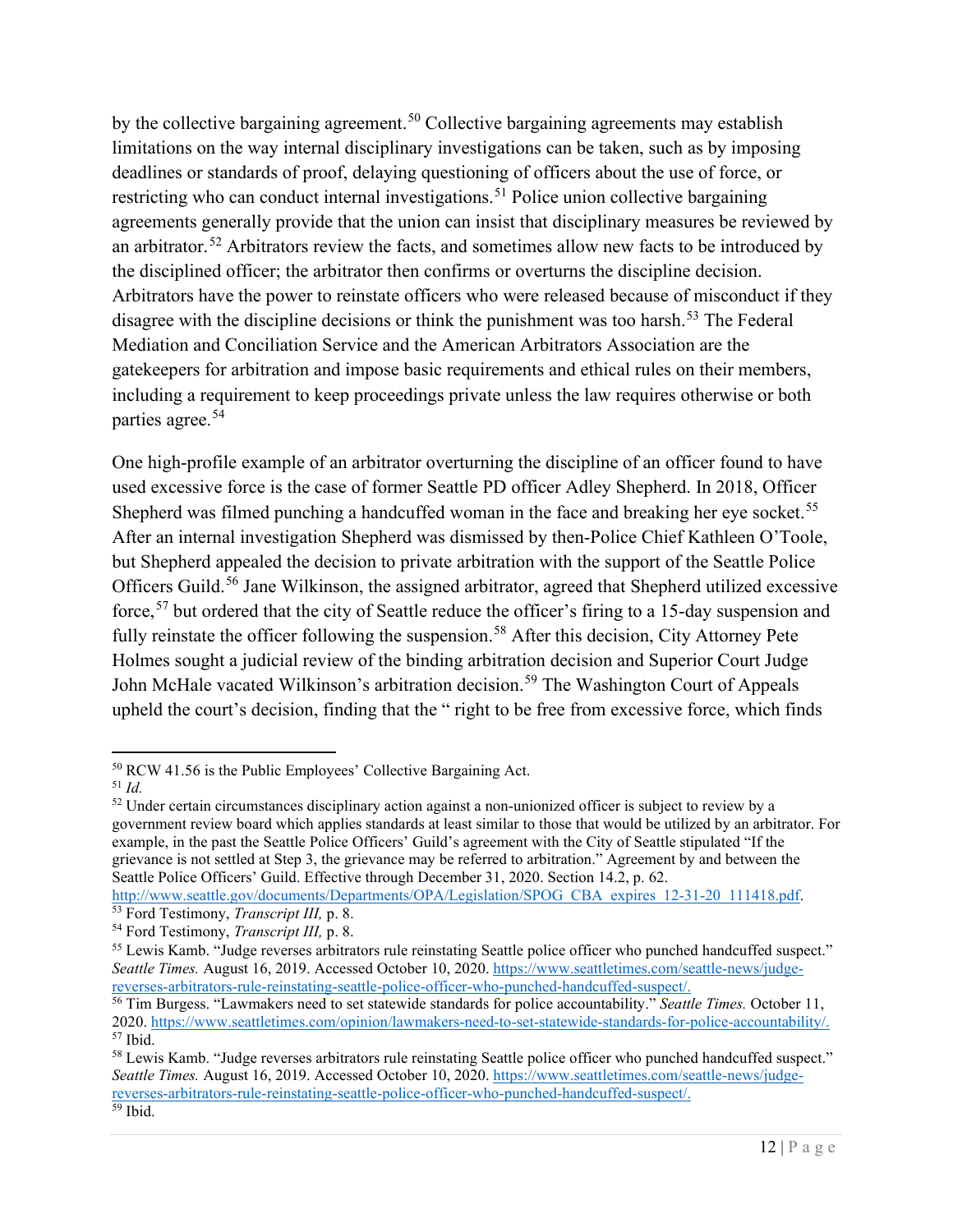its source in the Bill of Rights and is imposed on the states by the 14th amendment, is an explicit and dominant policy." As a result, an arbitration decision that reinstates an officer who has engaged in excessive use of force will be overturned.<sup>[60](#page-13-1)</sup> The Seattle Police Officers Guild appealed to the Washington Supreme Court, but review was denied on September 1, 2021.<sup>[61](#page-13-2)</sup>

In Washington, as in other parts of the United States, local officials have repeatedly expressed concern that their ability to change policy surrounding accountability and officer conduct has been obstructed by state labor laws. State labor laws have received criticisms from King County Executive Dow Constantine<sup>[62](#page-13-3)</sup> and Mayor Durkan of Seattle,<sup>[63](#page-13-4)</sup> who both expressed frustration with the collective bargaining process and the lack of balance between labor law and management. Seattle's Community Police Commission called the arbitration process "functionally broken," and "fundamentally flawed," pointing out the following: police unions play a role in deciding who will act as an arbitrator, arbitrators rarely have experience in police work or accountability, and proceedings are not transparent or open to the public.<sup>[64](#page-13-5)</sup>

#### <span id="page-13-0"></span>*2021 Washington Legislative Session*

In the 2021 legislative session, the Washington legislature passed the Law Enforcement Disciplinary Grievance Arbitration Act, which made changes to how arbitrators should be selected for discipline grievances.<sup>[65](#page-13-6)</sup> Before this legislation, arbitrators were chosen by a process of striking names from a list provided by the Federal Mediation and Conciliation Services or American Arbitration Association until only one name remained.<sup>[66](#page-13-7)</sup> This new legislation appoints a minimum of nine persons and a maximum of eighteen persons suited and qualified by training and experience to act as arbitrators for law enforcement personnel grievance arbitrations.<sup>[67](#page-13-8)</sup> When an arbitrator is needed for police discipline grievances, one of these select arbitrators must be used. This legislation is intended to remove any incentive for arbitrators to make decisions motivated by their opportunity for future work rather than the facts of the case.<sup>[68](#page-13-9)</sup>

<span id="page-13-2"></span>Wash. Sept. 1, 2021) [https://publicola.com/wp-content/uploads/2021/09/997284-public-order-terminating-review-9-](https://publicola.com/wp-content/uploads/2021/09/997284-public-order-terminating-review-9-1-2021.pdf) [1-2021.pdf;](https://publicola.com/wp-content/uploads/2021/09/997284-public-order-terminating-review-9-1-2021.pdf) Lewis Kamb. "Washington state Supreme Court declines to hear Seattle police union appeal of court ruling in fired officer's case." *The Seattle Times*. September 3, 2021[. https://www.seattletimes.com/seattle](https://www.seattletimes.com/seattle-news/washington-state-supreme-court-declines-to-hear-seattle-police-union-appeal-of-court-ruling-in-fired-officers-case/)[news/washington-state-supreme-court-declines-to-hear-seattle-police-union-appeal-of-court-ruling-in-fired-officers](https://www.seattletimes.com/seattle-news/washington-state-supreme-court-declines-to-hear-seattle-police-union-appeal-of-court-ruling-in-fired-officers-case/)[case/.](https://www.seattletimes.com/seattle-news/washington-state-supreme-court-declines-to-hear-seattle-police-union-appeal-of-court-ruling-in-fired-officers-case/)

<span id="page-13-4"></span><https://www.kuow.org/stories/king-county-executive-responds-to-protests>

<span id="page-13-5"></span><sup>64</sup> Seattle Community Police Commission. "Fighting for Statewide Reforms." City of Seattle. [http://www.seattle.gov/community-police-commission/current-issues/state-legisaltive-agenda/remove-arbitration-as](http://www.seattle.gov/community-police-commission/current-issues/state-legisaltive-agenda/remove-arbitration-as-a-route-of-appeal-for-police-misconduct)a-route-of-appeal-for-police-misconduct (Accessed On: October 21, 2020). 65 RCW § 41.58.070 (2021).

<span id="page-13-1"></span><sup>60</sup> Ford Testimony, *Transcript III,* p. 9; *City of Seattle v. Seattle Police Officers' Guild,* 484 P. 3d 485, 495 (2021). <sup>61</sup> Solan Testimony, *Transcript III,* p. 12; City of Seattle V. Seattle Police Officers' Guild, No. 80467-7-1 (S. Ct.

<span id="page-13-3"></span><sup>62</sup> Dow Constantine. Interview by Marcie Sillmann. Radio Interview. Seattle, WA. September 1, 2020. <sup>63</sup> Radke, Bill. "King County Executive responds to protests." *KUOW.* KUOW.org.

<span id="page-13-6"></span>

<span id="page-13-7"></span><sup>&</sup>lt;sup>66</sup> Ford Testimony, *Transcript III*, p. 8.<br><sup>67</sup> RCW 41.58.070 (2021).

<span id="page-13-9"></span><span id="page-13-8"></span><sup>68</sup> *Id.*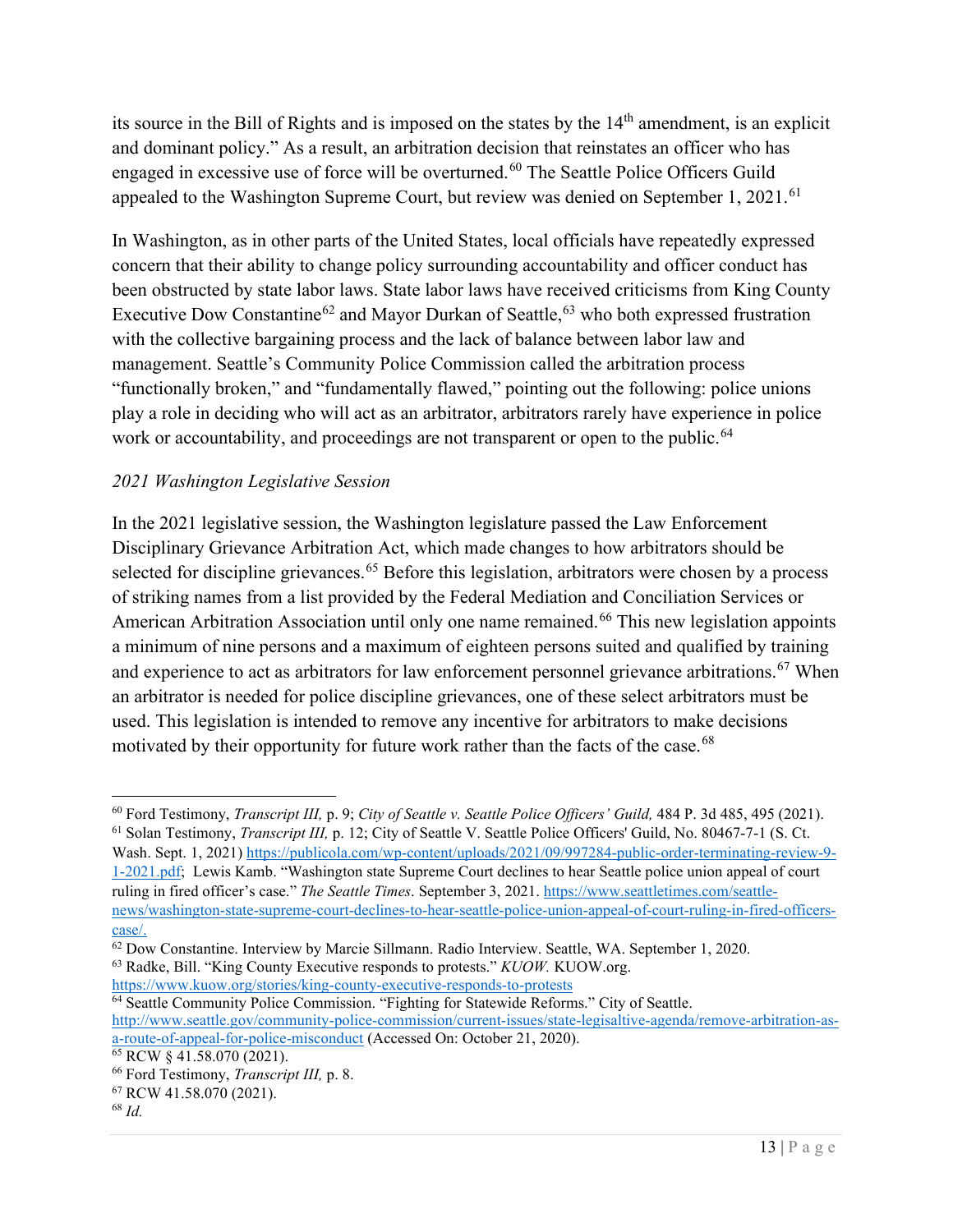Also, during this session, the legislature passed SB 5051, which broadens the list of offenses that can cause officers to lose their certification and requires better retention of officers' disciplinary records.<sup>[69](#page-14-1)</sup> This bill is expected to make it easier to decertify officers who have a history of misconduct and keep them from escaping accountability by switching police departments.

SB 5259 was passed and requires the Office of the Attorney General to establish an advisory group to make recommendations for the design, development, and implementation of a statewide program for collecting, reporting, and publishing use of force data.<sup>[70](#page-14-2)</sup> The bill also requires law enforcement agencies to report all instances of the use of force no later than three months after the Office of the Attorney General determines the statewide use of force data program can accept reports.

Lastly, HB 1267 creates the Office of Independent Investigations (OII) within the Office of the Governor for conducting fair and competent investigations of all deadly police use of force.<sup>[71](#page-14-3)</sup> There were several bills mentioned throughout the briefing testimony that were introduced in the 2021 legislative session focused on both arbitration and accountability for use of force, but many of these did not progress.

#### <span id="page-14-0"></span>**Overview of Testimony**

The Washington Advisory Committee is composed of Washington citizens who sought to explore the issue of barriers to police accountability from an open-minded and neutral posture. During a series of online panels, the Committee heard from academic experts, community advocates, state government officials, law enforcement officers, organizers, and directly impacted individuals. The agendas, minutes, and presentation slides for these panels can be found in Appendix A. In addition, the Committee invited broad participation through written testimony. Written testimony was accepted until July 22, 2021, when the official record was closed.

The Committee went to great lengths to solicit participation from stakeholders representing diverse perspectives. The Committee made many outreach attempts over several months to engage diverse perspectives, soliciting their participation at the public panels, through written testimony, and/or by joining a Committee meeting. The Committee was very appreciative to have participation from both law enforcement perspectives and police unions, but they wish they

<span id="page-14-1"></span><sup>69</sup> Monisha Harrell, testimony, *Briefing Before the Washington Advisory Committee to the U.S. Commission on Civil Rights*, March 15, 2021, transcript, p. 19 (hereafter cited as *Transcript II*); RCW 43.101.105, [https://app.leg.wa.gov/rcw/default.aspx?cite=43.101.105;](https://app.leg.wa.gov/rcw/default.aspx?cite=43.101.105) Melissa Santos. "Eight Big Things The Washington State Legislature Passed in 2021." *Crosscut.* April 26, 2021. [https://crosscut.com/politics/2021/04/eight-big-things-](https://crosscut.com/politics/2021/04/eight-big-things-washington-state-legislature-passed-2021)

<span id="page-14-2"></span>[washington-state-legislature-passed-2021.](https://crosscut.com/politics/2021/04/eight-big-things-washington-state-legislature-passed-2021)<br><sup>70</sup> Chapter 10.118 RCW (2021), [https://app.leg.wa.gov/RCW/default.aspx?cite=10.118.](https://app.leg.wa.gov/RCW/default.aspx?cite=10.118)<br><sup>71</sup> Chapter 43.102 RCW (2021), [https://app.leg.wa.gov/RCW/default.aspx?cite=43.102.](https://app.leg.wa.gov/RCW/default.aspx?cite=43.102)

<span id="page-14-3"></span>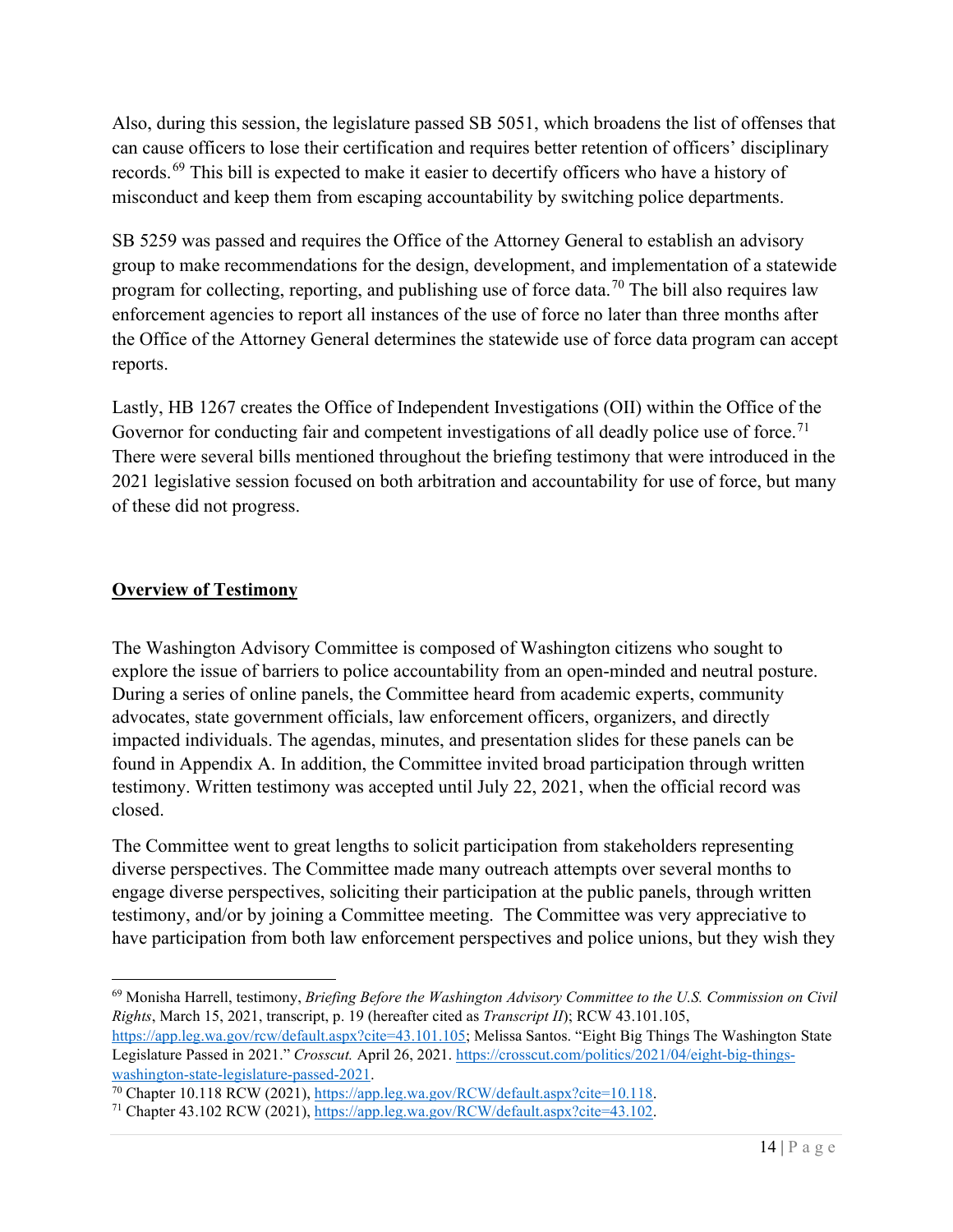could have had even broader participation given the focus of this project. The Committee circulated a letter<sup>[72](#page-15-1)</sup> requesting specific testimony from 12 unions around the state but received no responses. Similarly, the Committee appreciates the city and county representatives that did participate, but they were not able to secure testimony from all the stakeholders invited because of availability and other timing restrictions. A full list of individuals and organizations that were invited but were unable or unwilling to participate is attached in Appendix D. The Committee also wants to acknowledge that much of the testimony focused on the urban areas of Seattle, Spokane, and Yakima, but that they believe the issue to be widespread in Washington and included rural perspectives wherever possible.

#### **Findings**

The section below communicates the observations and conclusions of the Committee based on the testimony received in the course of their investigation. While the Committee has not independently verified each assertion and are not experts on the topic at hand, a diverse and balanced selection of panelists were chosen to testify due to their professional experience, academic credentials, subject matter expertise, and/or firsthand experience with the topics at hand.

#### <span id="page-15-0"></span>*Data & Disparities*

- 1. There are significant limitations to the data collection practices for police use of force, and therefore, it is difficult to understand trends and disparities related to use of force.<sup>[73](#page-15-2)</sup>
	- a. There is no federal entity that collects reliable data on police use of force.<sup>[74](#page-15-3)</sup> Even new efforts at the federal level, such as the FBI's new database,<sup>[75](#page-15-4)</sup> may be insufficient because they are voluntary.<sup>[76](#page-15-5)</sup>
	- b. Current data collection practices rely on officers to identify if an individual falls within a protected class and self-report any incidents of force. This reliance on officer discretion can lead to underreporting of the most useful data for tracking disparities.<sup>[77](#page-15-6)</sup> For example, Native Americans are consistently undercounted because they are not identified by the officer as Native American and many

<span id="page-15-1"></span> $72$  A copy of the letter can be found in Appendix E.

<span id="page-15-2"></span><sup>73</sup> Rahr Testimony, *Transcript I,* p. 32; Quinn Testimony, *Transcript I,* p. 27; Vaughn Testimony, *Transcript III*, p. 4; Harrell Testimony, *Transcript II*, p. 22.<br><sup>74</sup> Edwards Testimony, *Transcript I*, p. 4; Strachan Testimony, *Transcript I*, p. 21; Quinn Testimony, *Transcript I*, p.

<span id="page-15-3"></span><sup>27;</sup> Harrell Testimony, *Transcript II*, p. 21; Salomon Testimony, *Transcript II,* p. 22; Reynon Testimony, *Transcript IV,* p. 25.

<span id="page-15-4"></span><sup>75</sup> FBI Criminal Justice Information Services. "National Use-of-Force Data Collection." <https://www.fbi.gov/services/cjis/ucr/use-of-force>

<span id="page-15-5"></span><sup>76</sup> Edwards Testimony, *Transcript I,* p. 18.

<span id="page-15-6"></span><sup>77</sup> Edwards Testimony, *Transcript I,* pp. 17-18; Bart Logue Public Comment, *Transcript I*, p.33; Harrell Testimony, *Transcript II*, p. 22.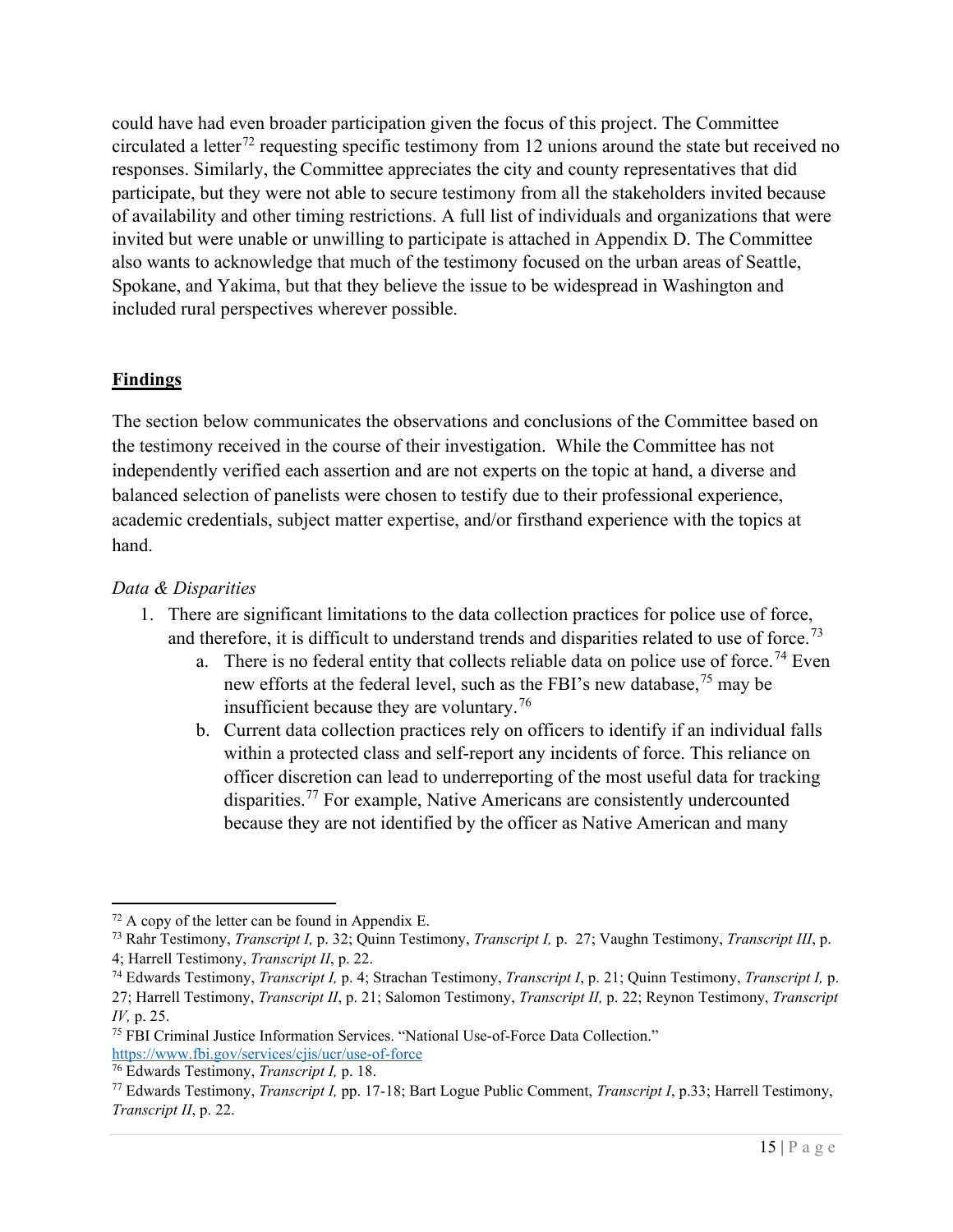departments don't track incidents that don't result in injury reports like hair pulls, wrist locks, take-downs, etc.<sup>[78](#page-16-0)</sup>

- c. Even if departments had better data collection practices, it is unclear if they would voluntarily share the data.<sup>[79](#page-16-1)</sup> Some panelists suggested that relying on external entities such as the media or health system might result in more reliable data.<sup>[80](#page-16-2)</sup>
- d. The lack of consistent definitions and applications of terms like "deadly force," "lethal force," and/or "excessive force" create additional barriers to building a consistent and trustworthy database of use of force. $81$
- 2. Despite the limitations in data collection, there are still known disparities in the use of excessive force.
	- a. Across all racial and ethnic demographics, police in Washington are killing more people per capita than the national average.<sup>[82](#page-16-4)</sup> Notably, both American Indian/Alaskan Native and Black people see significantly higher rates of death in police interactions than the national average.<sup>[83](#page-16-5)</sup>
	- b. Black men, particularly young Black men, are at the highest risk of being killed by police and are killed 2.5 times more than White men.<sup>[84](#page-16-6)</sup> Black women are also at higher risk of being killed by police compared to other groups of women.<sup>[85](#page-16-7)</sup>
	- c. Native American men and women are also at high risk of being killed by police.<sup>[86](#page-16-8)</sup> Fatal Encounters recorded 131 Native Americans have died by police since the beginning of 2016.<sup>[87](#page-16-9)</sup>
	- d. The Department of Justice in 2011 found that Seattle Police Department engaged in a pattern of excessive use of force and found that 20% of the uses of force exceeded constitutional limitations. They especially highlighted the high number of incidents of force against people experiencing a mental health crisis.<sup>[88](#page-16-10)</sup>

<span id="page-16-0"></span><sup>78</sup> Reynon Testimony, *Transcript IV,* p. 25; Bart Logue Public Comment, *Transcript I*, p.33; Harrell Testimony, *Transcript II*, p. 22.

<span id="page-16-1"></span><sup>79</sup> Edwards Testimony, *Transcript I,* p. 18; Reynon Testimony, *Transcript IV,* p.25; Bart Logue Public Comment, *Transcript I*, p. 33.

<span id="page-16-2"></span><sup>80</sup> Edwards Testimony, *Transcript I,* pp. 4-5, 18; Beggs Testimony, *Transcript II,* p. 13.

<span id="page-16-3"></span><sup>81</sup> Edwards Testimony, *Transcript I,* p. 5; Strachan Testimony, *Transcript I*, p. 25; Bart Logue Public Comment, *Transcript I*, p. 33.

<span id="page-16-4"></span><sup>82</sup> Edwards Testimony, *Transcript I,* p. 6.

<span id="page-16-5"></span><sup>83</sup> Edwards Testimony, *Transcript I,* p. 6; Edwards Testimony, *Panel 1 PowerPoint,* Slide 34.

<span id="page-16-6"></span><sup>84</sup> Edwards Testimony, *Transcript I,* p. 5; Beggs Testimony, *Transcript II,* p. 13.

<span id="page-16-7"></span><sup>85</sup> Edwards Testimony, *Transcript I,* p. 5; Beggs Testimony, *Transcript II,* p. 13.

<span id="page-16-8"></span><sup>86</sup> Edwards Testimony, *Transcript I,* p. 5; Beggs Testimony, *Transcript II,* p. 13; Reynon Testimony, *Transcript IV,* p. 4.

<span id="page-16-9"></span><sup>87</sup> Reynon Testimony, *Transcript IV,* p. 4; *citing* Fatal Encounters. *Our visualizations.* Updated January 3, 2021. [https://public.tableau.com/shared/X2KCWJD25?:display\\_count=y&:origin=viz\\_share\\_link&:embed=y.](https://public.tableau.com/shared/X2KCWJD25?:display_count=y&:origin=viz_share_link&:embed=y)

<span id="page-16-10"></span><sup>88</sup> Holmes Testimony, *Transcript III*, p.16.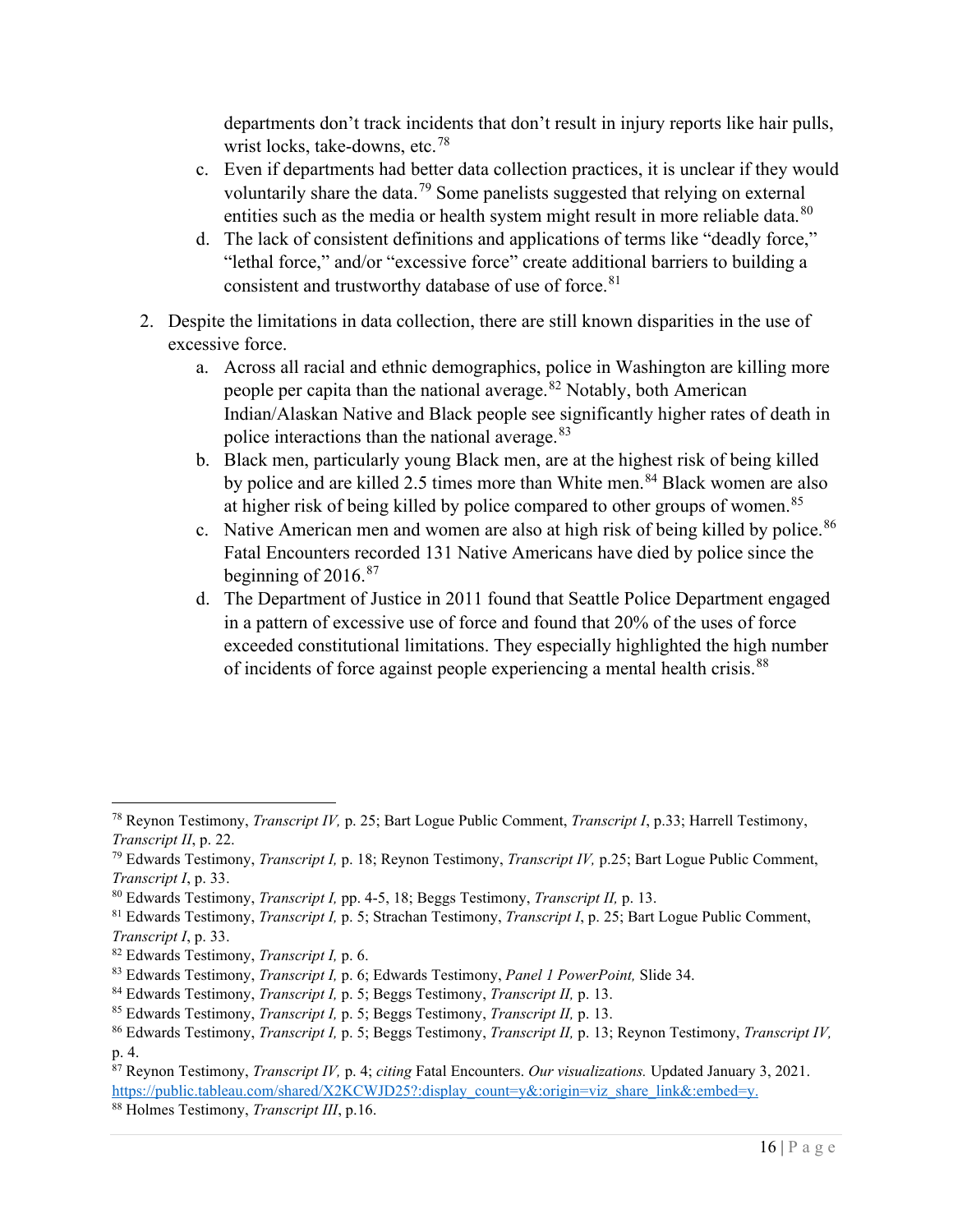- 3. Both the history of racism in the U.S. and existing implicit and explicit biases in society affect the fairness and effectiveness of policing today.
	- a. Too often police have historically been the enforcers of systemic racism against Black communities, Indigenous peoples, and other communities of color<sup>[89](#page-17-1)</sup> and many panelists testified that police need to acknowledge that history.<sup>[90](#page-17-2)</sup>
	- b. There is a distrust and fear of police in communities of color. Many panelists testified about the fear they have for their communities and family when interacting with the police.  $91$
	- c. Many people have implicit bias, including police officers, and law enforcement management should address and correct that bias where possible.<sup>[92](#page-17-4)</sup>

#### <span id="page-17-0"></span>*Training & Culture*

- 4. Law enforcement officers are being asked to fill many roles that are outside their core competencies, including providing mental health services, responding to homelessness, and responding to addiction and substance abuse issues.<sup>[93](#page-17-5)</sup> Even though officers are not trained to address these circumstances, <sup>[94](#page-17-6)</sup> because of failures in the broader system officers are blamed for bad outcomes. [95](#page-17-7)
- 5. Training and improved policing policies are important elements in reducing disparities in the use of excessive force.
	- a. The Department of Justice identified training as a major contributor to the disparities in use of force in the Seattle Police Department before the consent decree. Prior to the consent decree, crisis intervention training was inadequate and

<span id="page-17-1"></span><sup>89</sup> Burgess Testimony, *Transcript V*, p. 5; Walden Testimony, *Transcript I,* p. 19; Reynon Testimony, *Transcript IV,* p. 4.

<span id="page-17-2"></span><sup>90</sup>Brown Testimony, *Transcript IV*, p. 9; Reynon Testimony, *Transcript IV,* p. 4; Edwards Testimony, *Transcript I,* p. 19.

<span id="page-17-3"></span><sup>91</sup> Reynon Testimony, *Transcript IV,* pp. 4, 23; Bible Testimony, *Transcript V*, p. 4; Vaughn Testimony, *Transcript III*, p. 3; Brown Testimony, *Transcript IV*, p. 24.

<span id="page-17-4"></span><sup>92</sup> Strachan Testimony, *Transcript I*, p. 9; Brown Testimony, *Transcript IV*, p. 11; Rahr Testimony, *Transcript I,* p. 22; Edwards Testimony, *Transcript I,* p. 23.

<span id="page-17-5"></span><sup>93</sup> Reynon Testimony, *Transcript IV,* p. 16; Walden Testimony, *Transcript I,* p. 13; Strachan Testimony, *Transcript I*, pp. 9-10, 21; Quinn Testimony, *Transcript I,* p. 20; Omana Testimony, *Transcript I*, p. 31.

<span id="page-17-6"></span><sup>94</sup> Reynon Testimony, *Transcript IV,* p. 22; Beggs Testimony, *Transcript II,* p. 11; Holmes Testimony, *Transcript III*, p. 31; Walden Testimony, *Transcript I,* p. 13.

<span id="page-17-7"></span><sup>95</sup> Burgess Testimony, *Transcript V*, p. 5; Holcomb Testimony, *Transcript IV*, p. 22; Omana Testimony, *Transcript I*, p. 31; Quinn Testimony, *Transcript I,* p. 20; Holmes Testimony, *Transcript III*, p. 31; Rahr Testimony, *Transcript I,* p. 20.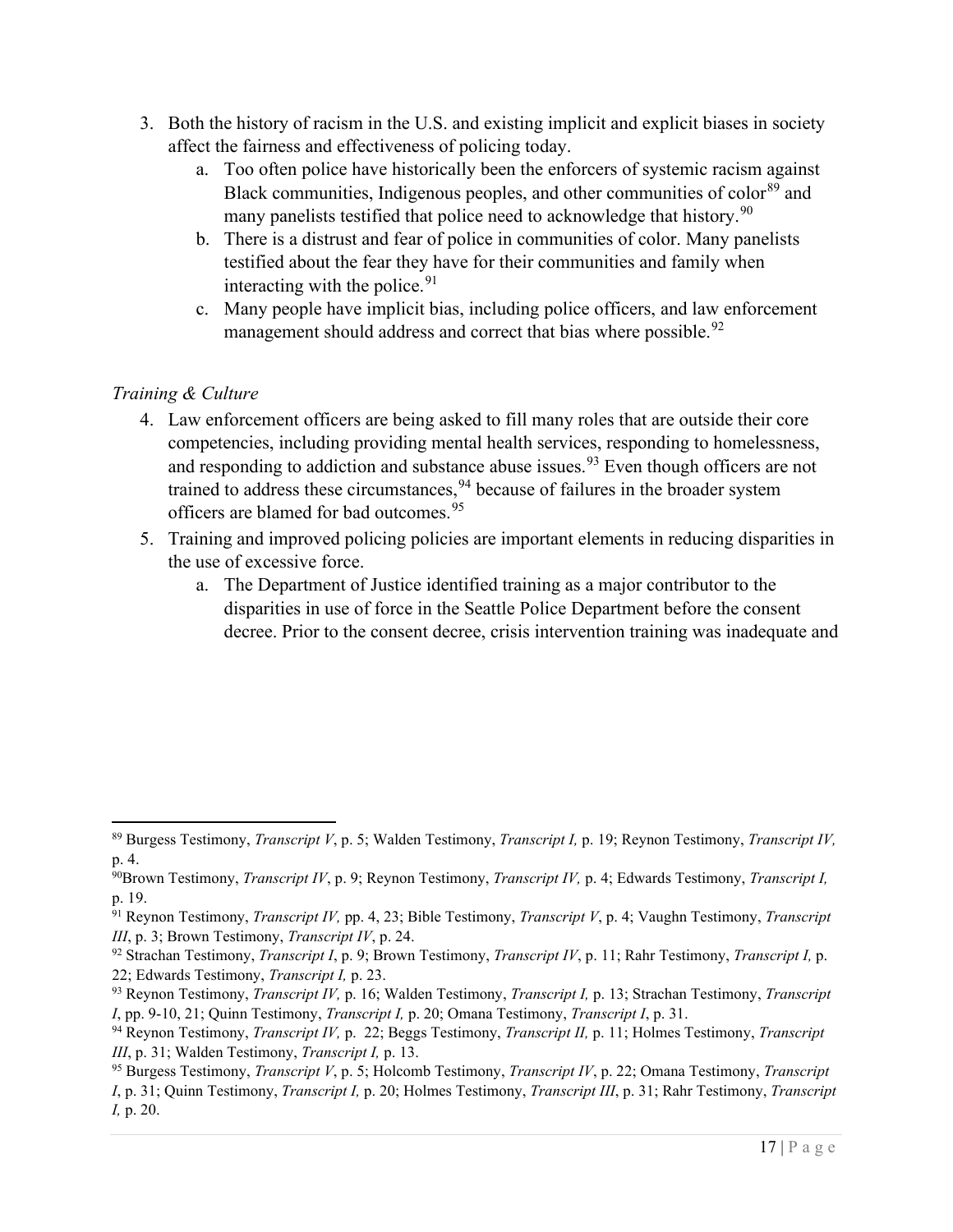voluntary.<sup>[96](#page-18-0)</sup> Compliance training taught the "ask-tell-make" strategy of compliance.<sup>[97](#page-18-1)</sup>

- b. In recent years the Washington Criminal Justice Training Commission has made improvements to its use of force training with support from police departments and unions, including:
	- i. A minimum of eight hours of crisis intervention training, a two-hour refresher course every year, and twenty-four hours of in-service patrol tactics training for veteran officers. Additionally, 25% of patrol officers for every agency must have an additional 40 hours of crisis intervention training.[98](#page-18-2)
	- ii. Cultural competency and implicit bias training focused on cultural competency, naming communities that were impacted, naming the experiences, acknowledging the history of race and policing, and identifying potential barriers.<sup>[99](#page-18-3)</sup>
	- iii. The opportunity for community input in training requirements including the creation of the Washington State Criminal Justice Training Commission.[100](#page-18-4)
- c. However, additional improvements to officer training and prevention measures were identified, including raising the age of entry for police officers;<sup>[101](#page-18-5)</sup> requiring additional higher education;<sup>[102](#page-18-6)</sup> adopting residency requirements;<sup>[103](#page-18-7)</sup> and further defining the tactics and policy limitations leading up to use of force.<sup>[104](#page-18-8)</sup>
- d. While training is important for reducing use of force, if other cultural factors are not also addressed the training will not be effective. For example, research has shown that the influence of a veteran officer assigned to work with a junior officer has the biggest impact on how the junior officer uses force.<sup>[105](#page-18-9)</sup>

<span id="page-18-0"></span><sup>96</sup> Citing United States Department of Justice Civil Rights Division and United States Attorney's Office Western District of Washington. *Investigation of the Seattle Police Department.* December 16, 2011, p. 3. [https://www.justice.gov/sites/default/files/crt/legacy/2011/12/16/spd\\_findletter\\_12-16-11.pdf;](https://www.justice.gov/sites/default/files/crt/legacy/2011/12/16/spd_findletter_12-16-11.pdf) Rahr Testimony, *Transcript I*, p. 8; Holmes Testimony, Transcript III, p. 16.

<span id="page-18-1"></span><sup>&</sup>lt;sup>97</sup> In the Ask-Tell-Make strategy officers gain compliance by first asking subjects to comply, then forcefully demand compliance, lastly immediately use force to gain compliance; Beggs Testimony, *Transcript II,* p. 11; Holmes

<span id="page-18-2"></span>Testimony, *Transcript III*, p. 16; Walden Testimony, *Transcript I,* p. 13; Rahr Testimony, *Transcript I,* p. 8. <sup>98</sup> Rahr Testimony, *Transcript I,* p. 8.

<span id="page-18-3"></span><sup>99</sup> Quinn Testimony, *Transcript I,* pp. 15-16; Rahr Testimony, *Transcript I,* p. 8.

<span id="page-18-4"></span><sup>100</sup> Rahr Testimony, *Transcript I,* p. 9; Solan Testimony, *Transcript III,* p. 10.

<span id="page-18-5"></span><sup>101</sup> Vaughn Testimony, *Transcript III*, p. 6; Burgess Testimony, *Transcript V*, p. 18

<span id="page-18-6"></span><sup>102</sup> Burgess Testimony, *Transcript V*, p. 18; Vaughn Testimony, *Transcript III*, p. 6; Brown Testimony, *Transcript IV*, p.13.

<span id="page-18-7"></span><sup>103</sup> Vaughn Testimony, *Transcript III*, p. 6.

<span id="page-18-8"></span><sup>104</sup> Omana Testimony, *Transcript I*, p. 12; Walden Testimony, *Transcript I,* p. 13; Strachan Testimony, *Transcript I*, p. 9.

<span id="page-18-9"></span><sup>105</sup> Edwards Testimony, *Transcript I,* p. 22; *citing* Marie Ouellet, Sadaf Hashimi, Jason Gravel, Andrew V. Papachristos. "Network exposure and excessive use of force: Investigating the social transmission of police misconduct. *Criminology & Public Policy*. July 31, 2019. Volume18, Issue 3 August 2019, pp. 675-704. [https://doi.org/10.1111/1745-9133.12459;](https://doi.org/10.1111/1745-9133.12459) Quinn Testimony, *Transcript I,* p. 22.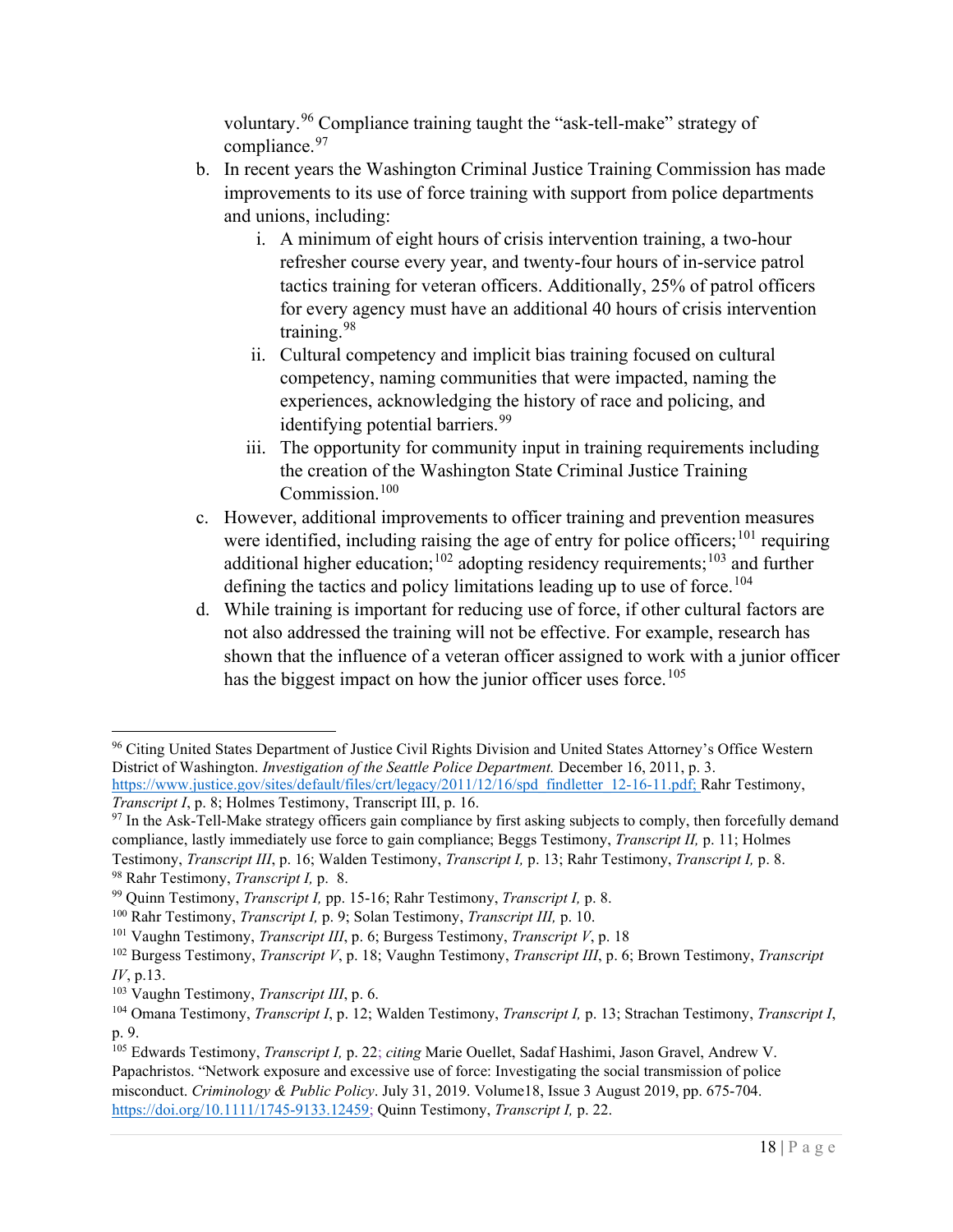- 6. Culture within police departments is an important aspect of accountability<sup>[106](#page-19-1)</sup> but can be hard to change and/or legislate.<sup>[107](#page-19-2)</sup>
	- a. Departments are worried about maintaining their legitimacy and may be reluctant to be critical of their own practices or look for opportunities to improve accountability.[108](#page-19-3)
	- b. Private arbitration of discipline decisions negatively impacts internal culture by undermining the authority of police leadership.<sup>[109](#page-19-4)</sup>
	- c. Arbitration makes it hard for leadership to impose more stringent standards because arbitrators require that the severity of punishment be consistent over time. $110$
	- d. The experience of veteran police officers can have a large impact on department culture. For example, how junior officers are assigned to work with veteran officers will have a powerful impact on how an officer uses force.<sup>[111](#page-19-6)</sup>

#### <span id="page-19-0"></span>*Officer Accountability*

- 7. More transparency is needed, both in police accountability procedures and in private arbitration proceedings. Accountability processes and decisions need to be public and accessible.[112](#page-19-7)
	- a. Making arbitration public could preserve the just cause provision and the officers' right to appeal while also enhancing the legitimacy of the hearing.<sup>[113](#page-19-8)</sup>
	- b. The public is asked to put a great deal of trust in police officers and in exchange expect transparency and the opportunity to scrutinize accountability measures.<sup>[114](#page-19-9)</sup>
	- c. Both police departments and police unions have shown resistance to changes that increase transparency,  $^{115}$  $^{115}$  $^{115}$  including using contract negotiations to limit the

<span id="page-19-8"></span><sup>113</sup> Ford Testimony, *Transcript III,* pp. 9, 20, 28.

<span id="page-19-1"></span><sup>106</sup> Strachan Testimony, *Transcript I*, p. 23; Rahr Testimony, *Transcript I,* p. 9; Omana Testimony, *Transcript I*, p. 11; Quinn Testimony, *Transcript I,* p. 22.

<span id="page-19-2"></span><sup>107</sup> Rahr Testimony, *Transcript I,* p. 9; Holcomb Testimony, *Transcript IV*, p.13; Vaughn Testimony, *Transcript III*, p. 6.

<span id="page-19-3"></span><sup>108</sup> Omana Testimony, *Transcript I*, p. 11; Ford Testimony, *Transcript III,* p. 30; Bible Testimony, *Transcript V*, p. 18.

<span id="page-19-4"></span><sup>109</sup> Burgess Testimony, *Transcript V*, pp. 5-6,12,15; Levinson & Storms, *Written Testimony*; Vaughn Testimony, *Transcript III*, p. 5; Strachan Testimony, *Transcript I*, p. 28.

<span id="page-19-5"></span><sup>110</sup> Salomon Testimony, *Transcript II,* p. 5; Levinson & Storms, *Written Testimony.*

<span id="page-19-6"></span><sup>111</sup> Edwards Testimony, *Transcript I,* p. 22; *citing* Marie Ouellet, Sadaf Hashimi, Jason Gravel, Andrew V. Papachristos. "Network exposure and excessive use of force: Investigating the social transmission of police misconduct. *Criminology & Public Policy*. July 31, 2019. Volume18, Issue3 August 2019. Pages 675-704. [https://doi.org/10.1111/1745-9133.12459;](https://doi.org/10.1111/1745-9133.12459) Quinn Testimony, *Transcript I,* p. 22.

<span id="page-19-7"></span><sup>112</sup> Holcomb Testimony, *Transcript IV*, p. 13; Rahr Testimony, *Transcript I,* p. 26; Ford Testimony, *Transcript III,* p. 28; Gutiérrez Testimony, *Transcript III*, p. 13; Burgess Testimony, *Transcript V*, p. 14.

<span id="page-19-9"></span><sup>114</sup> Reynon Testimony, *Transcript IV,* p. 4, 6; Holcomb Testimony, *Transcript IV*, p.8; Judge Anne Levinson & Michele Storms, Written Testimony submitted via email to the Washington Advisory Committee to the U.S. Commission on Civil Rights (hereafter cited as *Written Testimony*); Bible Testimony, *Transcript V*, p. 13.

<span id="page-19-10"></span><sup>115</sup> Harrell Testimony, *Transcript II*, p. 9, 10; Bible Testimony, *Transcript V*, p. 19.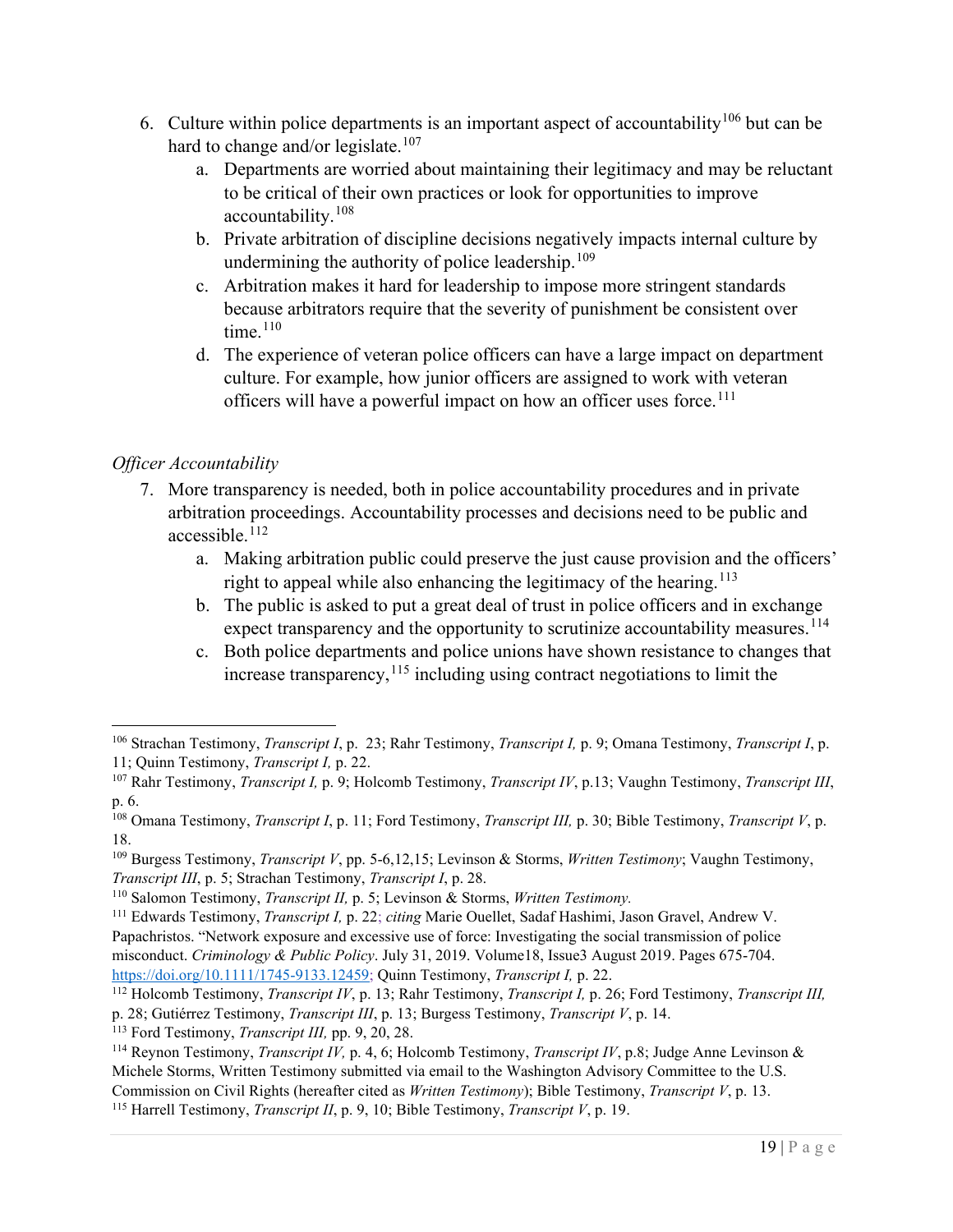disclosure of disciplinary records and prevent an officer's history of misconduct from being tracked.<sup>[116](#page-20-0)</sup>

- 8. Better relationships between police and the communities they serve would enhance accountability, but current community oversight efforts are very limited in their power.
	- a. Many panelists mentioned that the relationship between police departments and the communities they serve is pivotal. $117$
	- b. The communities want to see increased accountability and want to play a part in keeping departments accountable,<sup>[118](#page-20-2)</sup> but many departments and unions are resistant to increased community oversight.[119](#page-20-3) For example, Spokane passed a ballot initiative by 70% in 2017 for increased community oversight but it has still not been implemented as of 2021 because of opposition by the union and their concerns about ongoing collective bargaining.<sup>[120](#page-20-4)</sup>
	- c. Accountability for police departments must include an element of community oversight<sup>[121](#page-20-5)</sup> which should include meaningful authority on policy making and discipline.<sup>[122](#page-20-6)</sup>
- 9. Qualified immunity<sup>[123](#page-20-7)</sup> has been identified by some witnesses as a barrier to increased accountability.
	- a. Civil remedies for violations of constitutional rights add additional accountability (along with criminal sanctions and employee discipline) for the use of excessive force.  $124$
	- b. Because qualified immunity makes it more difficult to obtain compensation for violations of civil rights, eliminating qualified immunity might encourage improved police policies and procedures.<sup>[125](#page-20-9)</sup>

<span id="page-20-0"></span><sup>116</sup> Vaughn Testimony, *Transcript III*, p. 4; Ford Testimony, *Transcript III,* p. 21; Harrell Testimony, *Transcript II*, p. 9.

<span id="page-20-1"></span><sup>117</sup> Brown Testimony, *Transcript IV*, p. 10, 26; Reynon Testimony, *Transcript IV,* p. 26; Holcomb Testimony, *Transcript IV*, p. 26; Bobb Testimony, *Transcript II*, p. 7; Quinn Testimony, *Transcript I,* p. 15; Brown Testimony, *Transcript IV*, p.11.

<span id="page-20-2"></span><sup>118</sup> Gutiérrez Testimony, *Transcript III*, p. 14; Bobb Testimony, *Transcript II*, p. 7; Bible Testimony, *Transcript V*, p. 7.

<span id="page-20-3"></span><sup>119</sup> Washington SB 5436 was introduced in the 2020-21 legislative session and would have removed from the collective bargaining process aspects of the role of ombuds employed by local governments for police oversight. A substitute bill passed out of committee but did not proceed further; Beggs Testimony, *Transcript II,* p. 12; Walden Testimony, *Transcript I,* p. 31.

<span id="page-20-4"></span><sup>120</sup> Beggs Testimony, *Transcript II,* p. 12; City of Spokane, Charter Amendment Section 129 & 130: Office of Police Ombudsman[. https://my.spokanecity.org/opendata/charter/article-16/#Section129.](https://my.spokanecity.org/opendata/charter/article-16/#Section129)

<span id="page-20-5"></span><sup>121</sup> Holcomb Testimony, *Transcript IV*, p. 7; Reynon Testimony, *Transcript IV,* pp. 4,5; Beggs Testimony, *Transcript II,* p. 13

<span id="page-20-6"></span><sup>122</sup> Holcomb Testimony, *Transcript IV*, p. 7; Bible Testimony, *Transcript V*, p. 14; Reynon Testimony, *Transcript* 

<span id="page-20-7"></span><sup>&</sup>lt;sup>123</sup> Qualified immunity is a doctrine that prevents the imposition of liability on a defendant who is alleged to have violated the civil rights of the plaintiff unless it is shown that the right in question was "clearly established" at the time of the violation. See e.g., Webb v. Washington State University, 15 Wash. App. 2d 505, 475 P.3d 1051 (Div. 3) 2020).

<span id="page-20-8"></span><sup>124</sup> Burgess Testimony, *Transcript V*, p. 11.

<span id="page-20-9"></span><sup>125</sup> Bible Testimony, *Transcript V*, p. 9.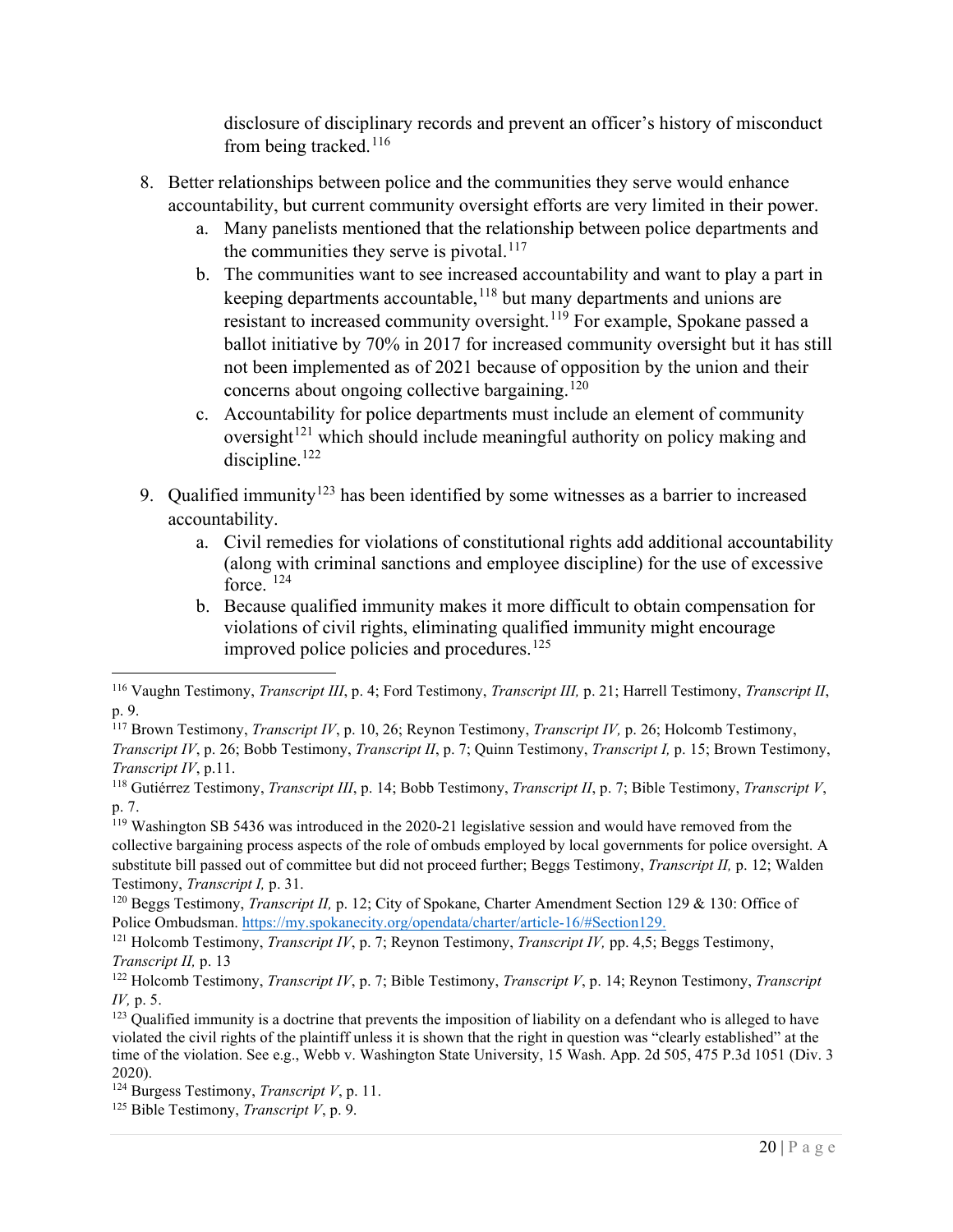c. At the same time, at least one witness believed that the fear of incurring civil liability affected the willingness of governmental officials to acknowledge wrongdoing. $126$ 

#### <span id="page-21-0"></span>*Arbitration & Bargaining Practices*

- 10. Currently, local governments make their own discipline decisions, negotiate their own police contracts, and establish their own collective bargaining procedures, but reform to achieve greater accountability will only be effective if implemented on a statewide or federal basis. [127](#page-21-2)
	- a. The state legislature has the authority to introduce new changes to arbitration, replace arbitration altogether, and/or alter and clarify the procedures.<sup>[128](#page-21-3)</sup> It was unclear whether unions were open to arbitration reforms, [129](#page-21-4) but several panelists suggested that police unions would not voluntarily bargain away their right to arbitration. Consequently, statewide action may be far more likely to effect meaningful change in the arbitration process.<sup>[130](#page-21-5)</sup>
	- b. There is no consistent use of force standard in the state and every department has its own procedures and different definitions of what is excessive.<sup>[131](#page-21-6)</sup>
	- c. The decentralized system of misconduct investigation and accountability reduces the likelihood that officers and departments that violate excessive force standards will be held accountable.<sup>[132](#page-21-7)</sup> For example, currently officers under investigation for misconduct in one department can transfer to a neighboring department, thereby preventing the first department from arriving at a final resolution.<sup>[133](#page-21-8)</sup>
	- d. City and county officials are often prevented from improving accountability measures because police unions insist any change must be negotiated, but it is unclear if this is required under current Washington law. [134](#page-21-9) This creates a wide variety of accountability policies and practices in the state and improvements in accountability measures may be sacrificed so that public officials and police unions can agree on a contract.<sup>[135](#page-21-10)</sup>

<span id="page-21-1"></span><sup>126</sup> Gutiérrez Testimony, *Transcript III*, p. 25.

<span id="page-21-2"></span><sup>127</sup> Gutiérrez Testimony, *Transcript III*, p. 24; Vaughn Testimony, *Transcript III*, p. 4; Rahr Testimony, *Transcript I,* p. 7; Omana Testimony, *Transcript I*, p.10.

<span id="page-21-3"></span><sup>128</sup> Holmes Testimony, *Transcript III*, p. 32; Burgess Testimony, *Transcript V*, p. 8.

<span id="page-21-4"></span><sup>&</sup>lt;sup>129</sup> The Committee is grateful for the participation of Seattle Police Officers' Guild in this project and the insights they offered into the perspective of police unions. While they addressed many of the Committee's areas of focus, they did not fully address much of the scope of the project and therefore we cannot include their opinion on many topics throughout the report.

<span id="page-21-5"></span><sup>130</sup> Burgess Testimony, *Transcript V*, p. 10; Gutiérrez Testimony, *Transcript III*, p. 14.

<span id="page-21-6"></span><sup>131</sup> Rahr Testimony, *Transcript I,* p. 25; Strachan Testimony, *Transcript I*, p. 25; Burgess Testimony, *Transcript V*, p. 15.

<span id="page-21-7"></span><sup>132</sup> Harrell Testimony, *Transcript II*, p. 19.

<span id="page-21-8"></span><sup>133</sup> Harrell Testimony, *Transcript II*, p. 19; Gutiérrez Testimony, *Transcript III*, p. 24.

<span id="page-21-9"></span><sup>134</sup> Gutiérrez Testimony, *Transcript III*, p. 25; Burgess Testimony, *Transcript V*, p. 8; RCW 41.80.020. <https://apps.leg.wa.gov/rcw/default.aspx?cite=41.80.020>

<span id="page-21-10"></span><sup>135</sup> Burgess Testimony, *Transcript V*, p. 15; Gutiérrez Testimony, *Transcript III*, p. 14.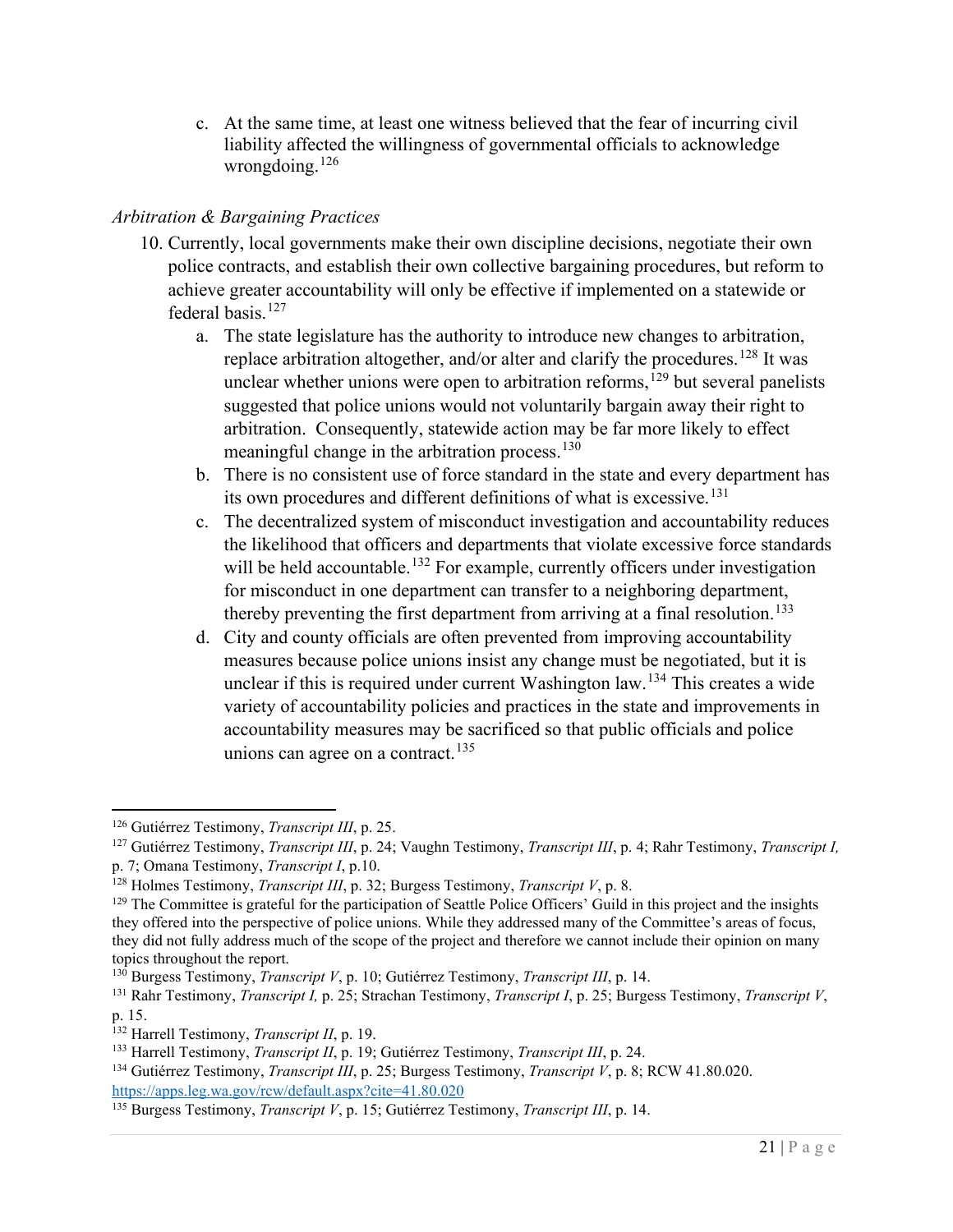- 11. There was broad support for increased external investigation of officers suspected of excessive force or other misconduct. Current policy and practice in the state relies almost exclusively on internal investigations.
	- a. Having an independent and unbiased body of investigators responsible for investigating both officers and departments will be more effective and increase trust in police departments.<sup>[136](#page-22-0)</sup>
	- b. Spokane's ombudsman model allows independent investigators to monitor the internal affairs complaint process and a Use of Force Review Board makes recommendations to improve policy. But these measures don't allow independent involvement in discipline investigations and there is no requirement for the department to provide any information to the ombudsman office.<sup>[137](#page-22-1)</sup>
	- c. The Washington legislature recently created<sup>[138](#page-22-2)</sup> an independent investigative agency with a community-led advisory board to conduct investigations on all deadly force incidents in the state.<sup>[139](#page-22-3)</sup>
- 12. The right to collective bargaining is important and should be preserved and protected for law enforcement, but those rights should not eclipse the need for accountability for the violation of the rights of communities and individuals.
	- a. There are many important elements of collective bargaining that do not impinge on accountability, such as wages, benefits, many working conditions, the right to appeal discipline decisions, and sanctions for abuse by management.<sup>[140](#page-22-4)</sup>
	- b. Some panelists expressed concern that if protections for police officers were reduced, the labor rights of both police unions and other public employee unions would be endangered. [141](#page-22-5)
	- c. The collective bargaining process requires a give and take between unions and management, but negotiations should not limit constitutional rights. Communities should be guaranteed constitutional, effective, and respectful policing regardless of the need to compromise on other aspects of collective bargaining.<sup>[142](#page-22-6)</sup>
	- d. There is historic precedent for limiting labor rights when the collective bargaining process attempts to violate constitutional rights. For example, when unions negotiated contracts that excluded Black workers from employment or that

<span id="page-22-0"></span><sup>136</sup> Beggs Testimony, *Transcript II,* p. 21; Gutiérrez Testimony, *Transcript III*, p. 13, 24; Burgess Testimony, *Transcript V*, p. 12; Bible Testimony, *Transcript V*, p. 14; Harrell Testimony, *Transcript II*, p. 26.

<span id="page-22-1"></span><sup>137</sup> Omana Testimony, *Transcript I*, pp. 10-11.

<span id="page-22-2"></span><sup>138</sup> HB1267. 67th Leg., Reg. Sess. (Wash. 2021); [http://lawfilesext.leg.wa.gov/biennium/2021-](http://lawfilesext.leg.wa.gov/biennium/2021-22/Pdf/Bills/House%20Passed%20Legislature/1267-S.PL.pdf?q=20210816131929) [22/Pdf/Bills/House%20Passed%20Legislature/1267-S.PL.pdf?q=20210816131929.](http://lawfilesext.leg.wa.gov/biennium/2021-22/Pdf/Bills/House%20Passed%20Legislature/1267-S.PL.pdf?q=20210816131929)

<sup>139</sup> Reynon Testimony, *Transcript IV,* p. 5; Harrell Testimony, *Transcript II*, p. 25.

<span id="page-22-4"></span><span id="page-22-3"></span><sup>140</sup> Harrell Testimony, *Transcript II*, p. 23; Burgess Testimony, *Transcript V*, p. 6; Holcomb Testimony, *Transcript IV*, p. 8; Levinson & Storms, *Written Testimony*; Salomon Testimony, *Transcript II,* p. 4.

<span id="page-22-5"></span><sup>141</sup> Burgess Testimony, *Transcript V*, p. 15; Salomon Testimony, *Transcript II,* p. 6,14; Gutiérrez Testimony, *Transcript III*, p. 12, 23.

<span id="page-22-6"></span><sup>142</sup> Bible Testimony, *Transcript V*, p. 17; Harrell Testimony, *Transcript II*, p. 9; Holcomb Testimony, *Transcript IV*, p. 8; Gutiérrez Testimony, *Transcript III*, p. 14; Burgess Testimony, *Transcript V*, p. 6 ; Levinson & Storms, *Written Testimony; citing* Levinson [For Real Police Accountability, Here Are Two State Laws We Must Change,"](https://publicola.com/2020/09/18/anne-levinson-for-real-police-accountability-here-are-two-state-laws-we-must-change/)  [Publicola.com, September 18, 2020.](https://publicola.com/2020/09/18/anne-levinson-for-real-police-accountability-here-are-two-state-laws-we-must-change/)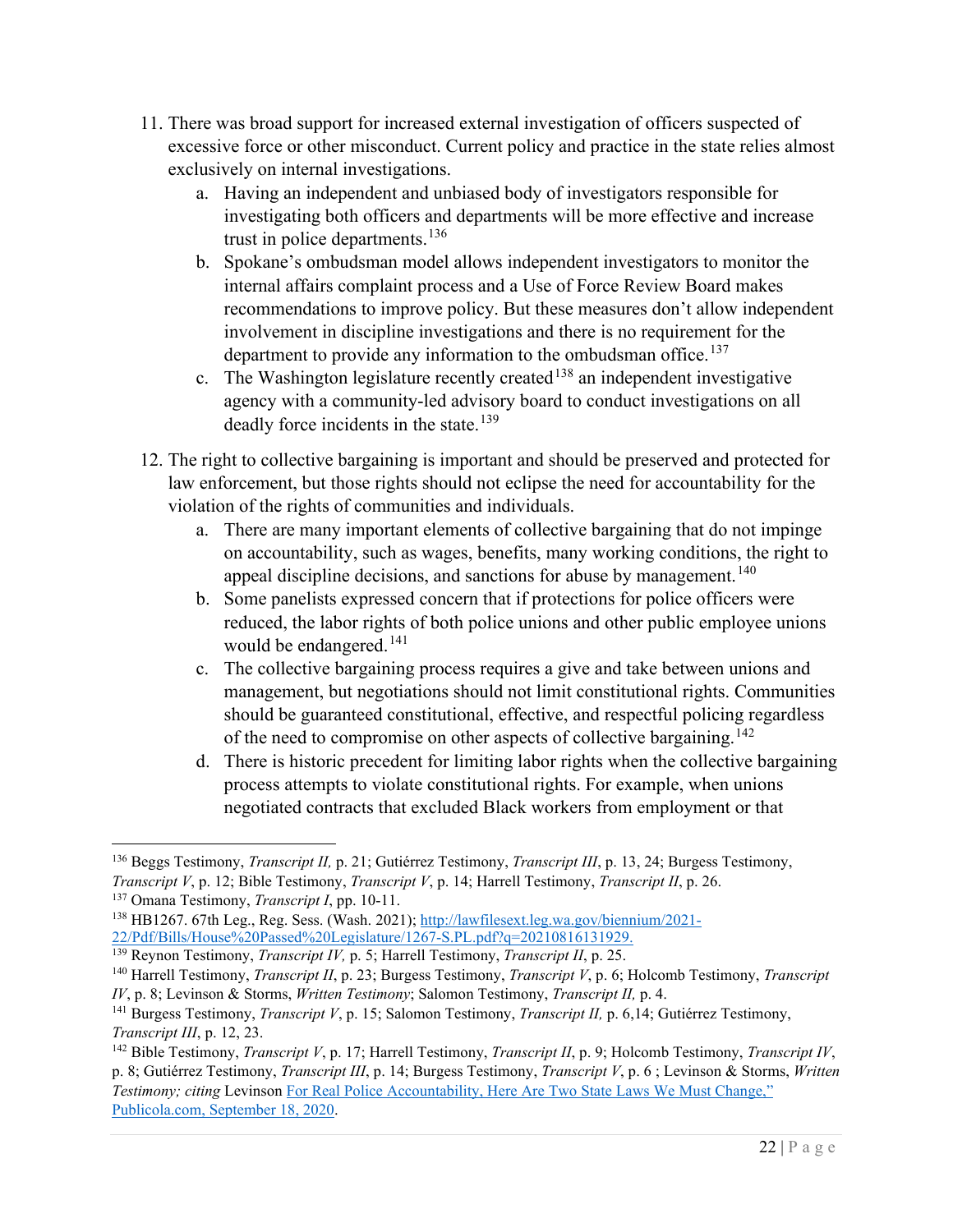relegated Black workers to inferior jobs, the law limited their ability to use the bargaining process in that way.<sup>[143](#page-23-0)</sup>

- 13. Arbitrating discipline decisions can make it more difficult to hold individual officers accountable for misconduct and excessive force.
	- a. In about 50% of cases discipline and discharge decisions were overturned by private arbitration.[144](#page-23-1) And of those cases, 25% involved officers were terminated for use of excessive force.<sup>[145](#page-23-2)</sup> It is not uncommon for arbitrators to agree that misconduct occurred, but to overturn the decision and reinstate the officer based on the harshness of the punishment.<sup>[146](#page-23-3)</sup>
	- b. Police unions have discretion to appeal discipline decisions through arbitration or not. For example, the Seattle Police Officer's Guild has not granted a discipline appeal to the last five officers to be terminated for misconduct.<sup>[147](#page-23-4)</sup>
	- c. The way arbitrators are selected for disciplinary appeals incentivizes arbitrators to issue decisions that satisfy both parties creating a conflict of interest that may affect their objectivity.<sup>[148](#page-23-5)</sup>
	- d. There was a promising new law passed by the Washington Legislature to address this concern in  $2021$ ,  $^{149}$  $^{149}$  $^{149}$  but many panelists had doubts about its ability to effectively address these concerns and felt that additional arbitration reforms were needed.[150](#page-23-7)
	- e. Arbitrators do not have to consider the decision or the authority of the police officials administering the discipline. Frequently new evidence is allowed to be considered and the arbitrator has no mandate to presume the correctness of the original decision. They are effectively free to impose their own judgement.<sup>[151](#page-23-8)</sup>

[https://app.leg.wa.gov/billsummary?BillNumber=5055&Year=2021&Initiative=false.](https://app.leg.wa.gov/billsummary?BillNumber=5055&Year=2021&Initiative=false)

<span id="page-23-0"></span><sup>143</sup> Levinson & Storms, *Written Testimony*; *citing* Steele v. Louisville & N.R. Co., 323 U.S. 192 (1944), [https://www.law.cornell.edu/supremecourt/text/323/192.](https://www.law.cornell.edu/supremecourt/text/323/192) 144 Vaughn Testimony, *Transcript III*, p. 5; Burgess Testimony, *Transcript V*, p. 6; Salomon Testimony, *Transcript* 

<span id="page-23-1"></span>*II,* p. 4; *citing* Stephen Rushin. *Police Arbitration*, 74 Vand. L. Rev. 1023 (2021), [https://vanderbiltlawreview.org/lawreview/2021/05/police-arbitration/.](https://vanderbiltlawreview.org/lawreview/2021/05/police-arbitration/)

<span id="page-23-2"></span><sup>145</sup> Burgess Testimony, *Transcript V*, p. 6; *citing* Stephen Rushin. *Police Arbitration,* 74 Vand. L. Rev. 1023 (2021) [https://vanderbiltlawreview.org/lawreview/2021/05/police-arbitration/.](https://vanderbiltlawreview.org/lawreview/2021/05/police-arbitration/)

<span id="page-23-3"></span><sup>146</sup> Burgess Testimony, *Transcript V*, p. 5; Bobb Testimony, *Transcript II*, p. 8.

<span id="page-23-4"></span><sup>147</sup> Solan Testimony, *Transcript III,* p. 11.

<span id="page-23-5"></span><sup>148</sup> Strachan Testimony, *Transcript I*, p. 29; Burgess Testimony, *Transcript V*, p. 6; Salomon Testimony, *Transcript II,* p. 5; Harrell Testimony, *Transcript II*, pp.16, 18.

<span id="page-23-6"></span><sup>&</sup>lt;sup>149</sup> Ford Testimony, *Transcript III*, p. 9; Bobb Testimony, *Transcript II*, p. 17; RCW 41.58.070; SB 5055, 67<sup>th</sup> Leg., Reg. Sess. (Wash. 2021), *available at* 

<span id="page-23-7"></span><sup>150</sup> Vaughn Testimony, *Transcript III*, p. 5; Burgess Testimony, *Transcript V*, p. 8; Ford Testimony, *Transcript III,* p. 9.

<span id="page-23-8"></span><sup>151</sup> Bobb Testimony, *Transcript II*, p. 8; Vaughn Testimony, *Transcript III*, pp. 26-27.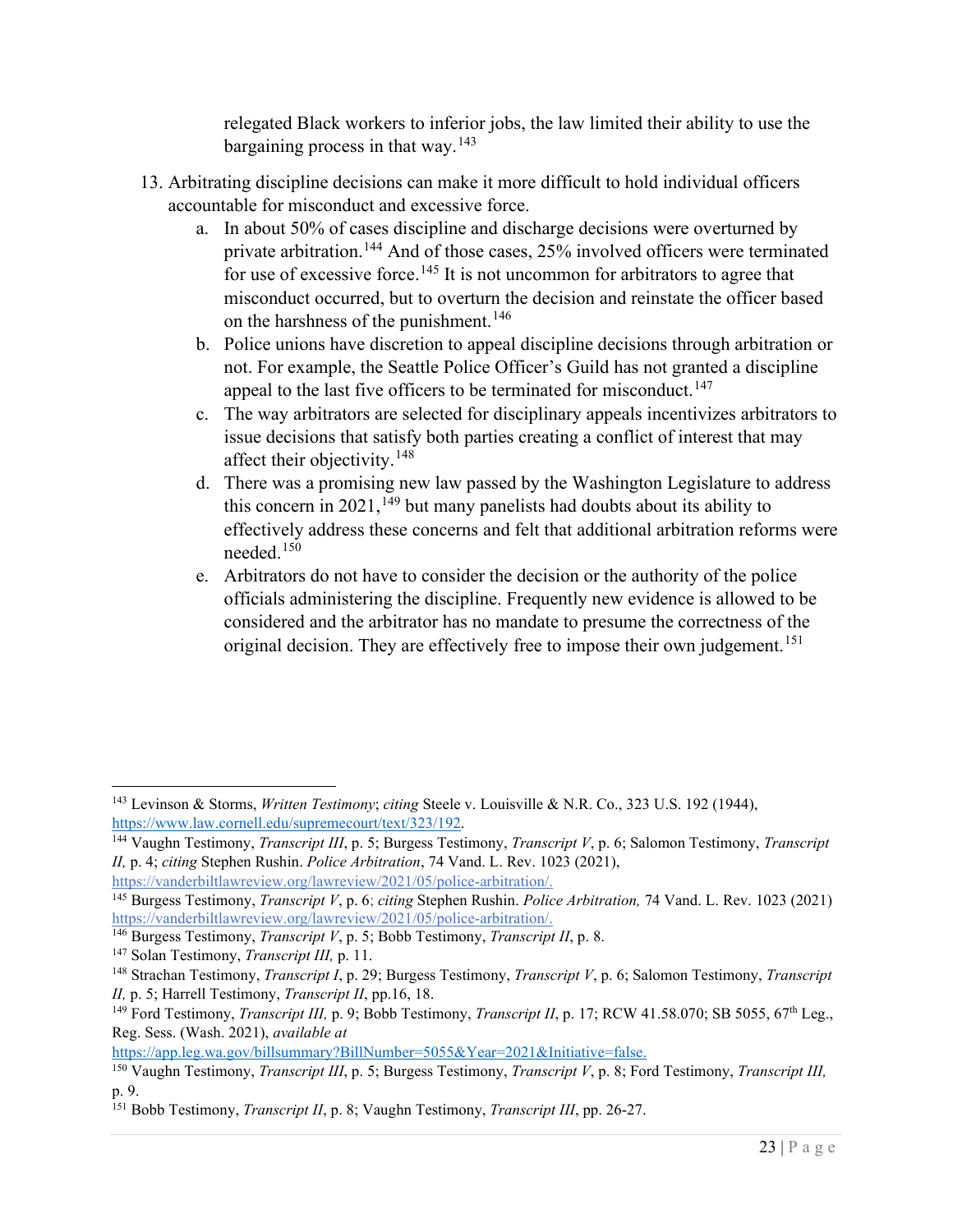- 14. Collective bargaining and interest arbitration<sup>[152](#page-24-1)</sup> are sometimes utilized to prevent policy change that could improve police accountability policies and practices.
	- a. The collective bargaining process frequently results in barriers to fair and transparent investigation of officers and undermines the department's accountability mechanism, including time limits for investigations, imposing a mandatory waiting period before interviewing officers and limiting the review of body and dashboard cameras. [153](#page-24-2)
	- b. The Seattle Police Officers Guild expressed a willingness and interest in negotiations to improve accountability but did not want to see any changes to mandatory subjects of bargaining.<sup>[154](#page-24-3)</sup>
	- c. In the last few years, several unions in Washington have bargained to impasse over the adoption of police reform measures<sup>[155](#page-24-4)</sup> and have refused to agree to changes with clear community and city official support.<sup>[156](#page-24-5)</sup>
	- d. Due to the unparalleled authority of police officers to engage in state-sanctioned use of force, the accountability mechanism must also meet a higher standard and should not be subject to the same level of negotiation as other public employees.<sup>[157](#page-24-6)</sup>

#### <span id="page-24-0"></span>**Recommendations**

Among their duties, advisory committees of the Commission are authorized to advise the Agency (1) concerning matters related to discrimination or a denial of equal protection of the laws under the Constitution and the effect of the laws and policies of the Federal Government with respect to equal protection of the laws;<sup>[158](#page-24-7)</sup> and (2) upon matters of mutual concern in the preparation of reports of the Commission to the President and the Congress.<sup>159</sup> In keeping with these

<span id="page-24-1"></span><sup>&</sup>lt;sup>152</sup> Interest arbitration occurs when the parties are not able to resolve an issue that is a mandatory subject of bargaining; the issue is resolved by an arbitrator under RCW 41.56.450.

<span id="page-24-2"></span><sup>153</sup> Holcomb Testimony, *Transcript IV*, pp.8,13; Salomon Testimony, *Transcript II,* pp. 4, 6; Brown Testimony, *Transcript IV*, p. 14; Reynon Testimony, *Transcript IV,* p. 14; Vaughn Testimony, *Transcript III*, p. 4. <sup>154</sup> Solan Testimony, *Transcript III,* p. 11.

<span id="page-24-4"></span><span id="page-24-3"></span><sup>155</sup> Levinson & Storms, *Written Testimony*; Beggs Testimony, *Transcript II,* p. 12; Spokane, WA operated under an expired contract for four years because of pushback from the police union on accountability reform.

[https://www.inlander.com/spokane/spokanes-police-contract-shows-cops-and-police-reform-advocates-can-agree-it](https://www.inlander.com/spokane/spokanes-police-contract-shows-cops-and-police-reform-advocates-can-agree-it-just-might-take-a-very-very-long-time/Content?oid=21280698)[just-might-take-a-very-very-long-time/Content?oid=21280698;](https://www.inlander.com/spokane/spokanes-police-contract-shows-cops-and-police-reform-advocates-can-agree-it-just-might-take-a-very-very-long-time/Content?oid=21280698) Seattle PD has been under an expired contract since January 1, 2021 and negotiations are ongoing. [https://www.seattletimes.com/seattle-news/as-negotiations-with-city](https://www.seattletimes.com/seattle-news/as-negotiations-with-city-loom-seattles-police-union-has-had-an-outsized-influence-on-police-accountability-measures/)[loom-seattles-police-union-has-had-an-outsized-influence-on-police-accountability-measures/.](https://www.seattletimes.com/seattle-news/as-negotiations-with-city-loom-seattles-police-union-has-had-an-outsized-influence-on-police-accountability-measures/) 156 Levinson & Storms, *Written Testimony*; Beggs Testimony, *Transcript II,* p. 12.

<span id="page-24-5"></span>

<span id="page-24-6"></span><sup>157</sup> Levinson & Storms, *Written Testimony*; Bible Testimony, *Transcript V*, p. 17; Harrell Testimony, *Transcript II*, p. 9; Holcomb Testimony, *Transcript IV*, p.8; Gutiérrez Testimony, *Transcript III*, p. 14; Burgess Testimony, *Transcript V*, p. 6.

<span id="page-24-7"></span><sup>158</sup> 45 C.F.R. § 703.2 (b).

<span id="page-24-8"></span><sup>159</sup> 45 C.F.R. § 703.2 (c).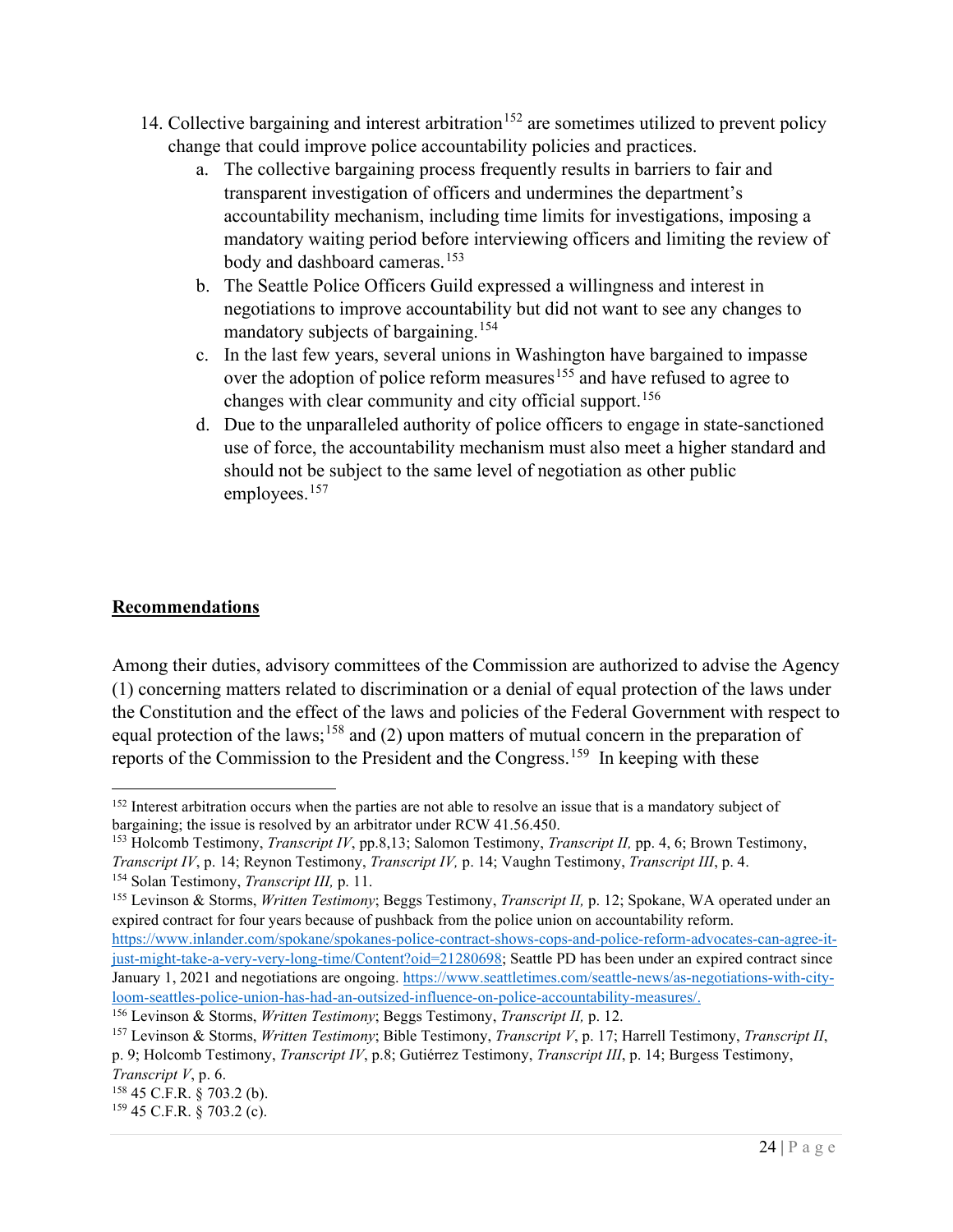responsibilities, and in consideration of the oral and written testimony received on this topic, the Washington Advisory Committee submits the following recommendations to the Commission:

- 1. The U.S. Commission on Civil Rights should send this report and issue a formal request to Congress and the President to pass legislation to:
	- a. Prioritize injuries and deaths related to police use of force as a public health issue by requiring law enforcement related deaths and injuries be included as notifiable conditions for reporting by health care providers to the CDC or other appropriate federal agency.
- 2. The U.S. Commission on Civil Rights should send this report and issue a formal request to the Department of Justice to:
	- a. Implement and maintain a national registry to track decertified officers, whether rehired or retained by another law enforcement agency.
	- b. Use its authority under the Title VI and section 504 regulations to require law enforcement agency that receives federal funds to report every incident Where a death results from law enforcement action.
	- c. Use its authority under the Title VI and Section 504 regulations to require, with regard to every officer-involved death, that law enforcement agencies that receive federal funds submit a written statement from each officer with personal knowledge of the material events setting out what the officer knows.
	- d. Make available to state and local law enforcement agencies, and the public, specific recommendations regarding best practices for reducing the use of force by law enforcement officers, such as tactics for de-escalation or the utilization of mental health experts with, or instead of, law enforcement officers in appropriate circumstances. Those recommendations should draw on the Department's experience framing and enforcing consent decrees, and the successful experiences of state and local agencies with such practices.
- 3. The U.S. Commission on Civil Rights should send this report and issue a formal request to the Washington State Legislature and Washington Governor to pass legislation to:
	- a. Make all arbitration decisions regarding use of force available to the public and searchable.
	- b. Implement a statewide registry to track officers who were fired for misconduct whether rehired or retained by another law enforcement agency.
	- c. Allocate more mental health related funding with the goal of reducing excessive use of force by some combination of the following:
		- i. Increase the number of mental health care professionals who can respond to crises in the field that are currently being responded to by law enforcement in order to more effectively de-escalate crises and to reduce the risk of potential excessive use of force.
		- ii. Increase the mental health crisis related training and funding for law enforcement officers in order for them to more effectively de-escalate crises and to reduce the risk of excessive use of force.
	- d. Clarify that the subjects of mandatory bargaining do not include: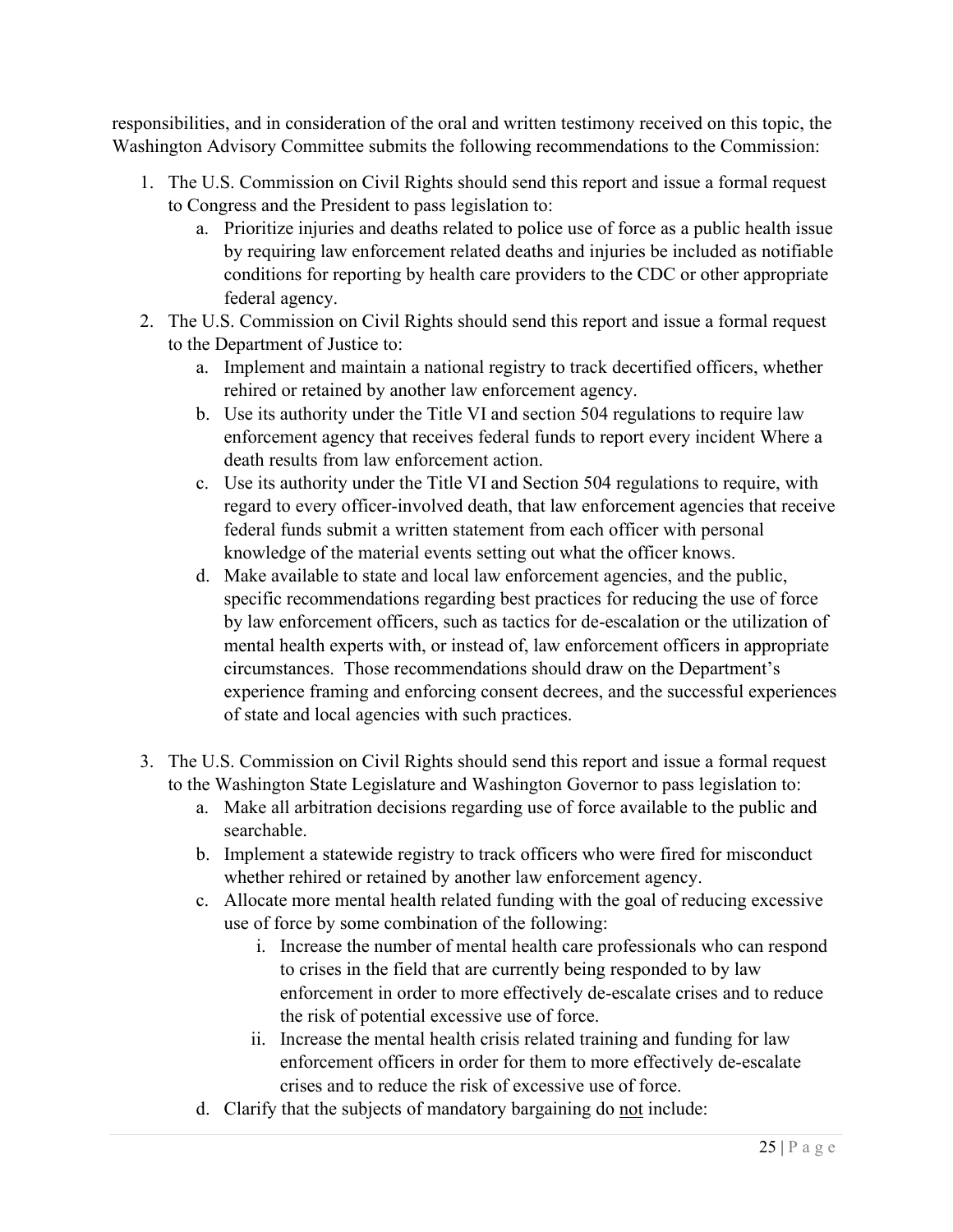- i. a law enforcement agency's standard regarding the use of force;
- ii. policies reasonably adopted by a law enforcement agency for the purpose of assuring compliance with its use of force policy, with the federal or state constitutional prohibition against the excessive use of force, or with federal or state constitutional or statutory prohibitions against discrimination; and
- iii. a local government's ability to establish independent oversight bodies, including ombudsmen, with authority to meaningfully review excessive use of force incidents and publish their findings.
- e. Prohibit inclusion in collective bargaining agreements of any provision which obstructs the ability of a law enforcement agency to comply, in a manner consistent with federal law, with the federal prohibition against the excessive use of force, or with the federal prohibitions against discrimination, and should specifically prohibit provisions which
	- i. postpone questioning officers about the use of force; or
	- ii. limit the participation of civilians in the review of claims of excess force or discrimination.
- f. Adopt, with regard to disciplinary action for the excessive use of force, or discrimination against a civilian by law enforcement officers, these standards regarding arbitration of a grievance:
	- i. factual findings by the agency shall be upheld if supported by substantial evidence;
	- ii. the agency's decision as to the appropriate sanction shall only be overturned if it was a clear abuse of discretion;
	- iii. the arbitrator will not consider evidence not presented to the agency;
	- iv. the agency may establish new prohibitions, or more stringent level of sanctions, provided the affected officers are given prior notice; and
	- v. arbitrators shall be selected in a manner that avoids creating an incentive for the arbitrators to make a particular decision (such as a compromise determination) likely to increase the chances an arbitrator will be hired again in the future;

These standards should be adopted provided that an arbitrator may vacate and remand a decision to the agency if the arbitrator determines that the agency's action violated the officer's rights under the federal or state constitution to due process of law or was the result of unlawful discrimination or retaliation.

- g. Prioritize injuries and deaths related to police use of force as a public health issue by requiring law enforcement related deaths and injuries be included as notifiable conditions for reporting by health care providers to the Washington State Department of Public Health.
- 4. The U.S. Commission on Civil Rights should send this report and issue a formal request to local government and municipalities and local police and sheriff's departments to: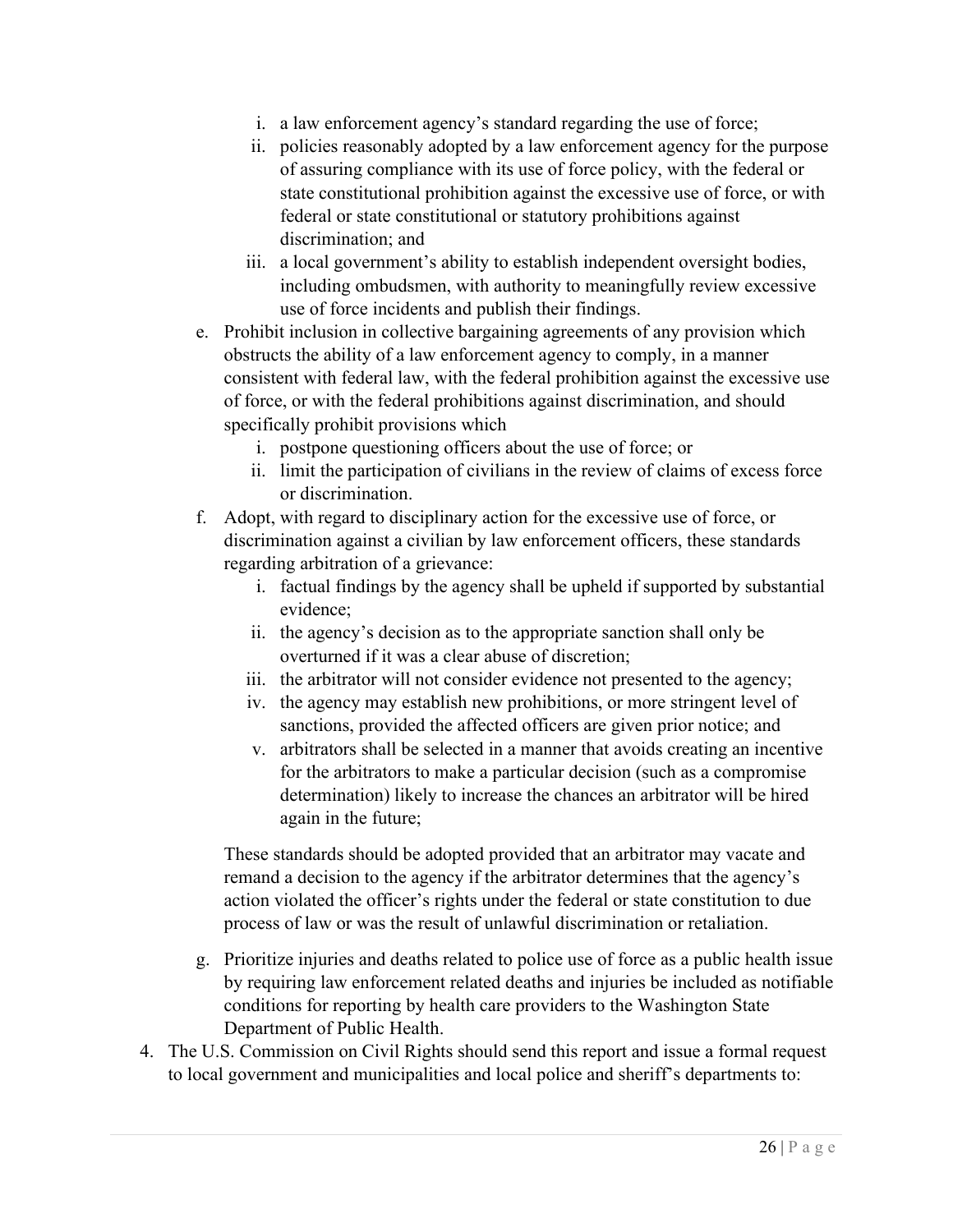- a. Allocate more mental health related funding with the goal of reducing excessive use of force by some combination of the following:
	- i. Increase the number of mental health care professionals who can respond to crises in the field that are currently being responded to by law enforcement in order to more effectively de-escalate crises and to reduce the risk of potential excessive use of force.
	- ii. Increase the mental health crisis related training and funding for law enforcement officers in order for them to more effectively de-escalate crises and to reduce the risk of excessive use of force.
- b. Establish meaningful community oversight boards to independently monitor police misconduct complaints.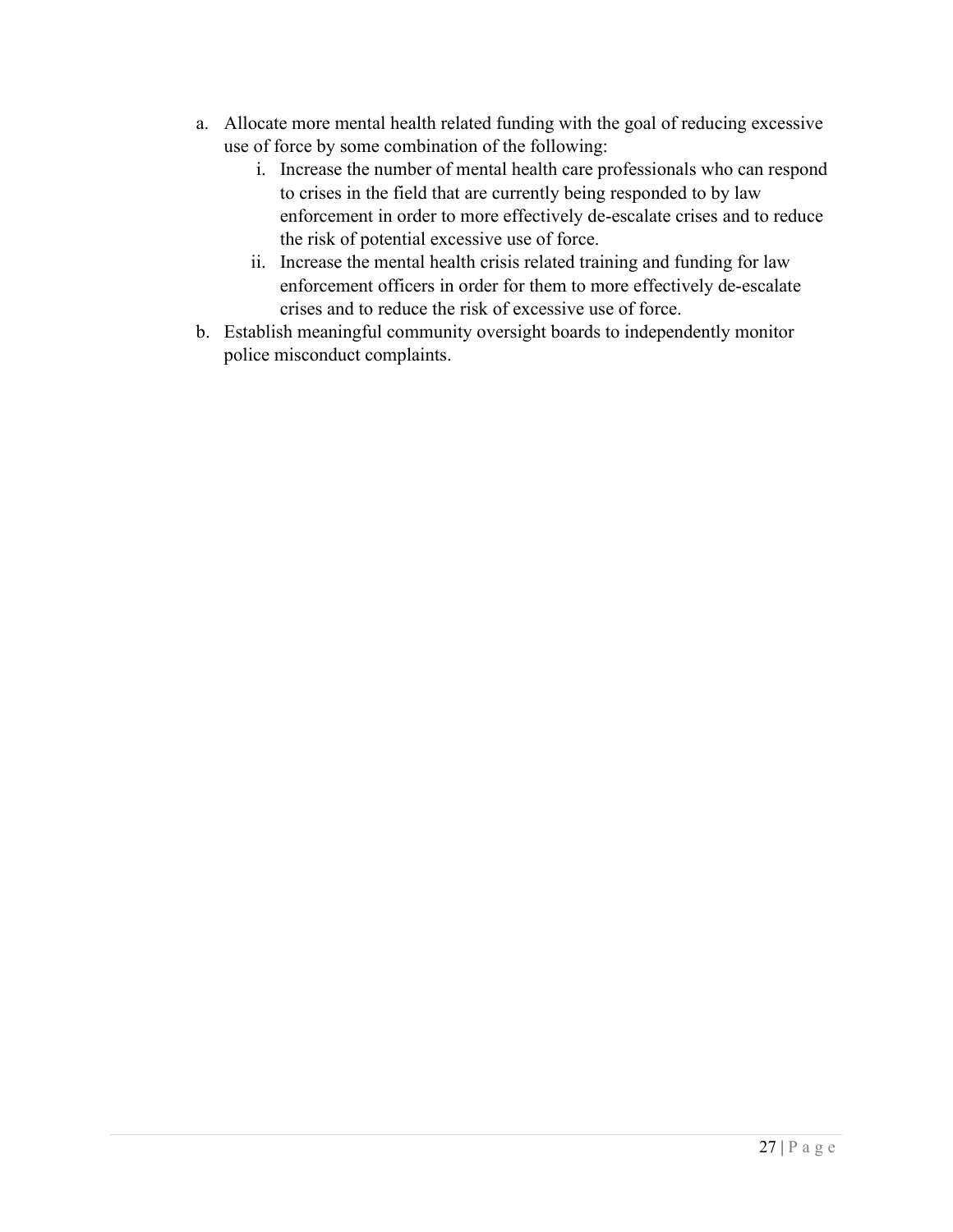#### <span id="page-28-0"></span>**Appendix**

- A. Panel Agendas, Minutes, and Presentation Slides
	- a. March 15, 2021, Online Panel
	- b. March 17, 2021, Online Panel
	- c. May 17, 2021, Online Panel
	- d. May 19, 2021, Online Panel
	- e. June 22, 2021, Online Panel
- B. Hearing Transcripts
	- a. March 15, 2021, Online Panel Transcript (AKA Transcript I)
	- b. March 17, 2021, Online Panel Transcript (AKA Transcript II)
	- c. May 17, 2021, Online Panel Transcript (AKA Transcript III)
	- d. May 19, 2021, Online Panel Transcript (AKA Transcript IV)
	- e. June 22, 2021, Online Panel Transcript (AKA Transcript V)
- C. Written Testimony
- D. List of Individuals and Organizations Invited, but Declined to Participate
- E. Letter Requesting Written Comment from Washington Police Unions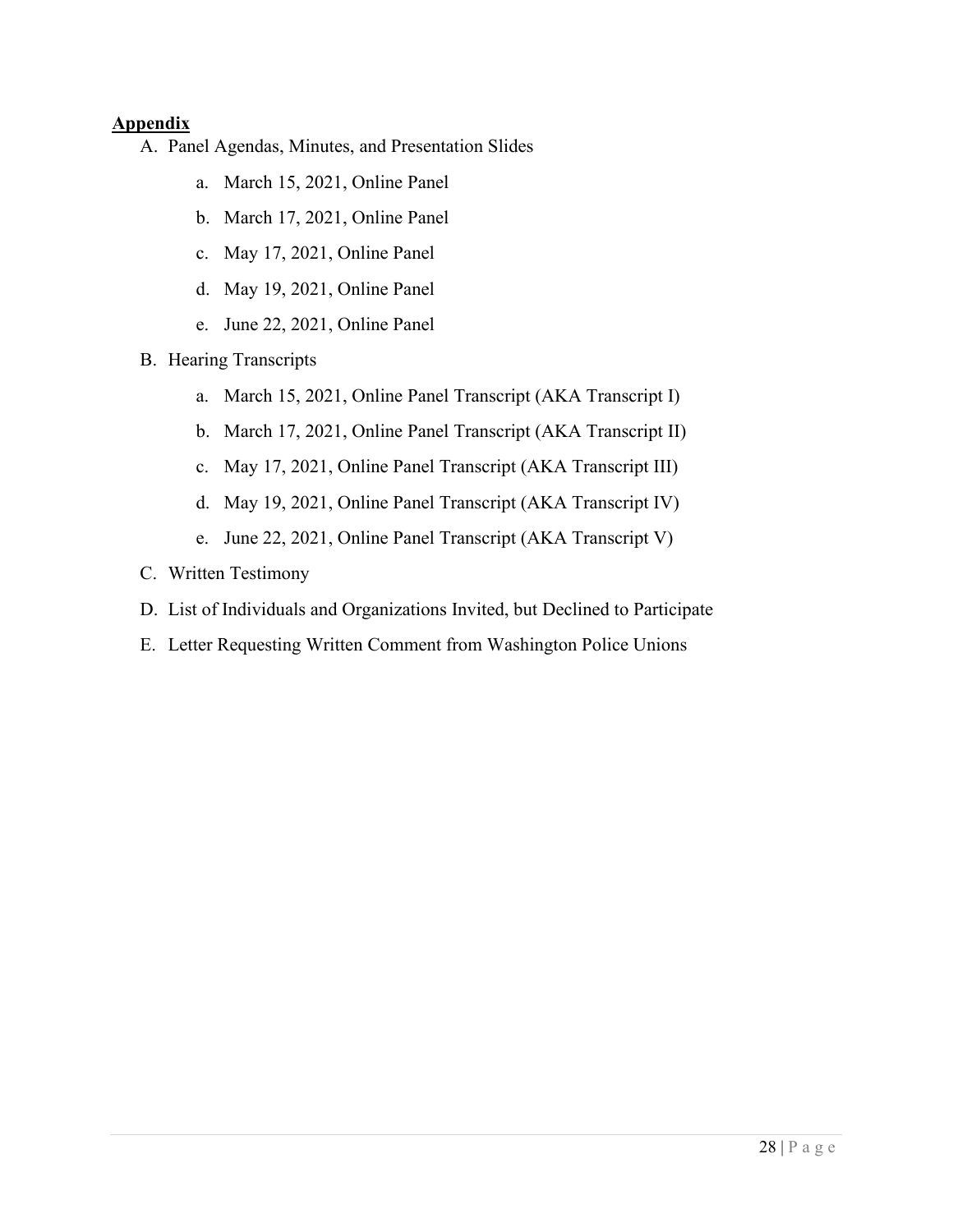#### <span id="page-29-0"></span>*Appendix A – Panel Agendas, Minutes, and Presentation Slides* **Meeting Minutes & Presentation Slides can be accessed at:**

[https://securisync.intermedia.net/us2/s/folder?public\\_share=409J0xbKeIQ2vuMJBvQond0011ef58&id=L](https://securisync.intermedia.net/us2/s/folder?public_share=409J0xbKeIQ2vuMJBvQond0011ef58&id=L1dBL0V4Y2Vzc2l2ZSBVc2Ugb2YgRm9yY2UvQXBwZW5kaXggQQ%3D%3D) [1dBL0V4Y2Vzc2l2ZSBVc2Ugb2YgRm9yY2UvQXBwZW5kaXggQQ%3D%3D](https://securisync.intermedia.net/us2/s/folder?public_share=409J0xbKeIQ2vuMJBvQond0011ef58&id=L1dBL0V4Y2Vzc2l2ZSBVc2Ugb2YgRm9yY2UvQXBwZW5kaXggQQ%3D%3D)

#### **Panel 1 Agenda**

*Monday, March 15, 2021 at 10:00am*

#### **I. Welcome & Opening Remarks**

#### **II. Panelist Remarks**

- a. Frank Edwards, Rutgers University
- b. Sue Rahr, Washington Criminal Justice Training Commission
- c. Steven Strachan, Washington Association of Sheriffs and Police Chiefs
- d. Luvimae Omana, Spokane Deputy Ombudsman
- e. Rev. Harriett Walden, Mothers for Police Accountability
- f. De'Sean Quinn, Deadly Use of Force Legislative Task Force
- **III. Q & A**
- **IV. Public Comment**
- **V. Adjournment**

#### **Panel 2 Agenda**

*Wednesday, March 17, 2021 at 10:00am* 

- I. Welcome & Opening Remarks
- II. Panelist Remarks
	- a. Senator Jesse Salomon, Washington State Senator
	- b. Merrick Bobb, Seattle Police Monitor
	- c. Monisha Harrell, Equal Rights Washington
	- d. Breean Beggs, Spokane City Council President
- III.  $O & A$
- IV. Public Comment
- V. Adjournment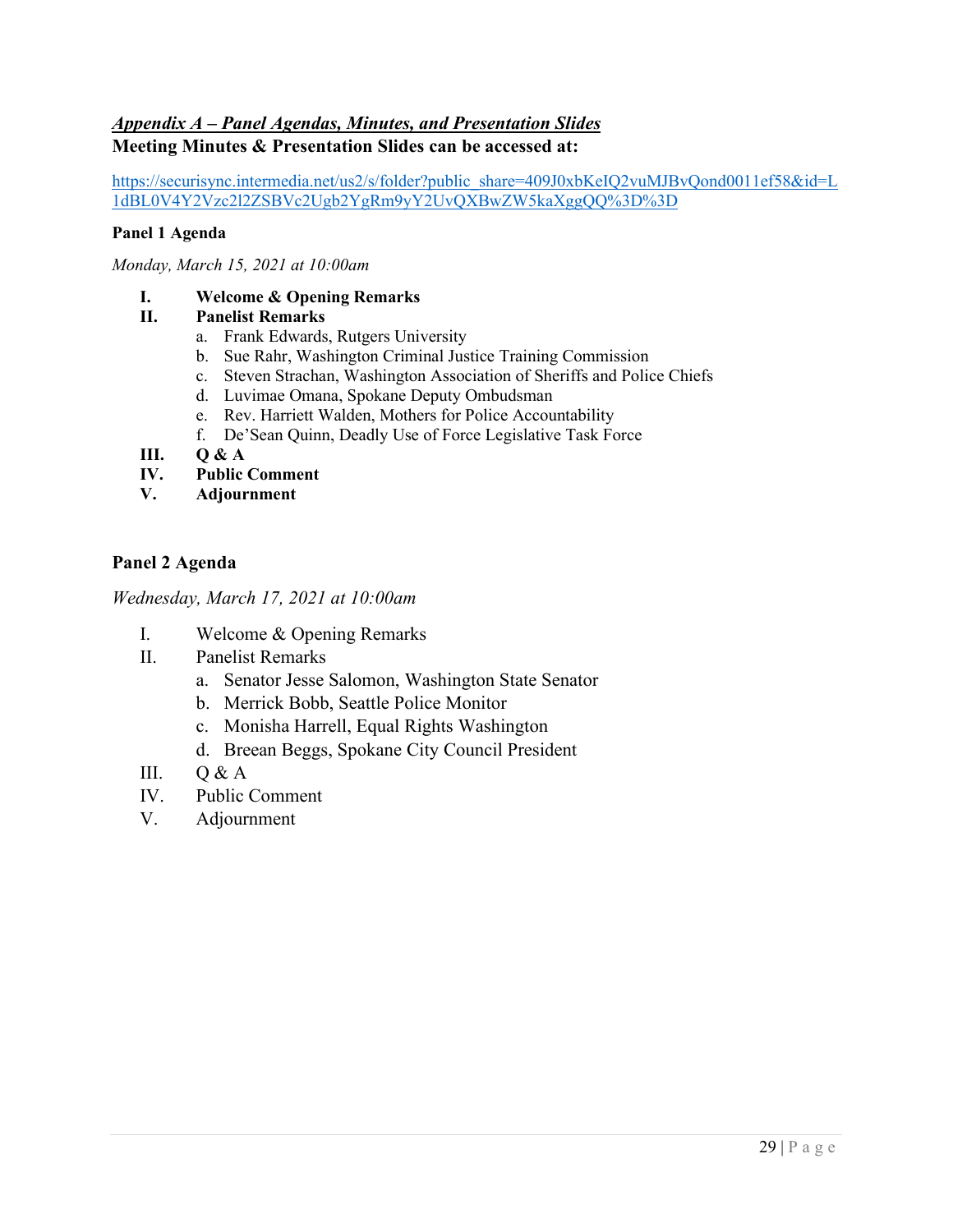#### **Panel 3 Agenda**

*Monday, May 17, 2021 at 10:00am* 

- I. Welcome & Opening Remarks
- II. Panelist Remarks
	- a. Elizabeth Ford, Seattle University School of Law
	- b. Lea B. Vaughn, University of Washington Law School
	- c. Dulce Gutiérrez, Washington State Labor Council
	- d. Mike Solan, Seattle Police Officers Guild
	- e. Pete Holmes, City of Seattle
- III.  $O & A$
- IV. Public Comment
- V. Adjournment

#### **Panel 4 Agenda**

*Wednesday, May 19, 2021 at 10:00am*

- I. Welcome & Opening Remarks
- II. Panelist Remarks
	- a. Tim Reynon, Puyallup Tribal Member, Washington Coalition for Police Accountability
	- b. Alison Holcomb, ACLU Washington
	- c. Carmen Best, Ret. Seattle Police Chief
	- d. James Bible, James Bible Law Group
	- e. Marlon Brown, Black Lives Matter Seattle
- III.  $O & A$
- IV. Public Comment
- V. Adjournment

#### **Panel 5 Agenda**

*Tuesday, June 22, 2021 at 3:00pm* 

- I. Welcome & Opening Remarks
- II. Panelist Remarks
	- a. James Bible, James Bible Law Group
	- b. Tim Burgess, Former Seattle Police Officer & City Council Member
- III.  $O & A$
- IV. Public Comment
- V. Break
- VI. Committee Business Meeting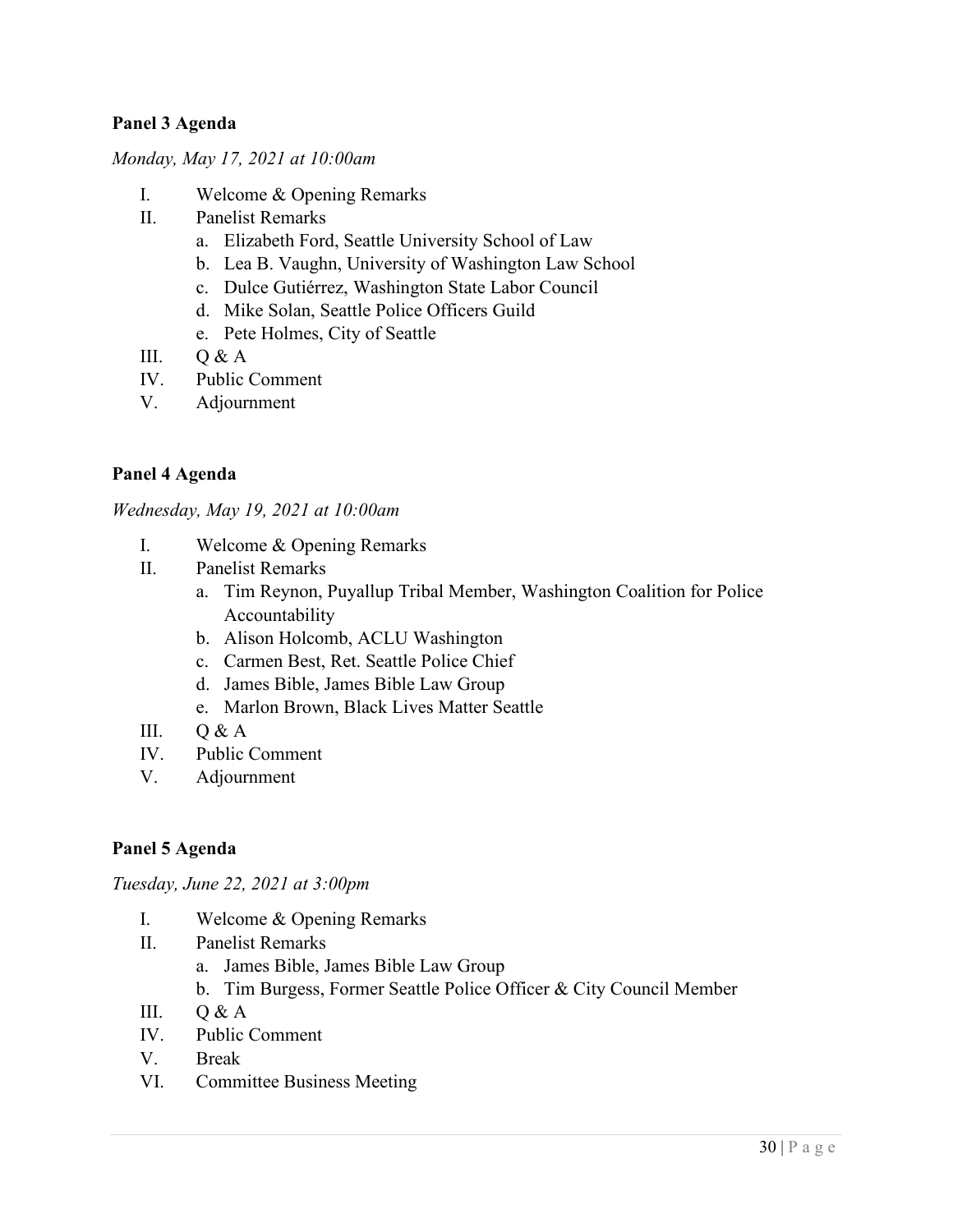#### <span id="page-31-0"></span>*Appendix B – Hearing Transcripts*

March 15, 2021, Online Panel Transcript (AKA Transcript I)

March 17, 2021, Online Panel Transcript (AKA Transcript II)

May 17, 2021, Online Panel Transcript (AKA Transcript III)

May 19, 2021, Online Panel Transcript (AKA Transcript IV)

June 22, 2021, Online Panel Transcript (AKA Transcript V)

Documents found at:

[https://securisync.intermedia.net/us2/s/folder?public\\_share=409J0xbKeIQ2vuMJBvQond0011ef](https://securisync.intermedia.net/us2/s/folder?public_share=409J0xbKeIQ2vuMJBvQond0011ef58&id=L1dBL0V4Y2Vzc2l2ZSBVc2Ugb2YgRm9yY2UvQXBwZW5kaXggQg%3D%3D) [58&id=L1dBL0V4Y2Vzc2l2ZSBVc2Ugb2YgRm9yY2UvQXBwZW5kaXggQg%3D%3D](https://securisync.intermedia.net/us2/s/folder?public_share=409J0xbKeIQ2vuMJBvQond0011ef58&id=L1dBL0V4Y2Vzc2l2ZSBVc2Ugb2YgRm9yY2UvQXBwZW5kaXggQg%3D%3D)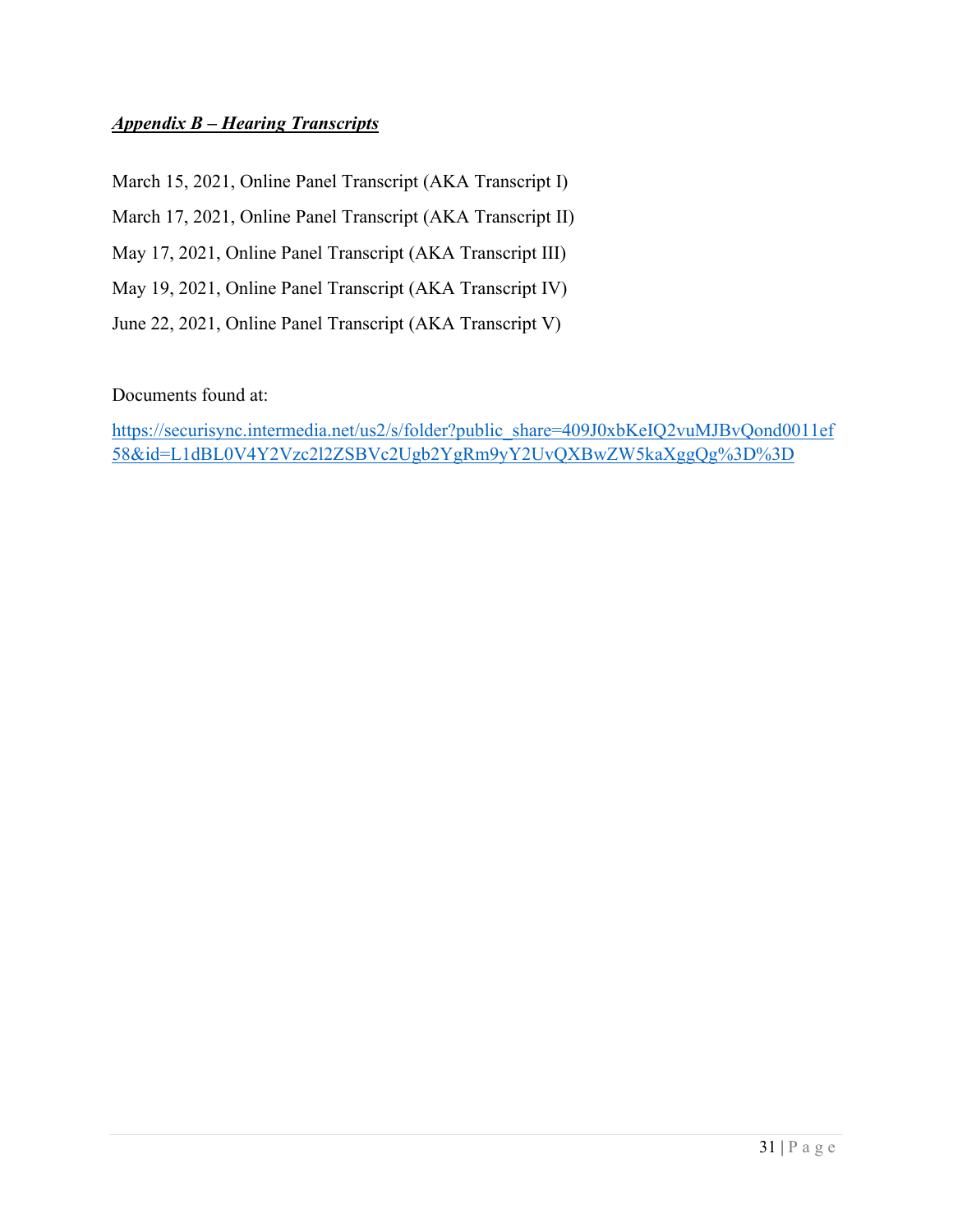#### <span id="page-32-0"></span>*Appendix C – Written Testimony*

All written testimony can be found at:

[https://securisync.intermedia.net/us2/s/folder?public\\_share=409J0xbKeIQ2vuMJBvQond0011ef](https://securisync.intermedia.net/us2/s/folder?public_share=409J0xbKeIQ2vuMJBvQond0011ef58&id=L1dBL0V4Y2Vzc2l2ZSBVc2Ugb2YgRm9yY2UvQXBwZW5kaXggQy9Xcml0dGVuIFRlc3RpbW9ueQ%3D%3D) [58&id=L1dBL0V4Y2Vzc2l2ZSBVc2Ugb2YgRm9yY2UvQXBwZW5kaXggQy9Xcml0dGVuI](https://securisync.intermedia.net/us2/s/folder?public_share=409J0xbKeIQ2vuMJBvQond0011ef58&id=L1dBL0V4Y2Vzc2l2ZSBVc2Ugb2YgRm9yY2UvQXBwZW5kaXggQy9Xcml0dGVuIFRlc3RpbW9ueQ%3D%3D) [FRlc3RpbW9ueQ%3D%3D](https://securisync.intermedia.net/us2/s/folder?public_share=409J0xbKeIQ2vuMJBvQond0011ef58&id=L1dBL0V4Y2Vzc2l2ZSBVc2Ugb2YgRm9yY2UvQXBwZW5kaXggQy9Xcml0dGVuIFRlc3RpbW9ueQ%3D%3D)

#### **Testimony submitted by:**

Alison Holcomb

Elaine Simons

Elizabeth Ford

Judge Anne Levinson & Michele Storms

Justin Ericksen

Lea B. Vaughn

Luvimae Omana

Pete Holmes

Steven Strachan

Tim Burgess

Tim Reynon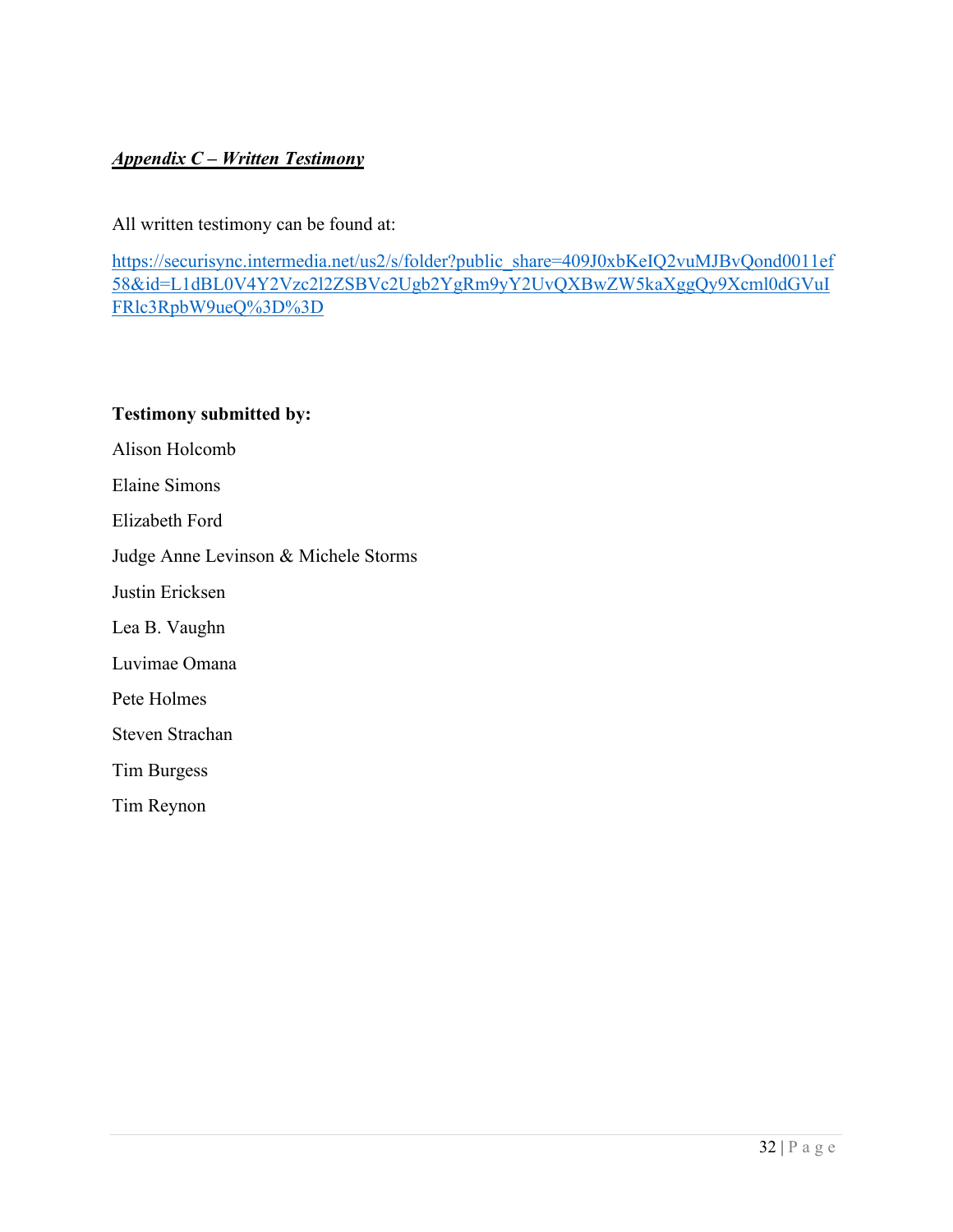#### <span id="page-33-0"></span>*Appendix D – List of Individuals and Organizations Invited, but Declined to Participate*

This is a list of all the participants that were invited to participate in the project either through testimony at one of the public panels or through written testimony. Invitations were declined for a variety of reasons. If you would like additional information about any of these individuals or organizations you can email the Committee's Designated Federal Officer, Brooke Peery, at [bpeery@usccr.gov.](mailto:bpeery@usccr.gov)

Kevin Richey, Spokane Valley Police Department Precinct Commander/Assistant Police Chief, Washington Council of Police & Sheriff's Board of Directors

Bellevue Police Management Association

Benjamin Levin, Colorado Law

Carmen Best, Former Seattle Police Chief

Emma Catague, Member of the Community Police Commission, Member of Serious and Deadly Force Investigation Taskforce

Everett Police Officer's Association

Hillary McClure, Seattle Police Officers Guild

Judge Anne Levinson, Former independent oversight auditor for Seattle's police accountability system

Kennewick Police Officer's Benefit Association

Olympia Police Guild

Renton Police Officer's Guild

Seattle Police Officers Guild

Spokane Police Guild

Stephen Rushin, Loyola University

Tacoma Police Union

Tom McLane, Spokane Attorney and Mediator

Vancouver Police Officers Guild

Washington State Fraternal Order of Police

Yakima Police Patrolman's Association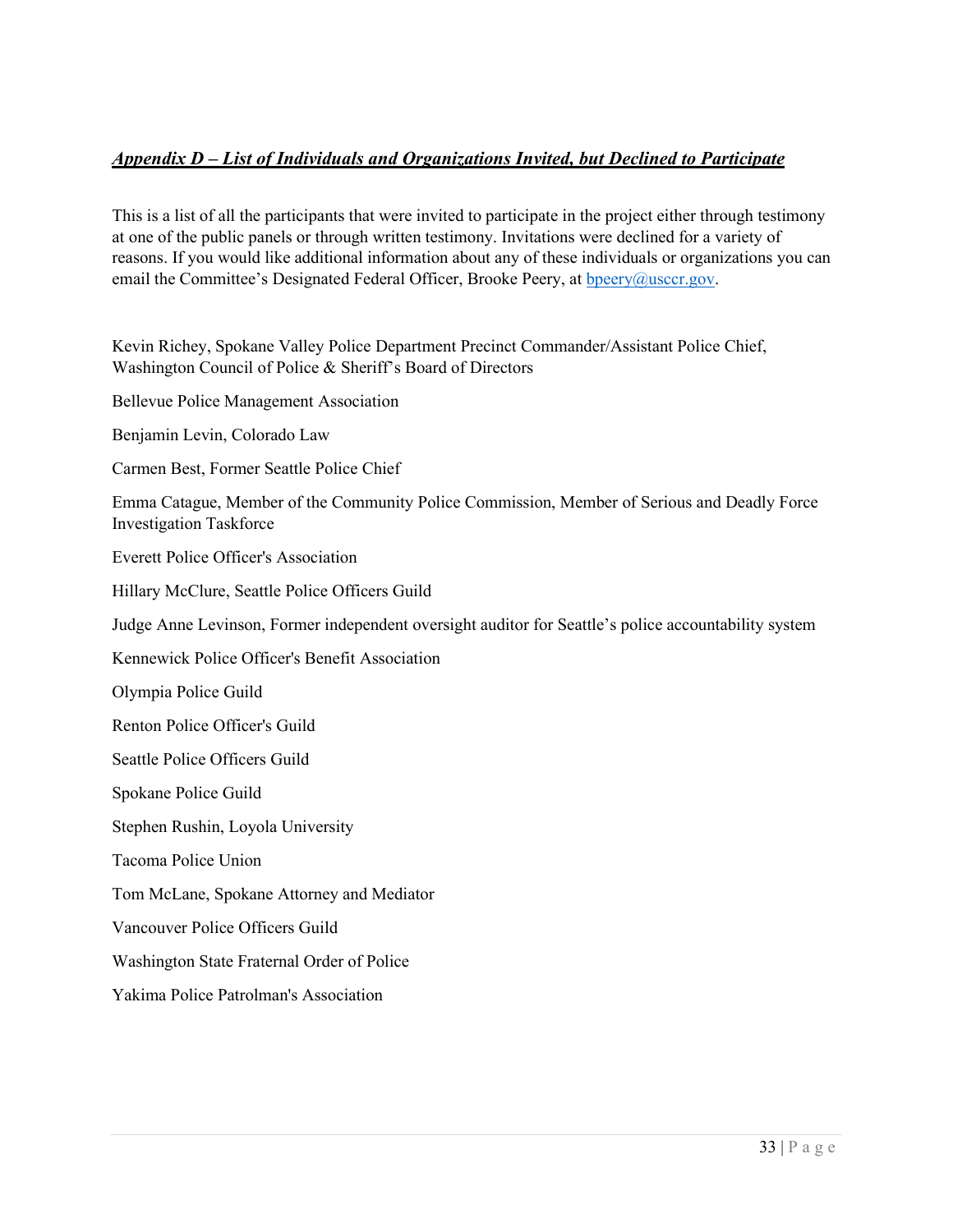#### <span id="page-34-0"></span>*Appendix E – Letter Requesting Written Comment from Washington Police Unions*



#### **U.S. Commission on Civil Rights – Washington State Advisory Committee Written Testimony Request:**

The Washington State Advisory Committee to the [U.S. Commission on Civil Rights](https://www.usccr.gov/about/index.php) is sending out a request for Washington-based unions to submit written testimony to aid in their current investigation on accountability for police use of force. Written testimony is a vital part of the Committee's investigation and is used to inform policy recommendations that are developed from the Committee's report.

The U.S. Commission on Civil Rights (Commission) is an independent, bipartisan agency established by Congress and directed to study and collect information relating to discrimination or a denial of equal protection of the laws under the Constitution because of race, color, religion, sex, age, disability, or national origin, or in the administration of justice. The Commission has established advisory committees in each of the 50 states and the District of Columbia. These State Advisory Committees advise the Commission on civil rights issues in their states that are within the Commission's jurisdiction.

The bi-partisan, Washington State Advisory Committee is undertaking an investigation on racial disparities in the excessive use of police force, barriers to police accountability and how these topics relate to the legal processes and transparency practices of Washington-based police unions. The Committee strives to gather balanced testimony in all its projects to develop robust and fully informed recommendations. Thus far, the Committee has heard testimony regarding this issue from elected officials, police monitors, police ombudsman staff, academic experts, community accountability organizations, and police organization representatives. However, the perspective of police union representatives is vital to achieving balanced testimony for the Washington State Advisory Committee's report.

If you are interested in providing written testimony to the Washington State Advisory Committee, please send your responses to the below questions to Brooke Peery at [bpeery@usccr.gov](mailto:bpeery@usccr.gov) by **Friday, June 18th**. The Committee has generated the following questions to guide your testimony. Some of these questions were inspired by testimony already gathered. Please answer all the questions that you feel qualified to address, but do not feel that you need to address each one in its entirety.

- 1. How do police unions differ from labor unions? Why do you believe police unions are necessary? Are police unions unique from other labor unions? If yes, how? How would you describe the relationship between police unions and police agencies?
- 2. Do you think police officers and law enforcement agencies need greater accountability for use of force incidents and/or disparities on who use of force is disproportionately used on? If so, what would you recommend to improve accountability?
- 3. If stronger police accountability policies were implemented or altered what effect, if any, would that have on the ability of officers to carry out their duties? What positive effects, if any, would you anticipate from greater accountability?
- 4. What are the professional standards expected of police union arbitrators? How are they recruited and trained?